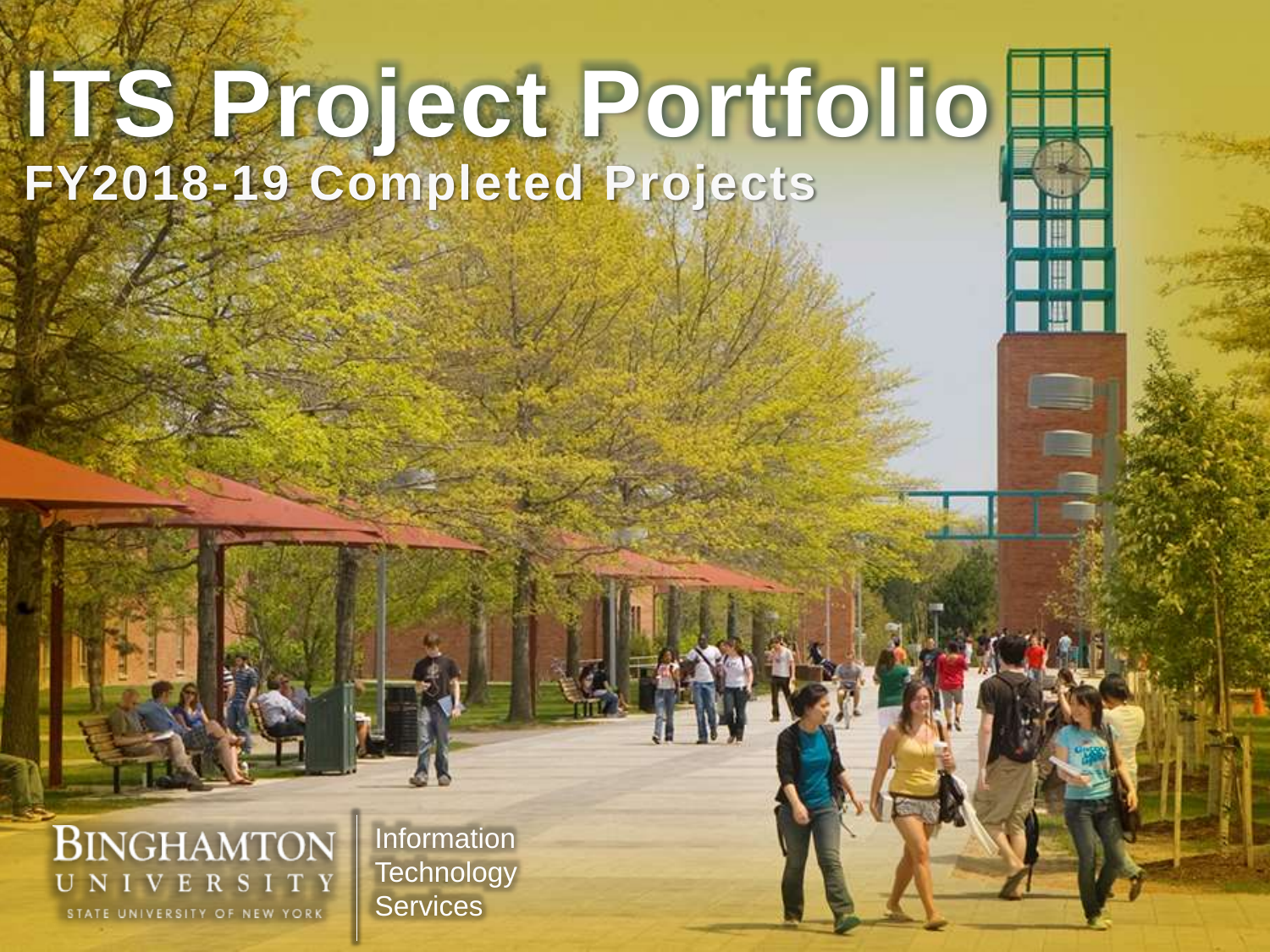

## **Project Management Within ITS…**

In July 2017, the Information Technology Services (ITS) held the first Leadership Project Management Retreat to review active and on-hold projects in the project portfolio. This was followed by the inaugural ITS Project Briefing in September, where the campus was invited to review some of the major projects being worked on for the university.

ServiceNow is the Project Portfolio Management (PPM) tool, which helps to provide visibility & transparency to all of the projects ITS is working on.

The projects and information that follow are updates to the projects completed during Fiscal Year 2018-19 through June 30, 2019.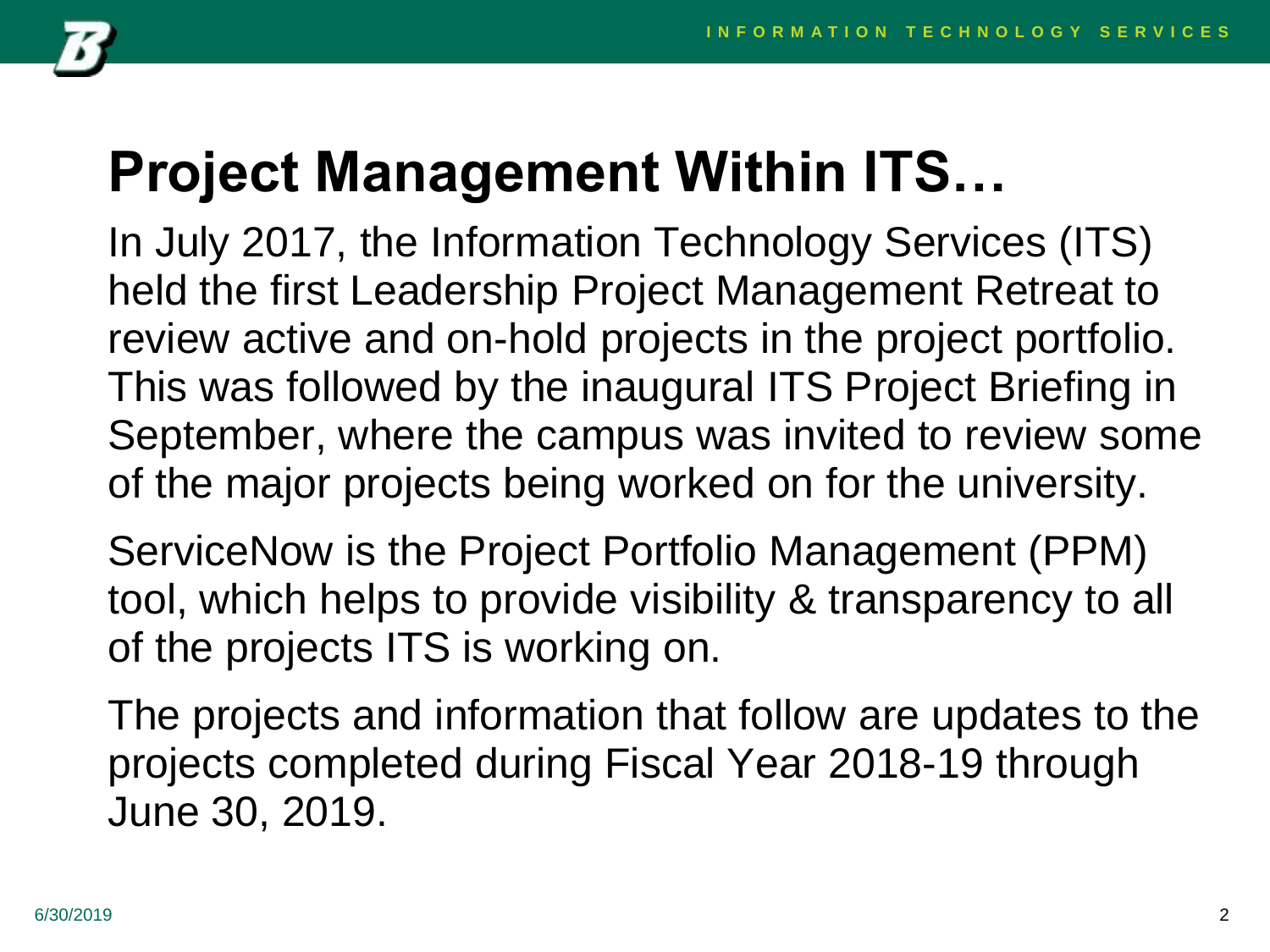

## **High-Level Project Statistics FY2018-19**

The following numbers represent **91** COMPLETED projects in the ITS Project Portfolio between July 1, 2018 and June 30, 2019:

Number of Completed Projects by Division:

| <b>Division of Academic Affairs</b><br>$\bullet$ | 20           |
|--------------------------------------------------|--------------|
| • Division of Operations                         | 32           |
| • Division of Research                           | $\mathbf{P}$ |
| • Division of Student Affairs                    | 15           |
| • University-wide                                | 22           |

Total Project Requests Received in FY2018-19: **179**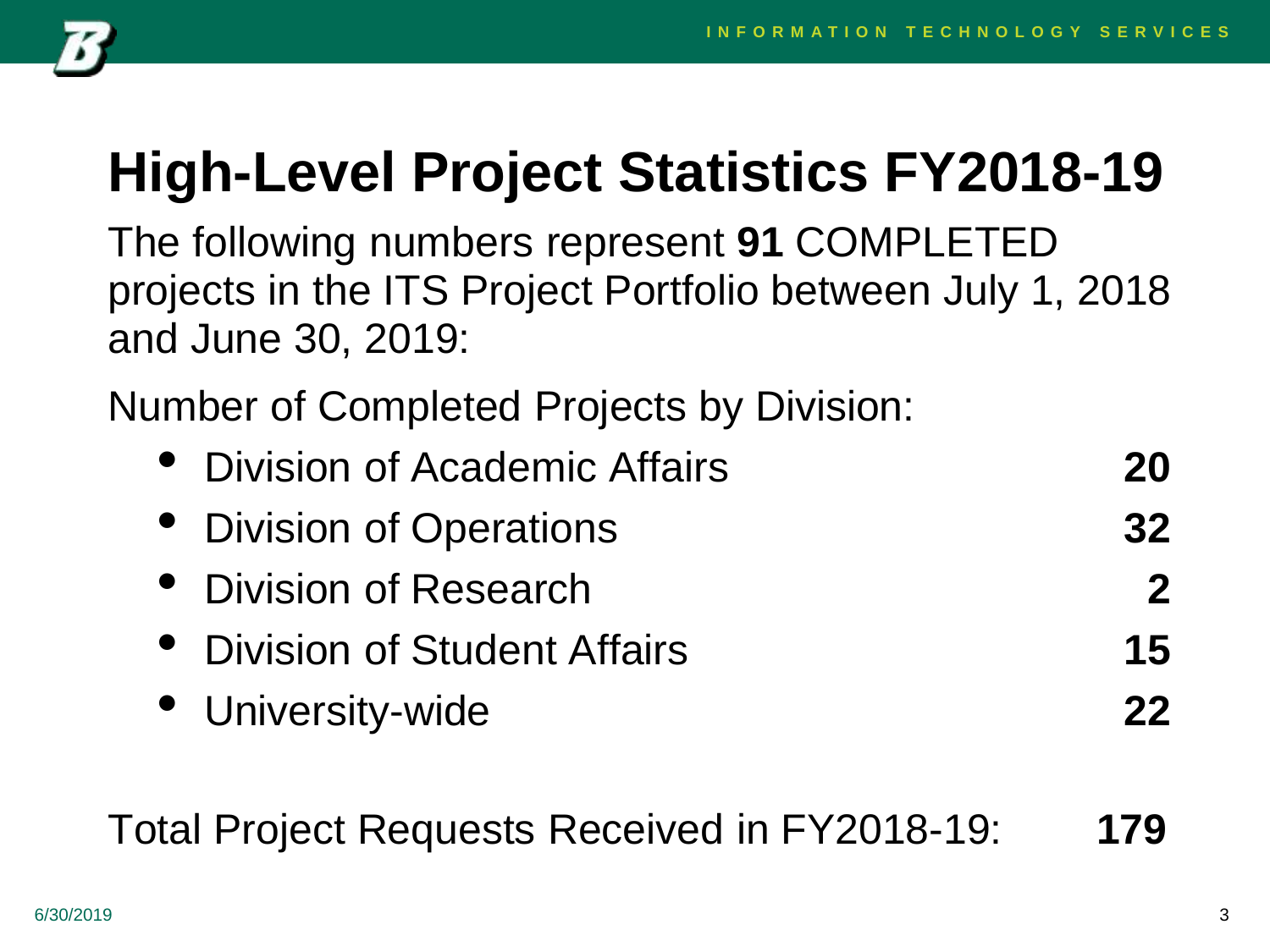



### **Business Intelligence Software Implementation**

**Portfolio: Enterprise** 

Portfolio = Area within ITS responsible for project: Enterprise Systems and Applications, Operations & Infrastructure, Information Security, Technology Support Services, ITS

**Project Description**: The Business Intelligence Software Implementation project will meet the data and statistical analysis needs of stakeholders across the university while mitigating risk, addressing a growing need for analytic reporting and supporting future plans for the university's data warehouse. The software implementation seeks to provide trusted data, reports and key performance dashboards in support of the business needs of Binghamton University. The project will deploy a single Business Intelligence (BI) application (SAS Analytics). When complete, university clients should be able to explore data through interactive data visualization and easy-to-use reporting analytic interfaces.

**Project Manager:** Chris Mills

**ITS Technical Lead**: Kathy Smith

**Project Sponsor**: Niyazi Bodur

Each project is tied back to one or more of the 5 Goals from the IT Strategic Plan



Project Sponsor = Champions the project; An Escalation Point; Typically provides funding

| Administrative<br>Office <sup>1</sup> | <b>Business Driver</b> | <b>Project Type</b> | <b>Planned End</b><br>Date | Percent<br>Complete |
|---------------------------------------|------------------------|---------------------|----------------------------|---------------------|
| University-<br>wide                   | Strategic              | Mandate             | 02/02/2018                 | 20%                 |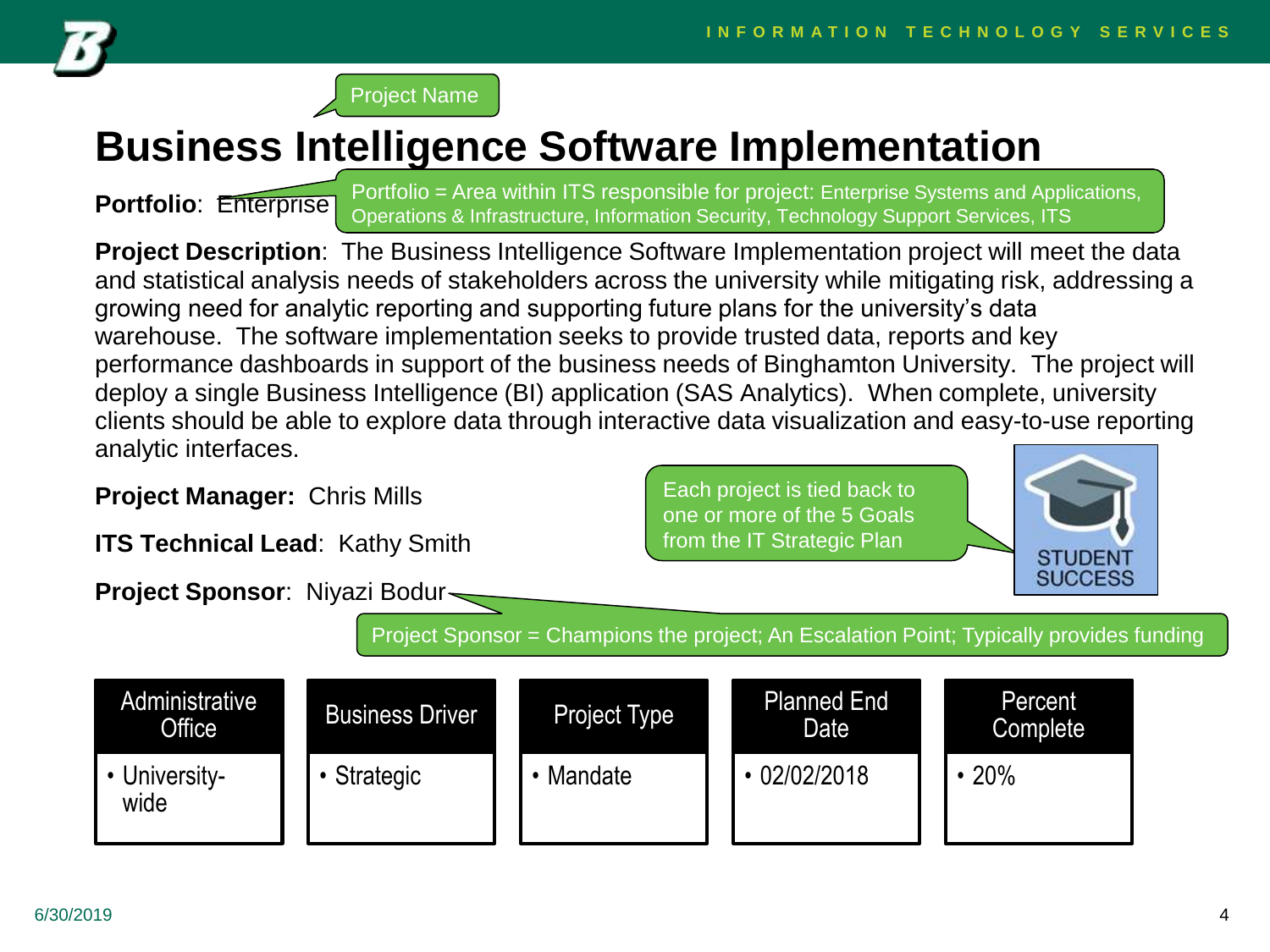

#### **Business Driver - The business driver identifies the impetus for an IT project and helps articulate who is behind the request and what is to be gained from the project.**

- **Capital** IT related work associated with new building construction, renovations or additions to existing building structures and spaces, classroom refreshes.
- **Strategic** Work undertaken based on management judgment that the outcome supports essential department/organization strategic objectives and improves service capabilities/customer satisfaction.
- **Required Maintenance**  Keep underlying infrastructure at a level needed to continue day-to-day operations.
- **External Mandate** Required by State or Federal.
- **Internal Mandate**  Senior Management (President, Provost, Vice President, CIO) have determined a compelling need and provided authoritative instruction.
- **Security** Projects that address a security vulnerability or seek to enhance the security position of the university.
- **Innovation**  Projects that are new or additions to existing services that push the boundaries of ITS solutions.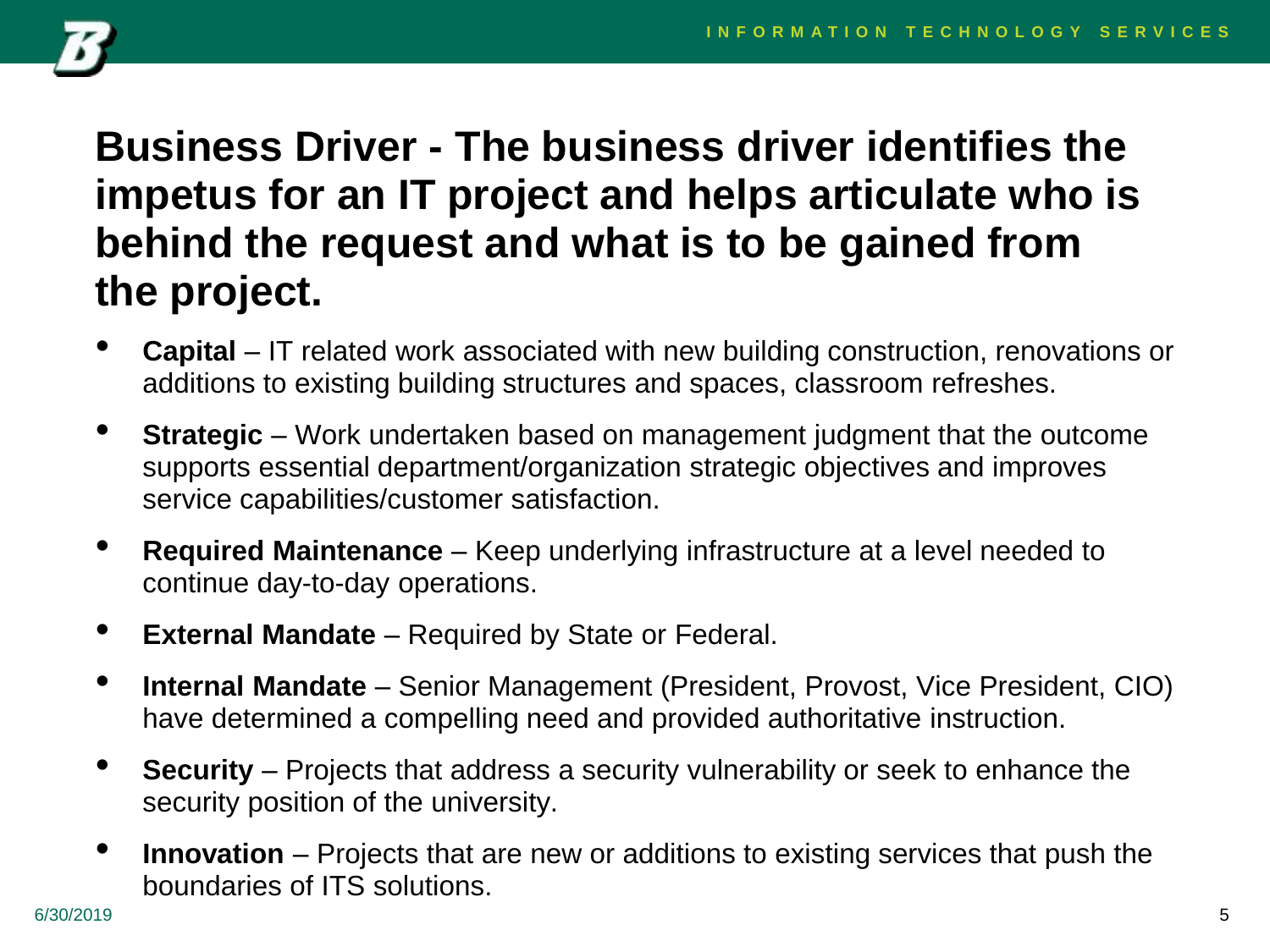

## **Types of Projects include:**

- **New Service**
- **Enhancement**
- **Defect**
- **Infrastructure Upgrade**
- **Maintenance**
- **Service Improvement**
- **Renovation**
- **Feasibility / Assessment**
- **Lifecycle Replacement**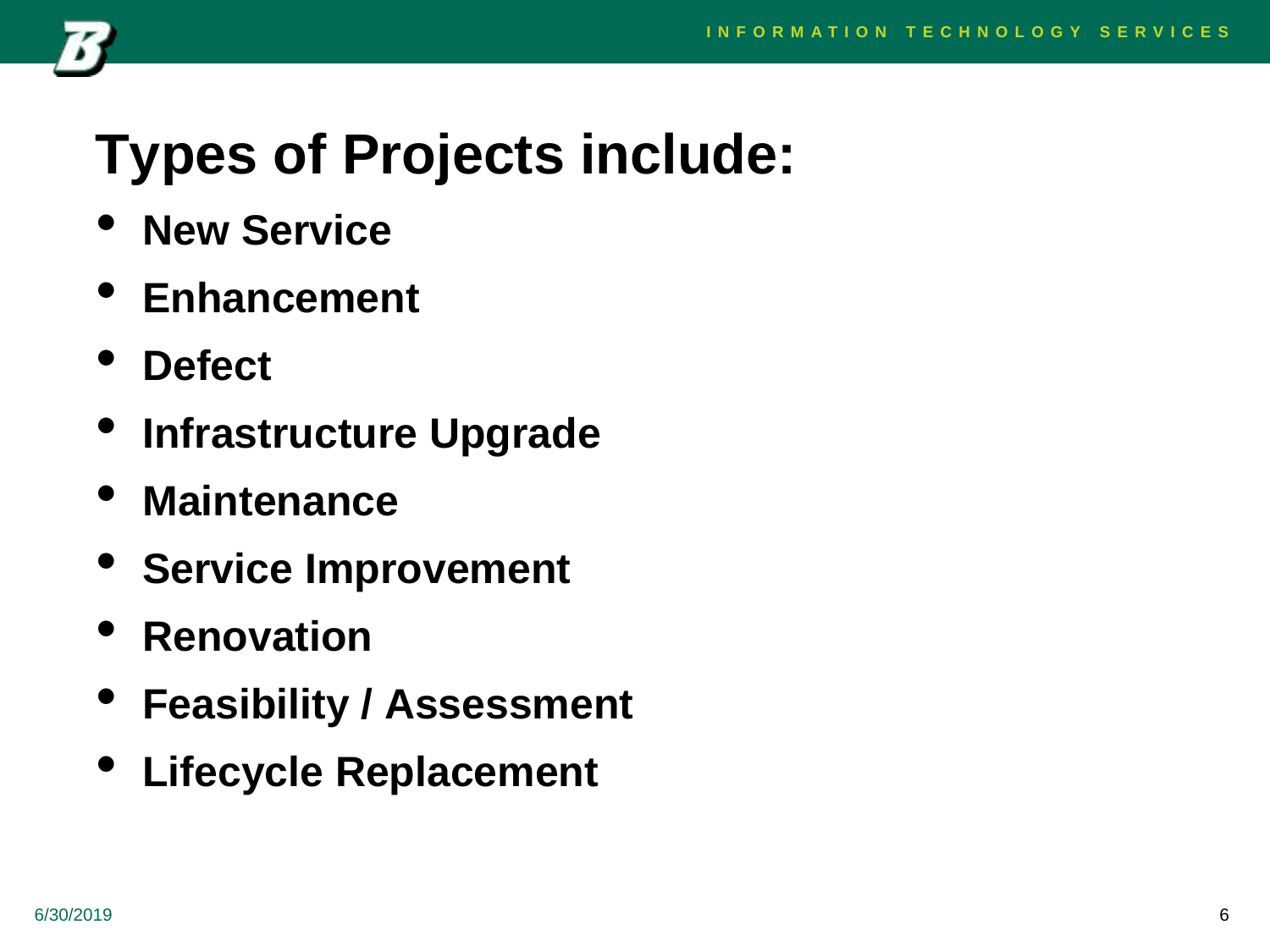

## **Projects by IT Strategic Plan**

Initiated in the fall of 2016, university technology professionals worked with an outside consulting firm to guide in the development of an IT Strategic Plan for Binghamton University. This plan established a forwardlooking path for information technology to support the goals and strategies of the University Roadmap.

The plan is organized around 5 goals, each with a set of supporting strategies. IT Projects are categorized by their support of these goals.

This plan was finalized and published in 2017. At the time of this publication, the plan is being reviewed and updated to remain current with the needs of the university.

For more information, see: <https://www.binghamton.edu/its/about/strategic-plan.html>

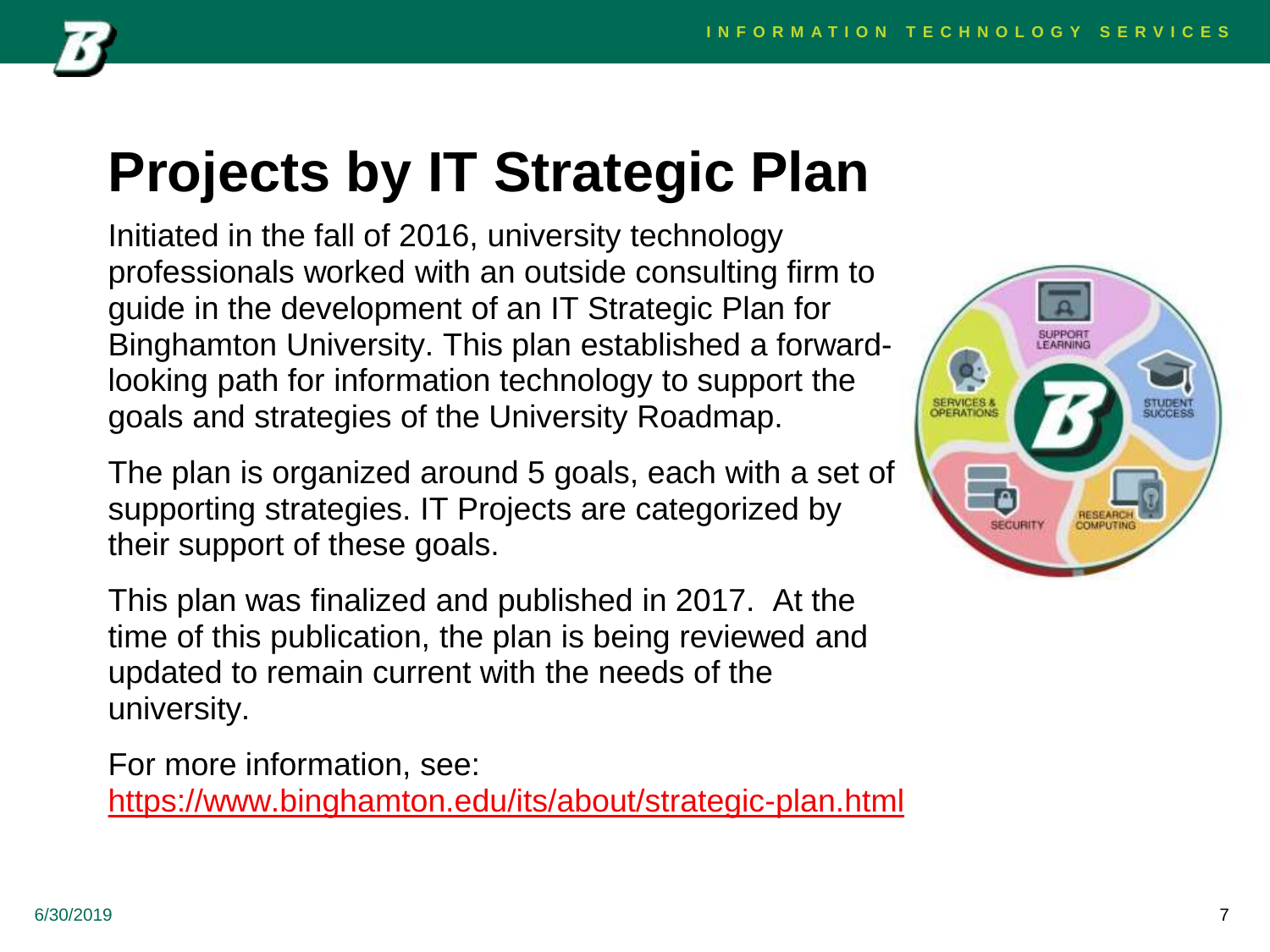### FY2018-19 **DIVISION OF ACADEMIC AFFAIRS**





Information **Technology Services**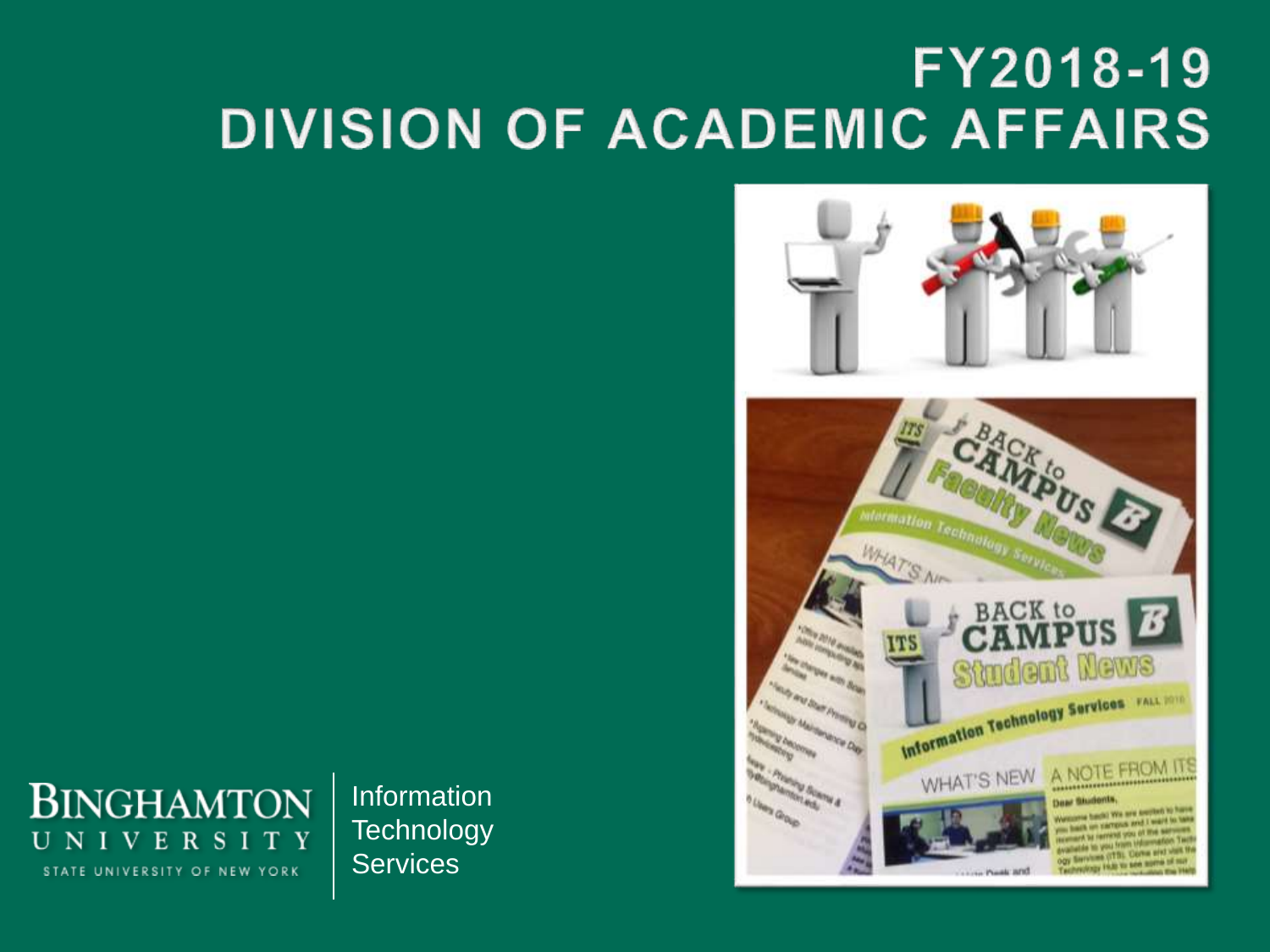

#### **Many-to-Many College Equivalency**

**Portfolio:** Enterprise Systems and Applications

**Project Description:** Add a new query to allow for an equivalency of college course for a many-to-many relationship (i.e. 2 or more course at another institution equate to 2 or more course at Binghamton). This will require modifying the existing one-to-one, one-to-many, and many-to-one queries to exclude the many-to-many courses.

**Project Manager:** Scott Geiger

**ITS Technical Lead:** Robin Sassani

**Project Sponsor:** Amber Stallman



| Administrative<br>Office                    | <b>Business Driver</b>  | <b>Project Type</b>      | <b>Actual End</b><br>Date | Percent<br>Complete |
|---------------------------------------------|-------------------------|--------------------------|---------------------------|---------------------|
| • Division of<br>Academic<br><b>Affairs</b> | Required<br>Maintenance | • Service<br>Improvement | 08/08/2018                | 100%                |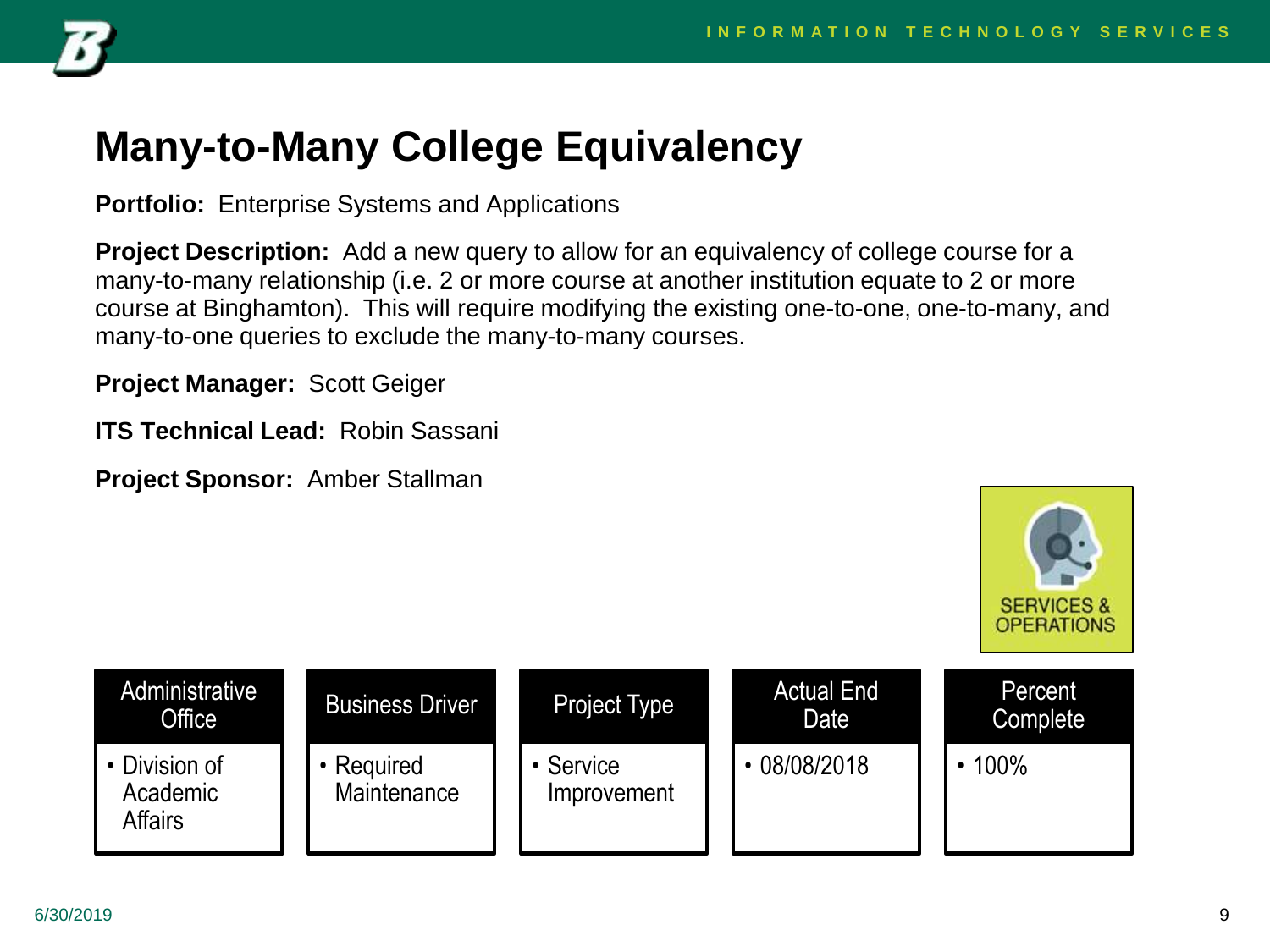

#### **Electronic Fine Arts Practicum**

**Portfolio:** Enterprise Systems and Applications

**Project Description:** The Theater Department would like to convert a current paper based application and registration process for Practicum to an electronic format. Students currently must fill out a paper form and take the form around to faculty in the department to apply for Practicum credits. Each form is manually routed through four different approval stages. The data is then manually entered into separate databases as it is processed. This leads to a high probability of data-entry errors as well as duplication of data.

**Project Manager:** Scott Geiger

**ITS Technical Lead:** Donna Miller

| Project Sponsor: Donald Guido               |                        |               | <b>STUDENT</b><br><b>SUCCESS</b> | <b>SUPPORT</b><br><b>LEARNING</b> |
|---------------------------------------------|------------------------|---------------|----------------------------------|-----------------------------------|
| Administrative<br>Office                    | <b>Business Driver</b> | Project Type  | <b>Actual End</b><br>Date        | Percent<br>Complete               |
| • Division of<br>Academic<br><b>Affairs</b> | • Strategic            | • New Service | $\cdot$ 08/20/2018               | $\cdot$ 100%                      |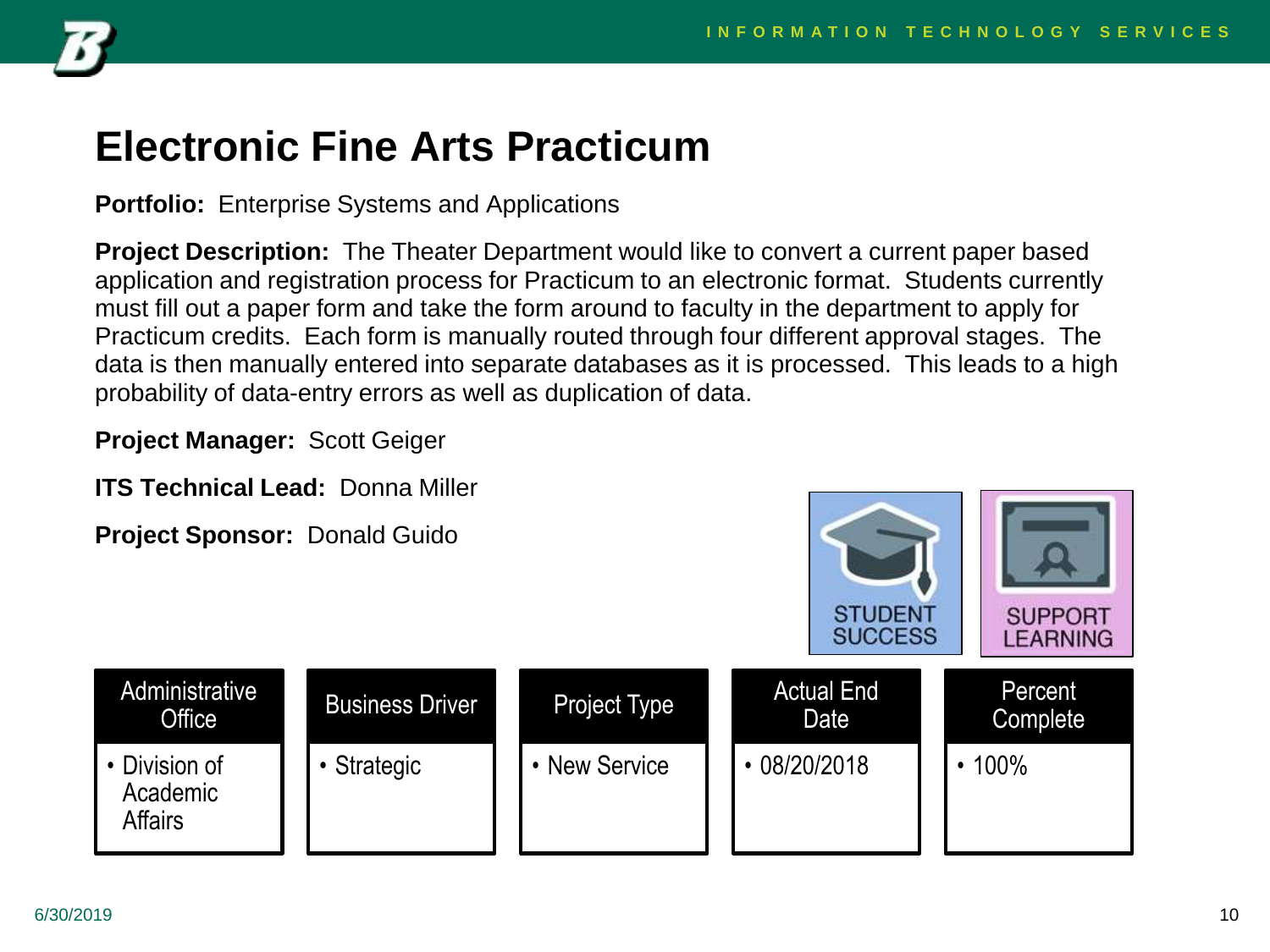

### **Revenue Web Application - Add Alumni Fee**

**Portfolio:** Enterprise Systems and Applications

**Project Description:** Add 5 newly created detail codes to the Check module of the Revenue Web Application to facilitate monthly check payments of pass through activity billed by student accounts that needs to be transferred to the Alumni Association..

**Project Manager:** Chris Mills

**ITS Technical Lead:** Laurie Klein

**Project Sponsor:** Katie Keesler

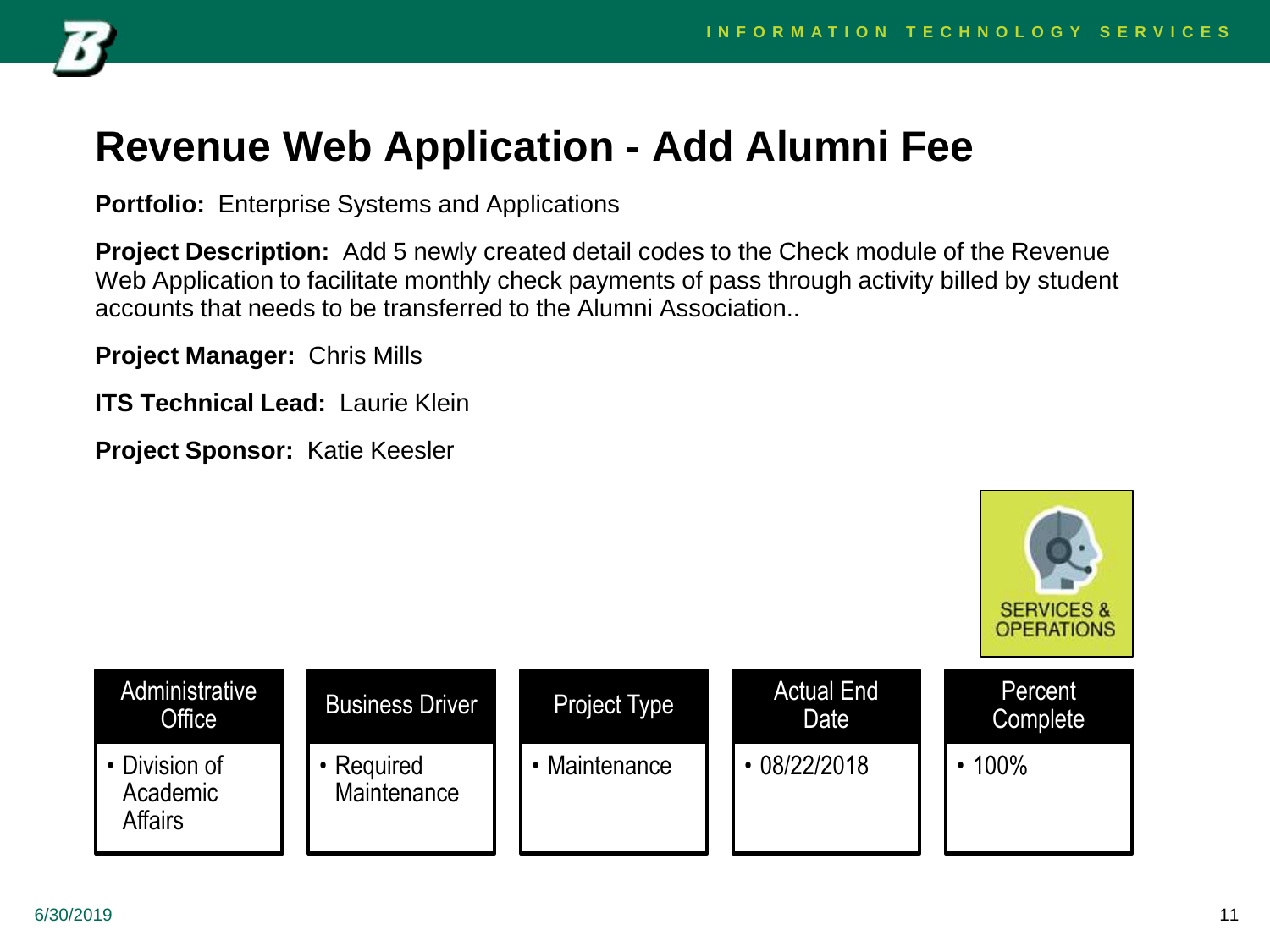

### **Move Rural Nursing Journal to Library Server**

**Portfolio:** Technology Support Services

**Project Description:** Move http://rnojournal.binghamton.edu/index.php/RNO which is currently housed on old server located in AB to library server.

**Project Manager:** Jill Raynor

**ITS Technical Lead:** Jill Raynor

**Project Sponsor:** Pamela Stewart-Fahs

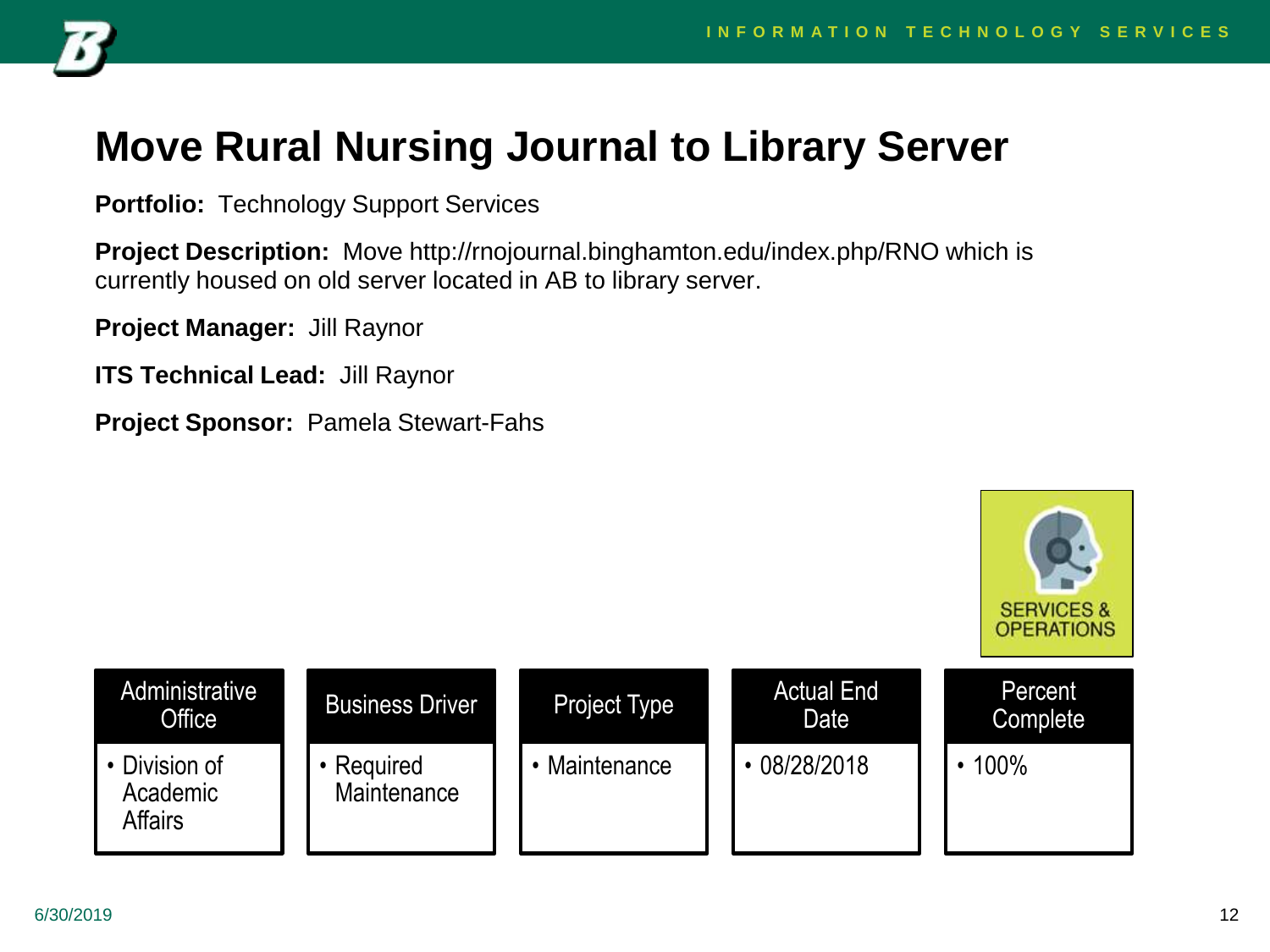

#### **Health Outcome and Administrative Sciences Computing Lab Resources**

#### **Portfolio:** Technology Support Services

**Project Description:** The Department of Health Outcomes and Administrative Sciences within the School of Pharmacy and Pharmaceutical Sciences has unique computing needs, based on the type of scholarly activity its faculty will pursue. Specifically, health outcomes research utilizes data that often contains personal health information or information that could be used to identify individuals and as such requires a proscribed HIPAA compliant level of data security. As well, health outcomes research typically utilizes large or complex data sets that routinely require large, and fast access computing storage. Data sets are analyzed using multiple statistical and database packages. Data processing is often both mathematically complex (i.e. requiring high-speed processors), and requires substantial read/write manipulation of large numbers of records.

**Project Manager:** Mike Allington

**ITS Technical Lead:** Devon Lash

Business Driver

• Strategic

**Project Sponsor:** Leon Cosler

**Administrative Office** 

• Division of Academic **Affairs** 

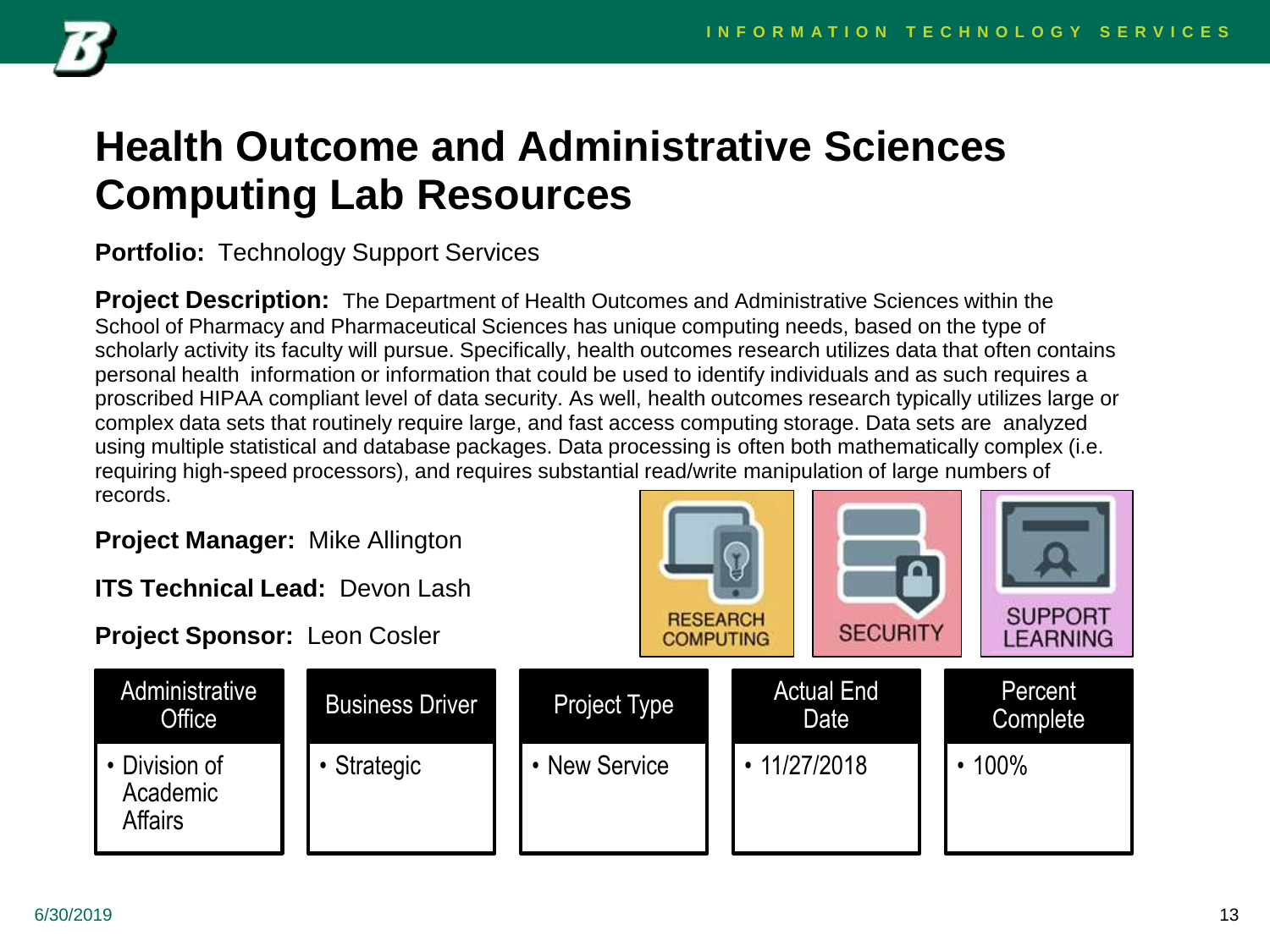

#### **Bachelors of Social Work Intra-University Transfer**

**Portfolio:** Enterprise Systems and Applications

**Project Description:** IUT needs to be modified to include the Baccalaureate of Social Work (BSW) program which will start in Fall 2019. Students who are completing an IUT to the BSW program will need to be able to do so by March 15, 2019.

**Project Manager:** Scott Geiger

**ITS Technical Lead:** Robin Sassani

**Project Sponsor:** Maria Gordon

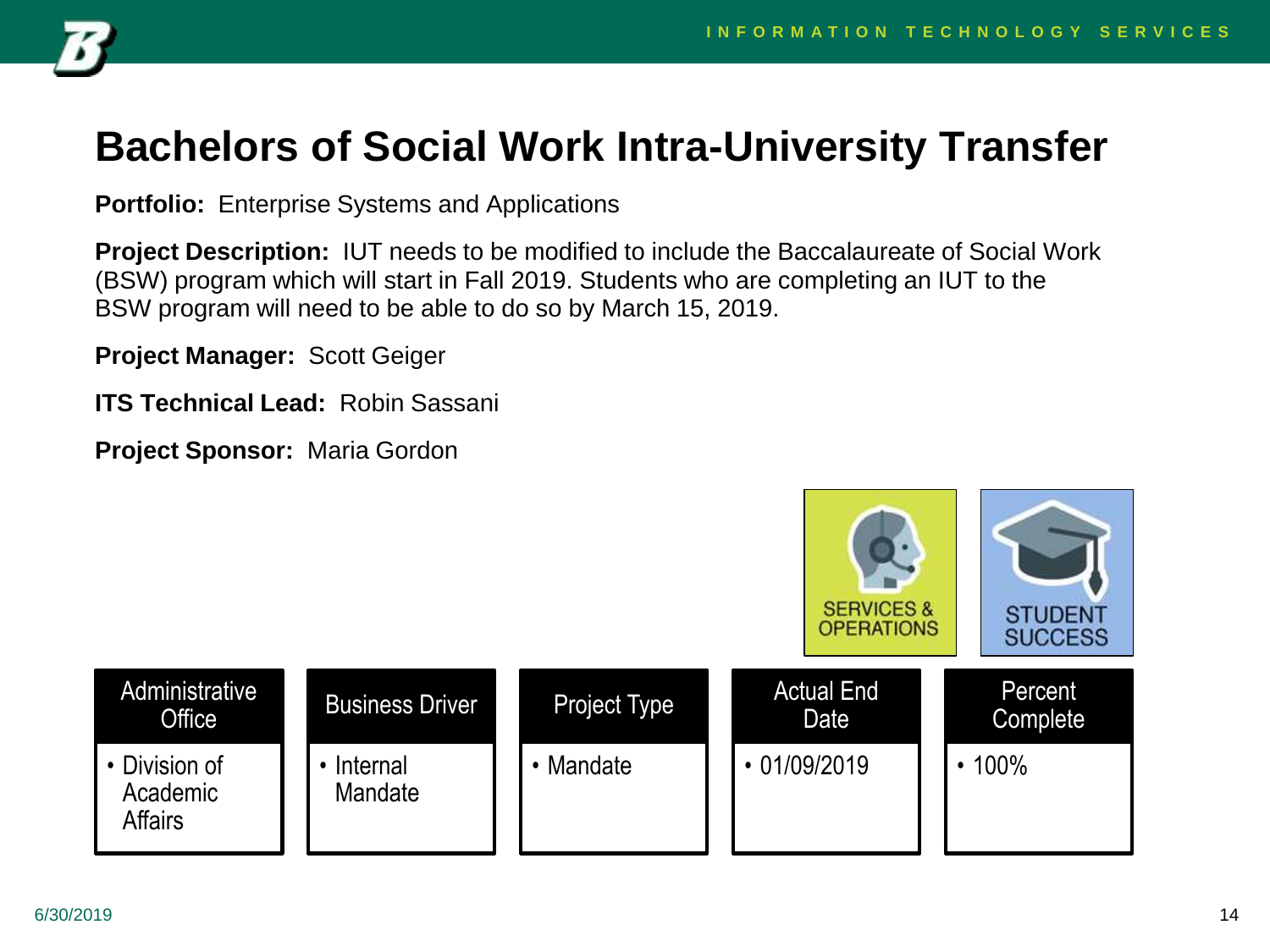**SERVICES &** 

OPERATIONS

**STUDENT** 

**SUCCESS** 



### **Changes to Exclusion Query for Accelerated Degree Program**

**Portfolio:** Enterprise Systems and Applications

**Project Description:** To keep up with current program requirements, we need to update the list of excluded major values for the Harpur Accelerated MBA program (major code B93). The application for accelerated graduate programs is located here: https://www.binghamton.edu/grad-school/admissions/apply/apply-accelerated.html. The following major codes ARE qualifying for B93 and should be removed from the current exclusion list: 309, 409, 509, ARTH. The following major codes need to be added to the exclusion list as non-qualifying for B93: 239, 339, 439, 539, 639, 739, 839, AAAS, CHIN, KORE, JAPN, 453, C53, 208, 508, 608, 708, 808, and 908.

**Project Manager:** Scott Geiger

**ITS Technical Lead:** Robin Sassani

**Project Sponsor:** Pam Marten

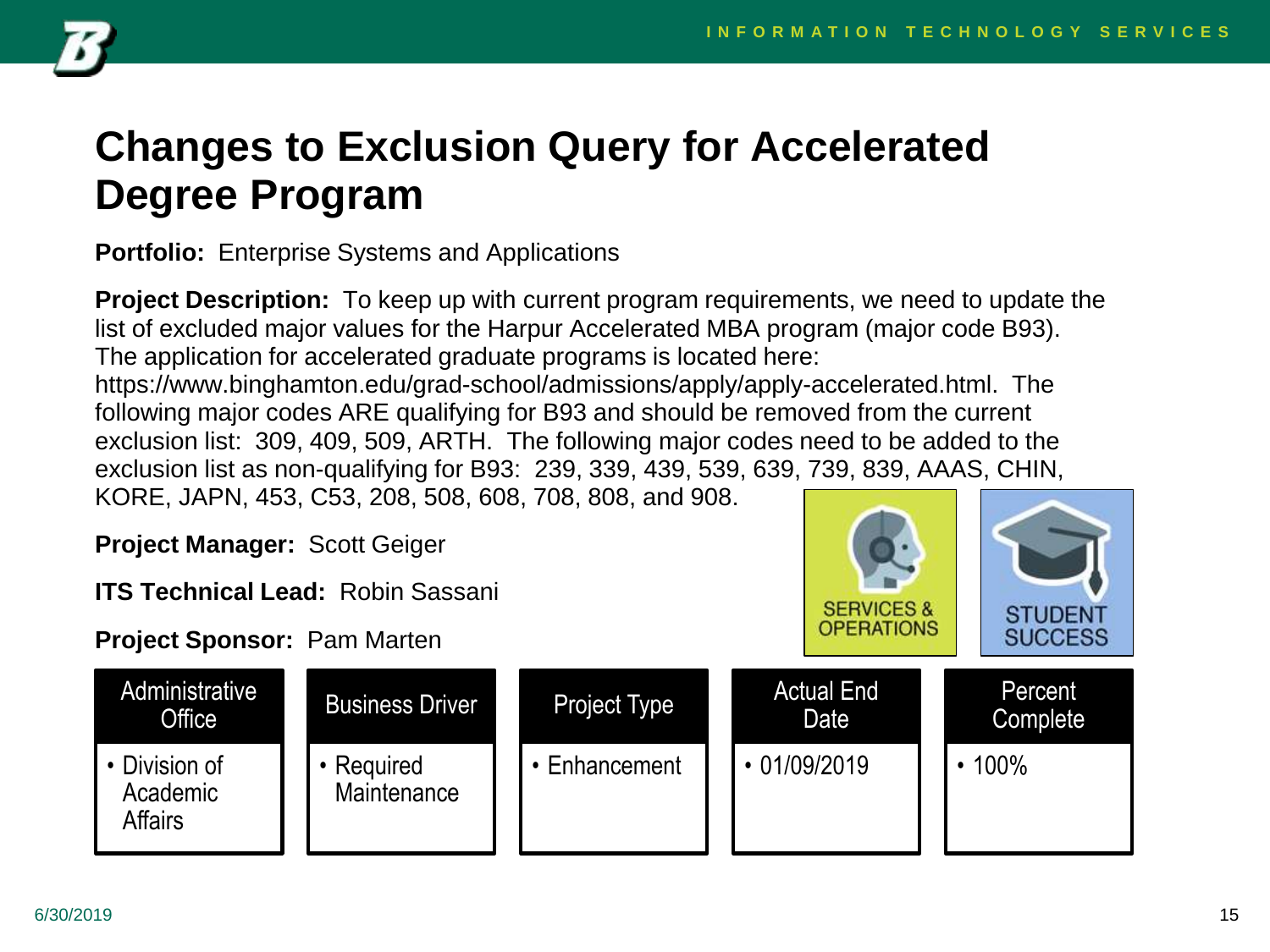

#### **Student Success Module - Pilot**

**Portfolio:** Enterprise Systems and Applications

**Project Description:** This project looks to expand the current Starfish implementation to include the "Student Success Module". This pilot will be for the Fall 2018 BAP (Binghamton Advantage Program) cohort. If the pilot is successful, consideration would be given to expanding this to all undergraduate students in subsequent years.

**Project Manager:** Scott Geiger

**ITS Technical Lead:** Lauri Arnold

**Project Sponsor:** James Pitarresi

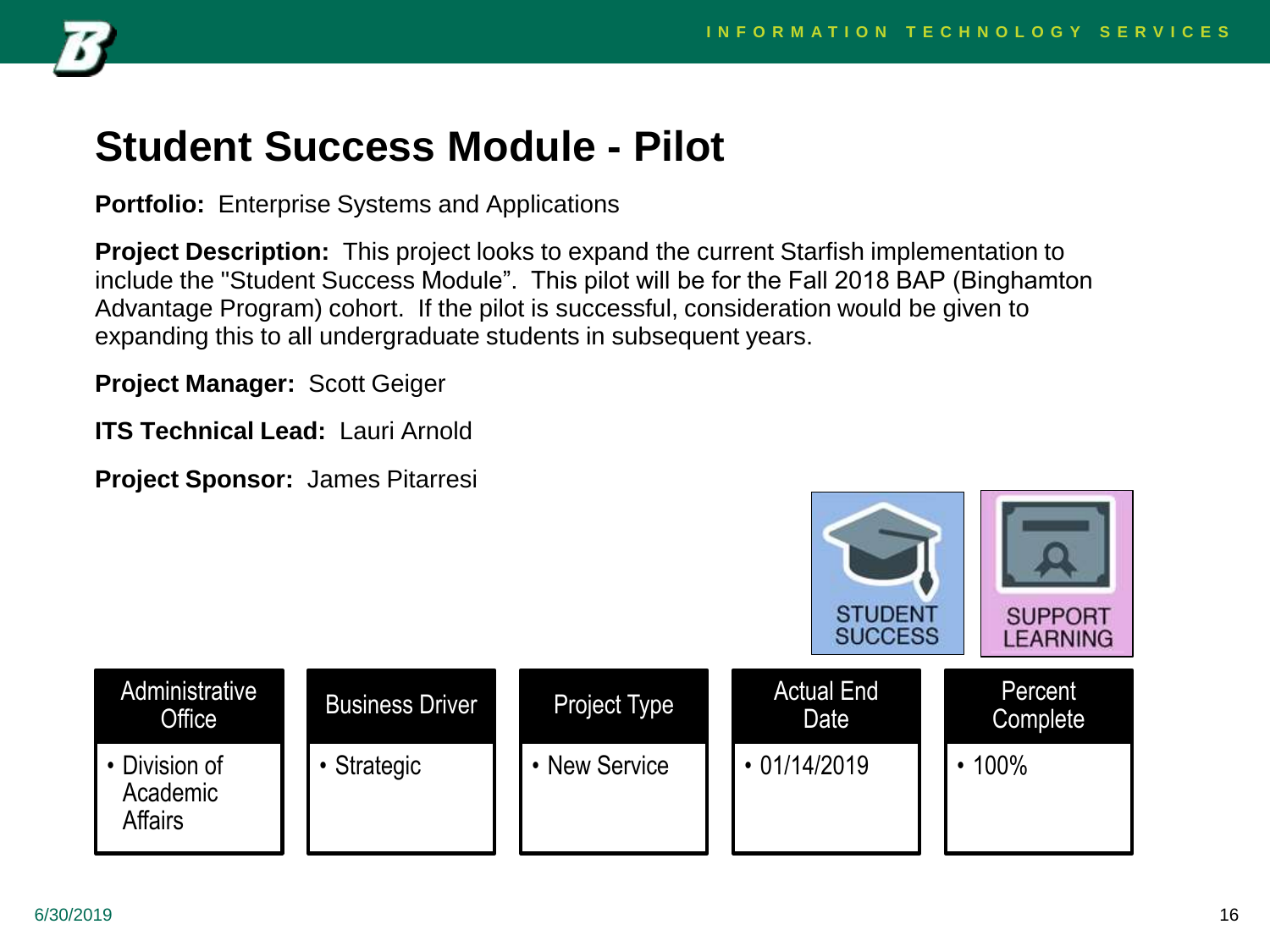

### **Create a Financial Aid Application in BDMS**

**Portfolio:** Enterprise Systems and Applications

**Project Description:** Create a Financial Aid application in BDMS. Need to create document types and security within the application to allow the creation of electronic files for financial aid recipients.

**Project Manager:** Scott Geiger

**ITS Technical Lead:** Scott Geiger

**Project Sponsor:** Don Loewen

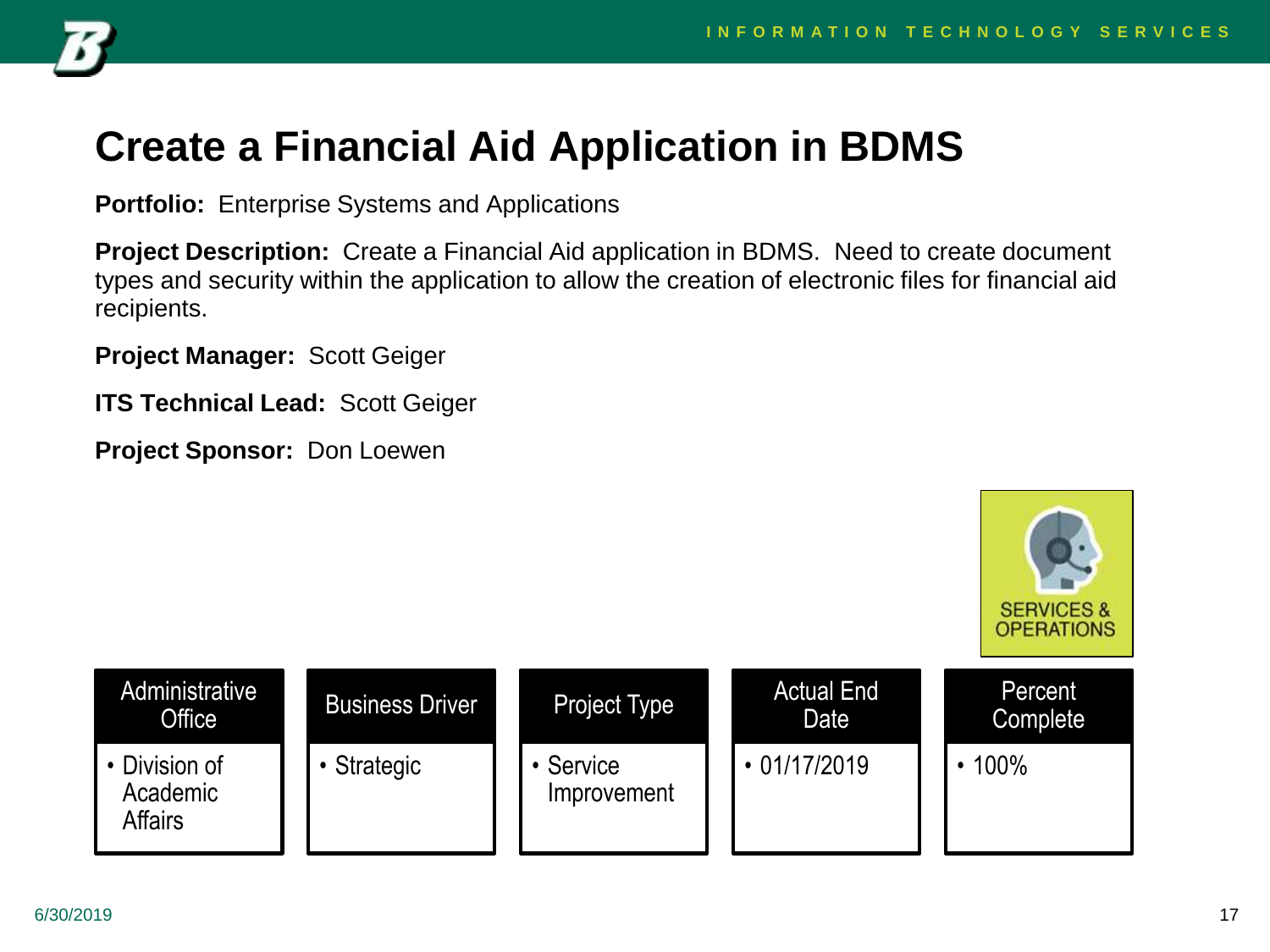

#### **Biopsy Database for Pharmacy Research**

**Portfolio:** Enterprise Systems and Applications

**Project Description:** Provide a new database structure for some sanitized biopsy data that will be used for Biomedical research. Provide a secondary database for them to build table structures and research outcome datasets.

**Project Manager:** Mike Hizny

**ITS Technical Lead:** Jeff Williams

**Project Sponsor:** Eric Hoffman

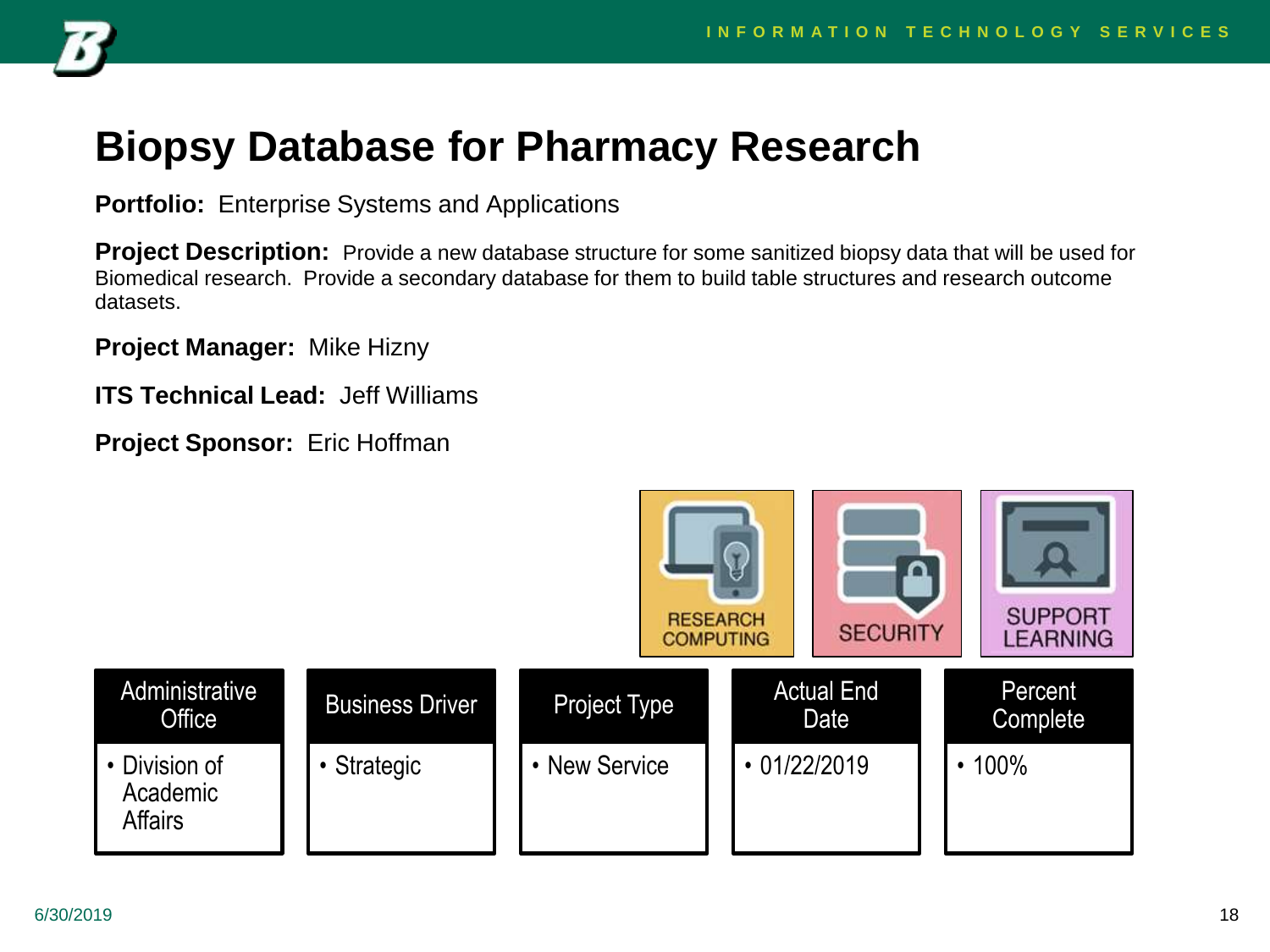

#### **Pre-Health Credentials Checklist – Phase 2**

**Portfolio:** Enterprise Systems and Applications

**Project Description:** This project builds upon the initial upgrade carried out in late 2017 and early 2018.

**Project Manager:** Scott Geiger

**ITS Technical Lead:** Robin Sassani

**Project Sponsor:** W. Thomas Langhorne, PhD

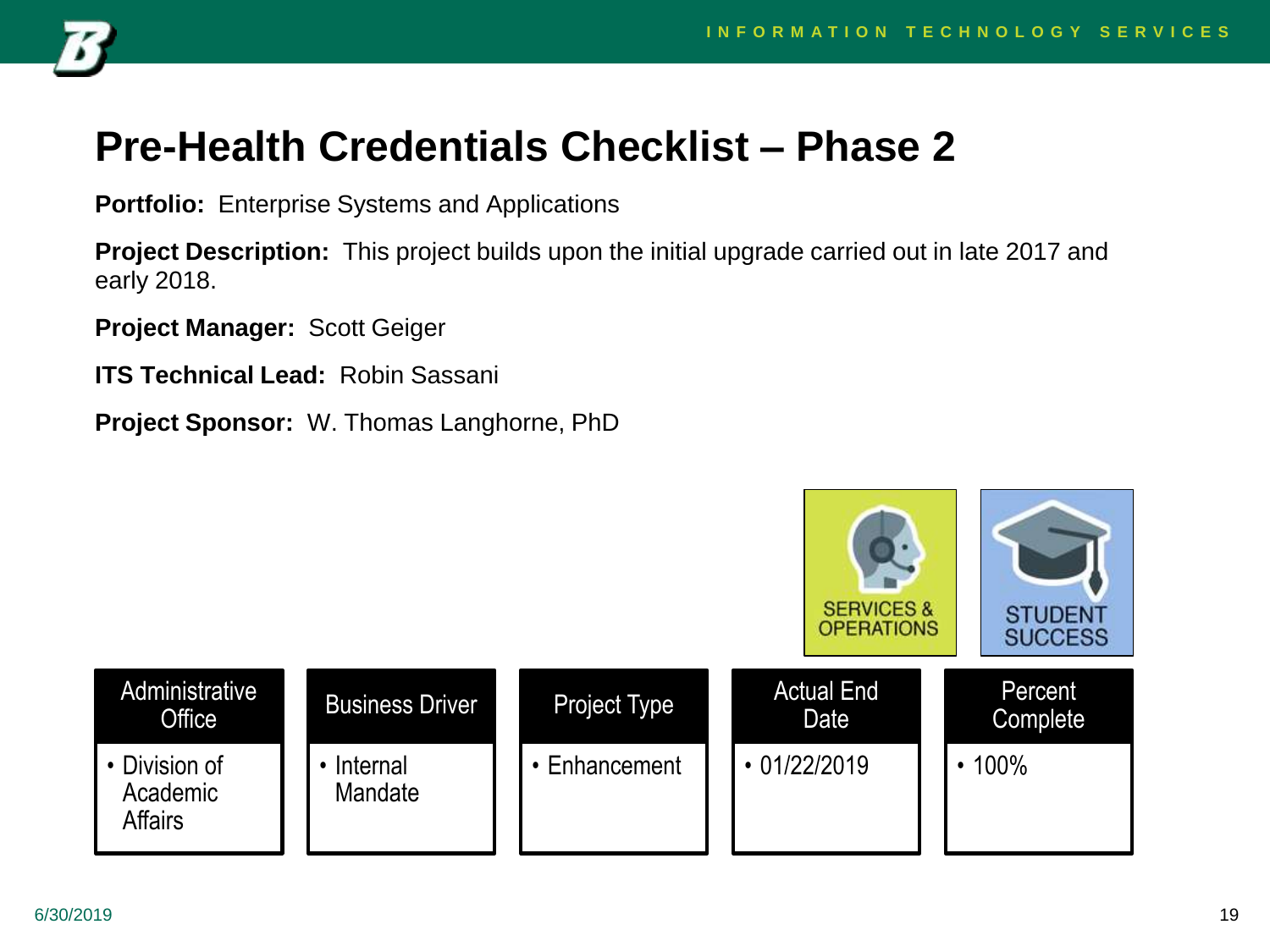

#### **Pharmacy EMR (IITG Grant Proposal)**

**Portfolio:** Technology Support Services

**Project Description:** This project details an extension of the existing Pharmacy and Decker EHR/EMR efforts, which were funded in part by the IITG Grant proposal as submitted by the Pharmacy school with support from ITS. "ePATIENT: Educational Program Advancing Training in Interprofessional Networked Treatment"

This effort is in the preliminary stages, but will require development assistance from ITS personnel -- likely through a combination or direct and indirect (extra service) work as funded by the Pharmacy School and the IITG Grant dollars.

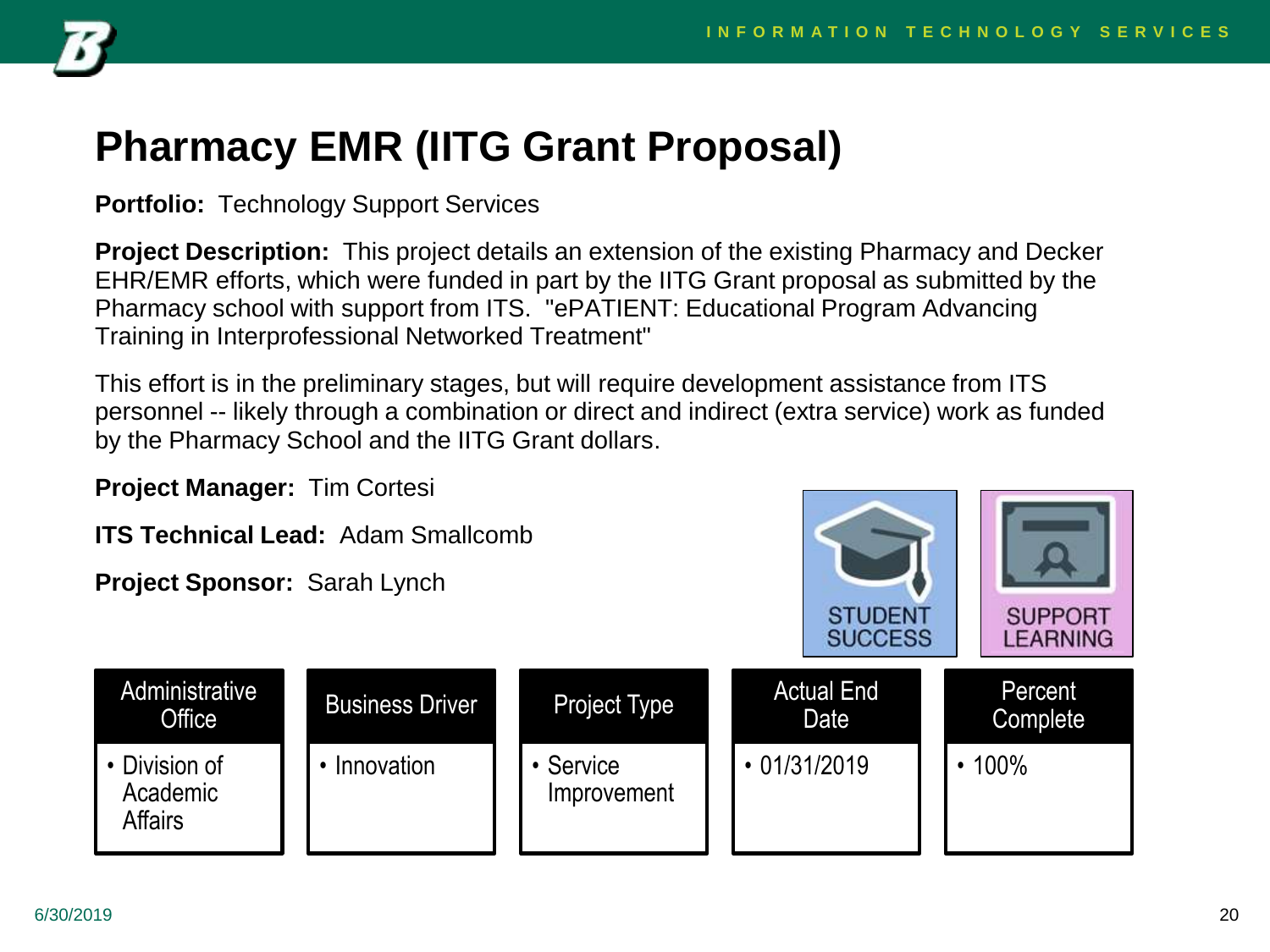

#### **Faculty Reporting – Phase II**

**Portfolio:** Technology Support Services

**Project Description:** This project will rewrite the back-end interface for managing the Faculty Reporting System. The Provost's office is still reliant upon the old system for managing and maintaining the data. While this is sufficient in the short term (with certain workarounds in place), the back end interface will be rewritten to account for the following functionality:

- Ability to change drop-down options (types) for faculty reports
- Ability to upload users file
- Ability to upload courses file (for current year)
- Ability to modify faculty responses, and rerun / regenerate reports
- Need to strip HTML Comments out of Faculty Reports
- Need to be able to run reports of individual tables with HTML stripped out

#### **Project Manager:** Tim Cortesi

**SERVICES & OPERATIONS** 

**ITS Technical Lead:** Adam Smallcomb **Project Sponsor:** Kelly Wemette

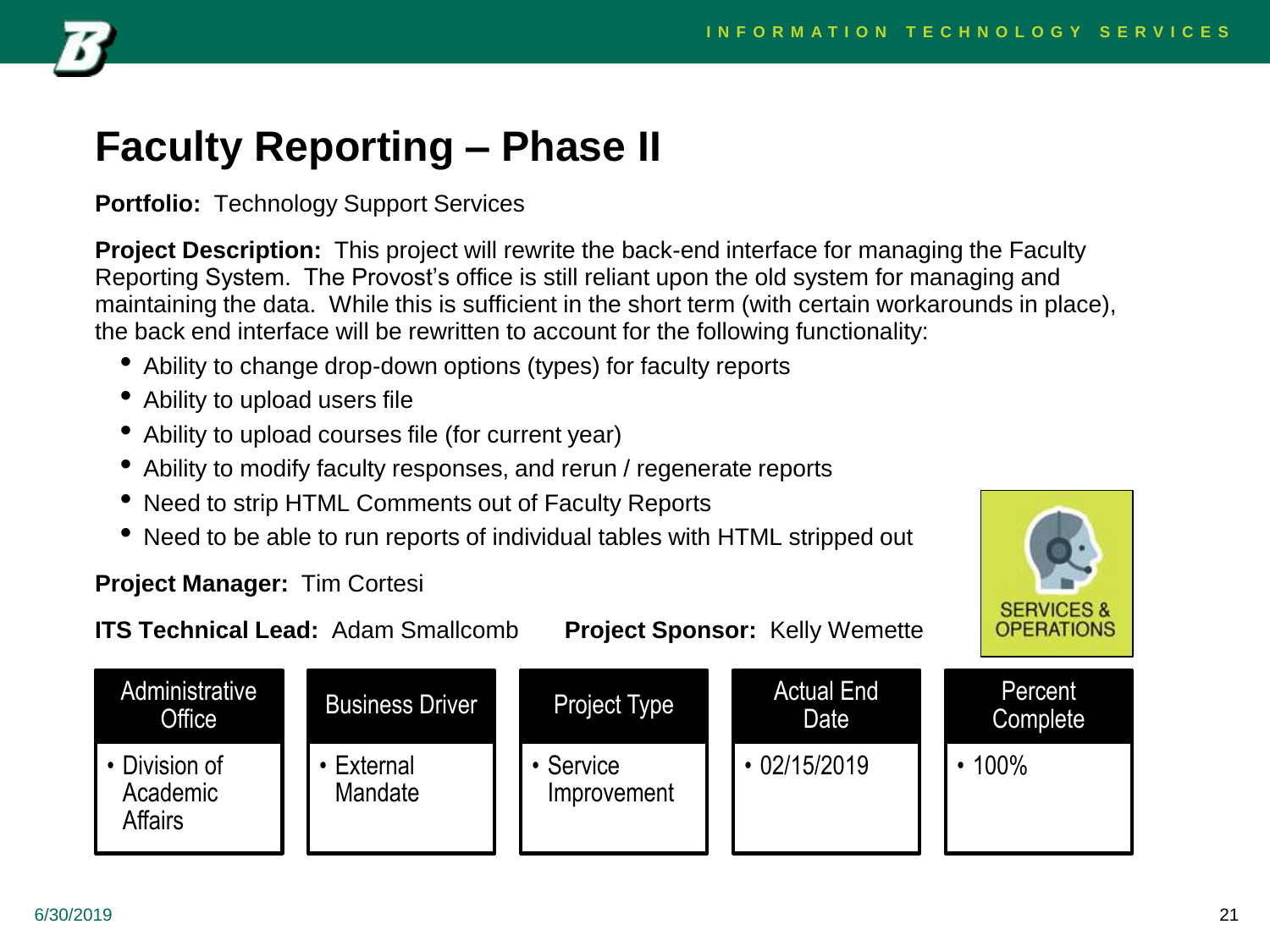

#### **Portal Daily Reports**

**Portfolio:** Enterprise Systems and Applications

**Project Description:** There are currently jobs on the Hyperion/ODS Scheduler that run Monday through Friday mornings and generate multiple reports, which are stored in the schedule\_of\_classes on a shared drive (\\reports\reports) (Z:) in excel spreadsheets. There are 8 reports for Fall 2017 and 8 reports for Spring 2018. This project would automatically import each of these reports into a Google Sheet each morning (M-F) that can be displayed (or linked to) from the CBASM Portal.

**Project Manager:** Chris Mills

**ITS Technical Lead:** Helen Borruso

**Project Sponsor:** Michelle Ponczek



| Administrative<br>Office                    | <b>Business Driver</b> | <b>Project Type</b>    | <b>Actual End</b><br>Date | Percent<br>Complete |
|---------------------------------------------|------------------------|------------------------|---------------------------|---------------------|
| • Division of<br>Academic<br><b>Affairs</b> | Strategic              | Service<br>Improvement | 02/28/2019                | 100%                |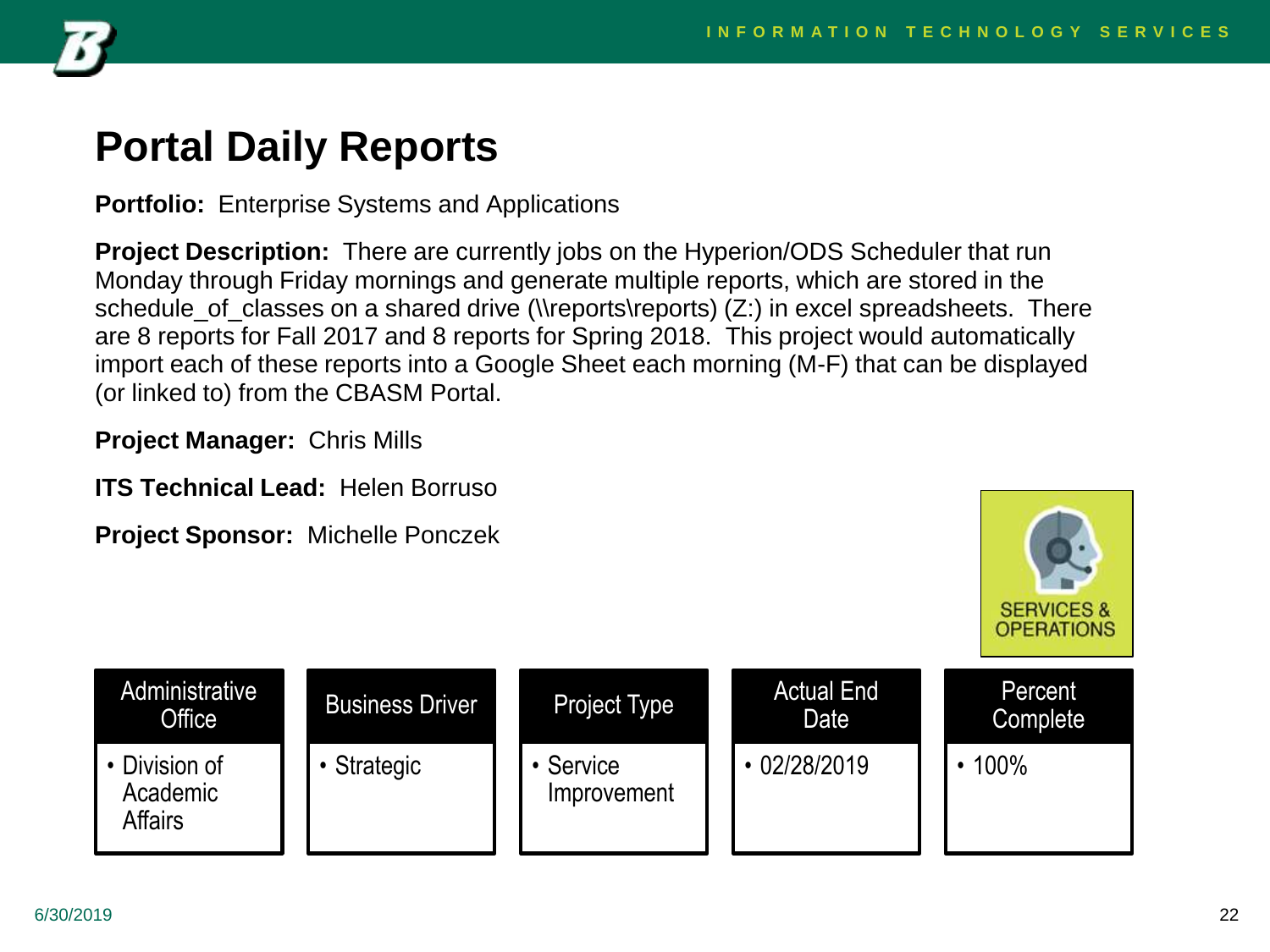

#### **Modification to Change-of-Major Process**

**Portfolio:** Enterprise Systems and Applications

**Project Description:** Modify the change of major to look at point in time and either adjust current student record or future term. This is necessary for the TAP and Excelsior certification processes.

**Project Manager:** Scott Geiger

**ITS Technical Lead:** Robin Sassani

**Project Sponsor:** Don Loewen

**SERVICES & OPERATIONS Administrative** Actual End **Percent** Business Driver Project Type **Office** Date **Complete** • 03/08/2019 • 100% • Division of • External • Mandate Academic Mandate **Affairs**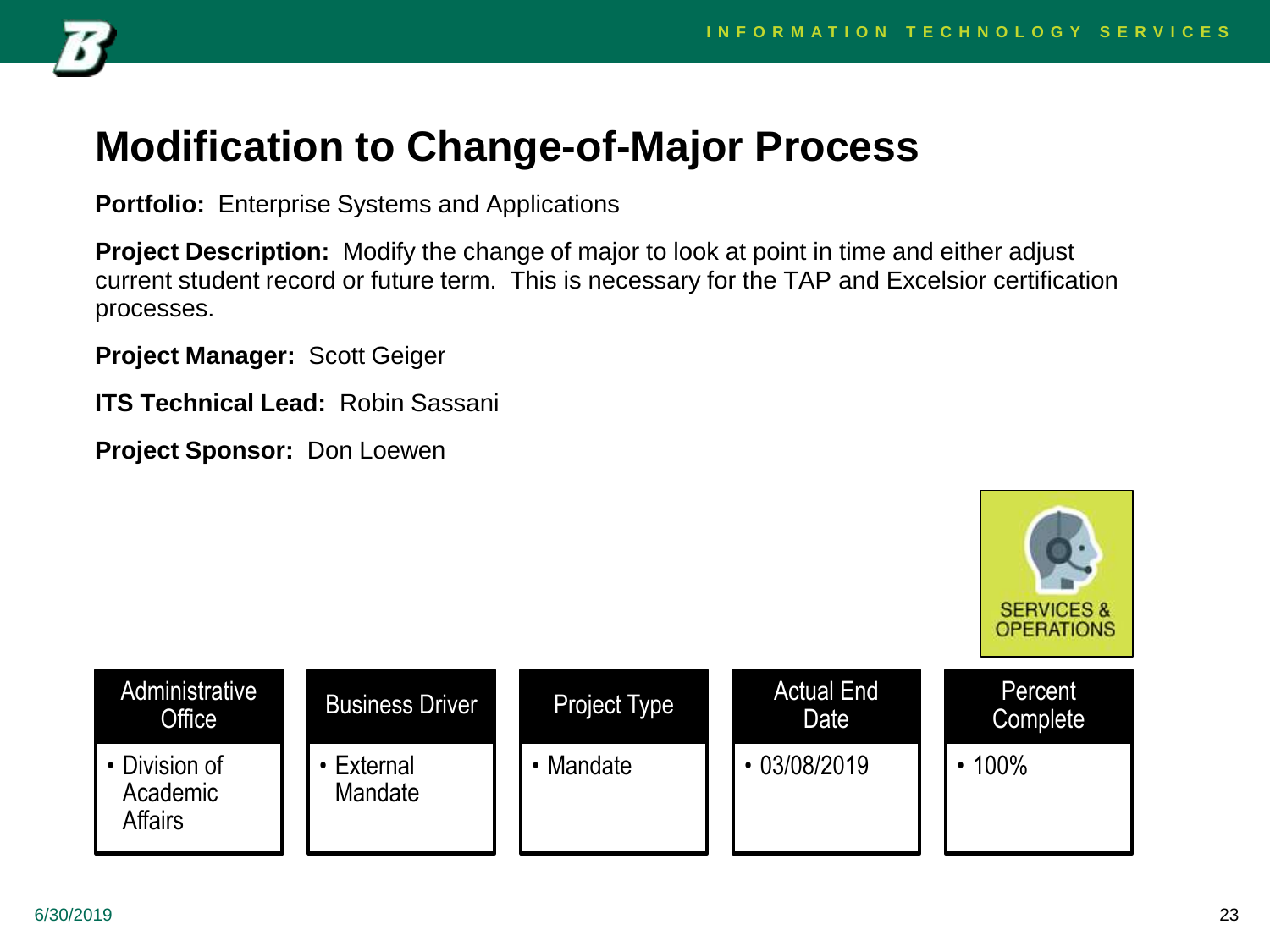

### **REDCap Installation and Configuration within AWS**

**Portfolio:** Enterprise Systems and Applications

**Project Description:** The School of Pharmacy and Pharmaceutical Sciences would like to set up an instantiation of REDCap within AWS. REDCap provides a secure, regulatory compliant, online platform for building, collecting and storing research surveys and data.

**Project Manager:** Tim Cortesi

**ITS Technical Lead:** Devon Lash

**Project Sponsor:** Eric Hoffman

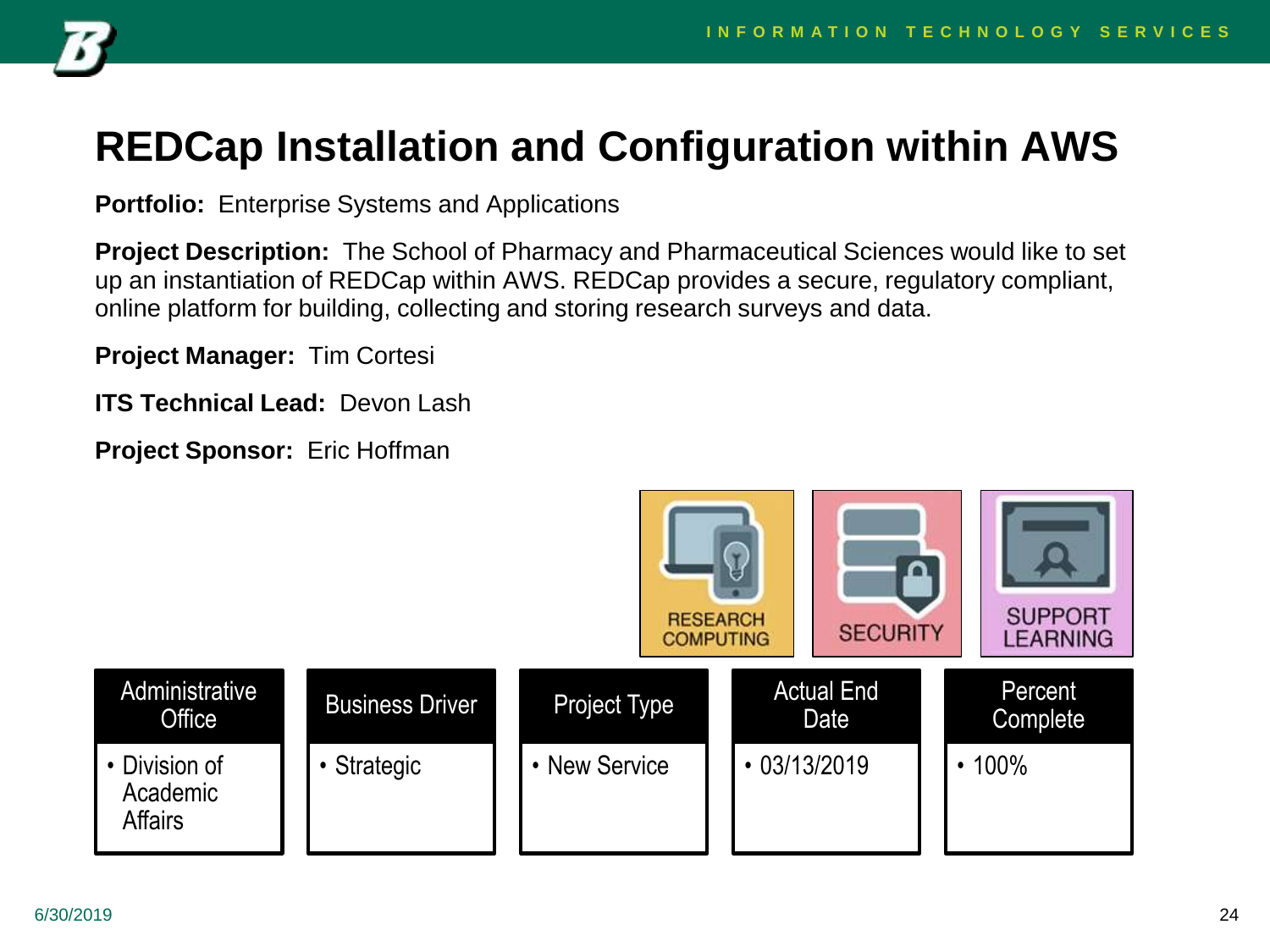

### **Set Up Central Authentication System for Binghamton University WEAVE users**

**Portfolio:** Enterprise Systems and Applications

**Project Description:** We need to set up Central Authentication System for Binghamton University WEAVE users ASAP.

**Project Manager:** Mike Hizny

**ITS Technical Lead:** Jeff Ramsay

**Project Sponsor:** Nasrin Fatima



| Administrative<br>Office                    | <b>Business Driver</b> | <b>Project Type</b> | <b>Actual End</b><br>Date | Percent<br>Complete |
|---------------------------------------------|------------------------|---------------------|---------------------------|---------------------|
| • Division of<br>Academic<br><b>Affairs</b> | Internal<br>Mandate    | <b>New Service</b>  | $\cdot$ 03/29/2019        | 100%                |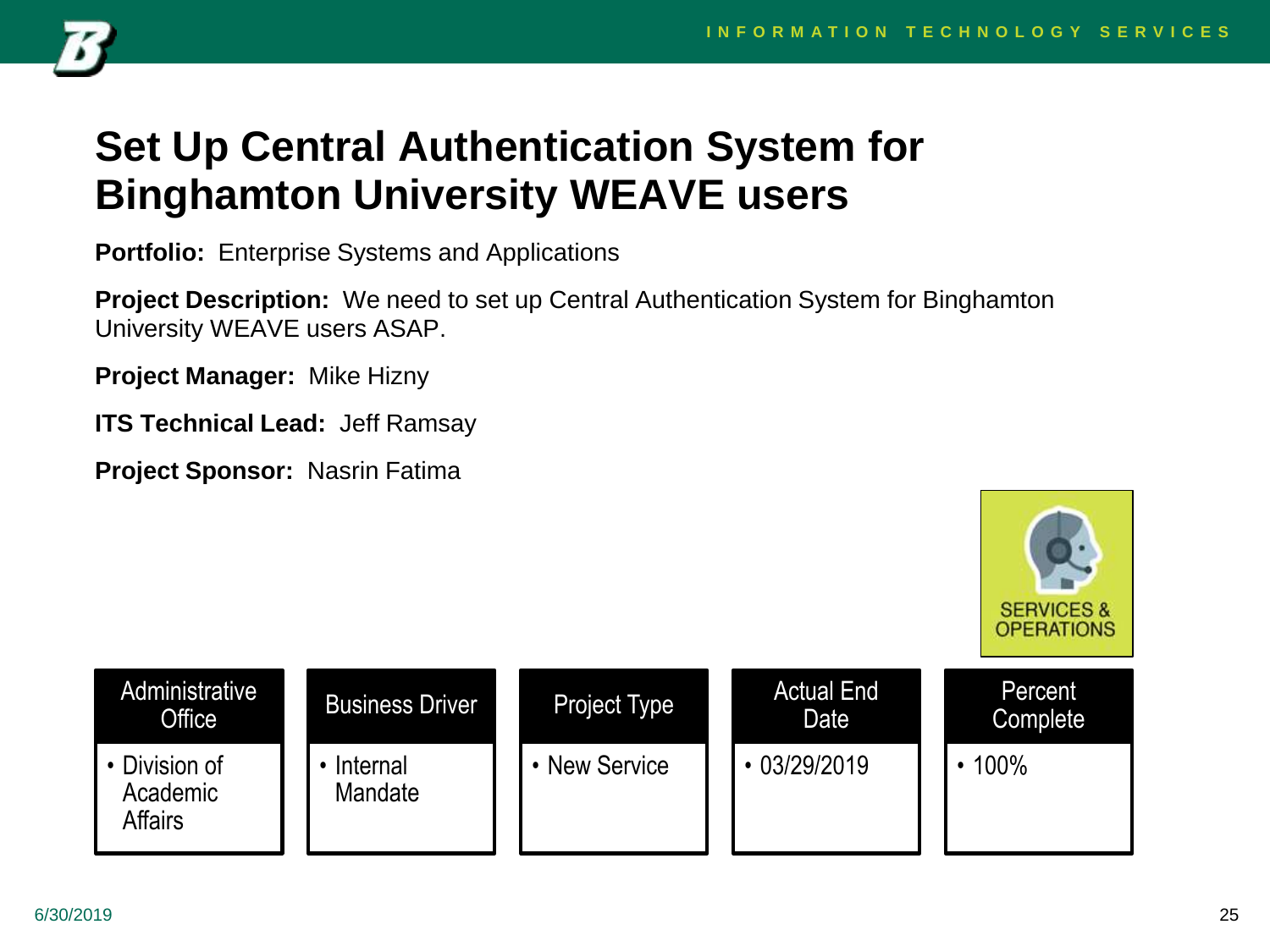

#### **Automation of TG Hold Removal Process**

**Portfolio:** Enterprise Systems and Applications

**Project Description:** Currently, as we receive final official transcripts for admitted students, the admissions checklist status in Banner is updated through a Slate interface, but any TG transcript hold that has been put on must be removed manually. We would like to automate that process using a population selection in Banner to identify the students who have satisfied the requirement but who still have an active TG hold on SOAHOLD, and then using the TGPHOLD process to remove the hold for this population. The hold rule and population selection have been created in BanDev and in BanProd, and I can recreate that in any other test instances. We will need an Application Manager chain created to run the entire process. This is very similar to the health hold release processes that were previously used by Health Services prior to their move to Medicat.

**Project Manager:** Chris Mills

**ITS Technical Lead:** Chris Mills

**Project Sponsor:** Pamela Marten



| Administrative<br>Office                    | <b>Business Driver</b> | <b>Project Type</b>      | <b>Actual End</b><br>Date | Percent<br>Complete |
|---------------------------------------------|------------------------|--------------------------|---------------------------|---------------------|
| • Division of<br>Academic<br><b>Affairs</b> | • Strategic            | • Service<br>Improvement | 04/08/2019                | 100%                |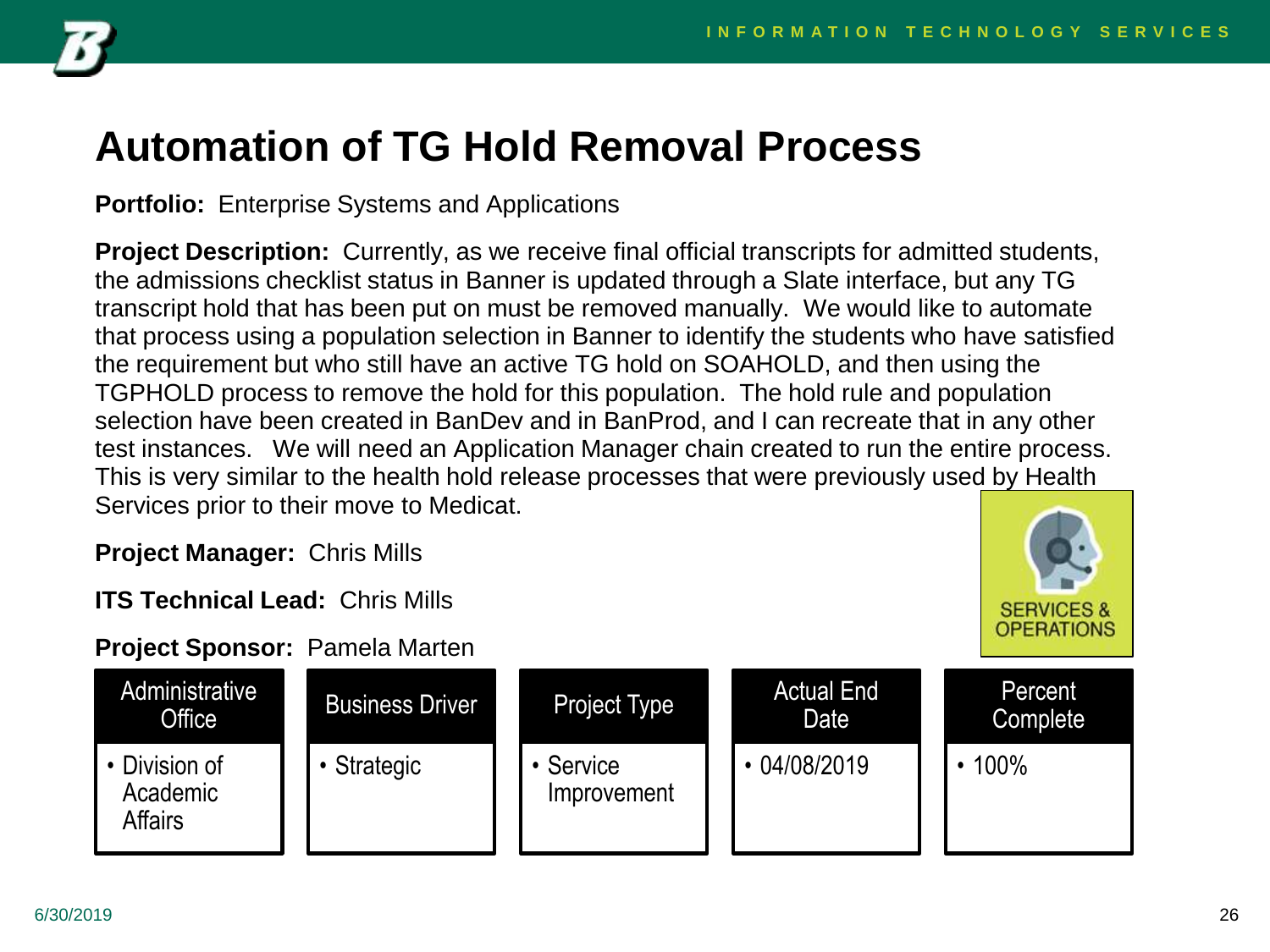

#### **EOP Computer Upgrades**

**Portfolio:** Technology Support Services

**Project Description:** Replace equipment in EOP computer lab – 24 new computers and 1 printer installed.

**Project Manager:** Jim Conroy

**ITS Technical Lead: Patrick Doyle** 

**Project Sponsor:** Karima Legette

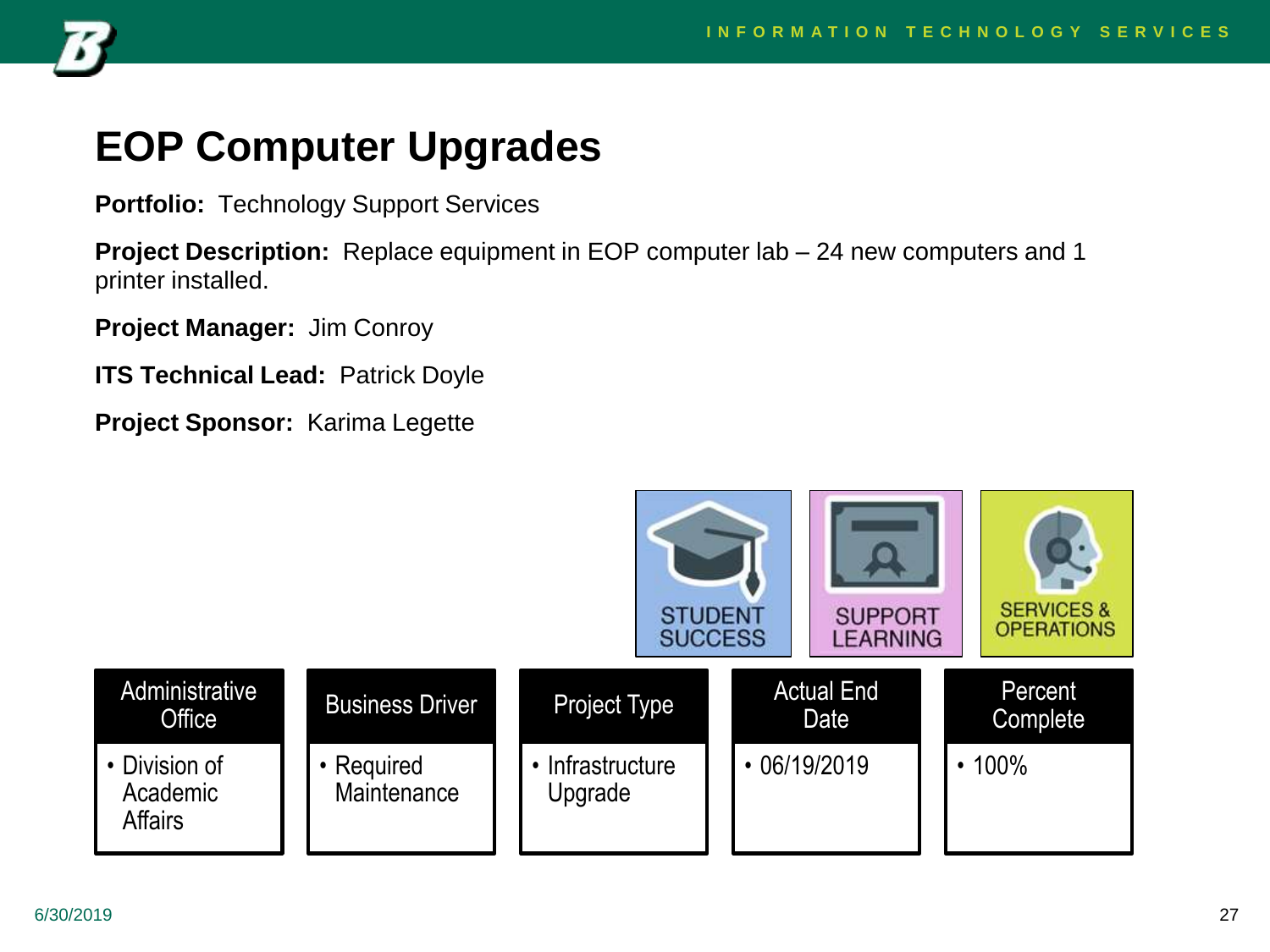

#### **Adobe Creative Cloud Shared Device License Migration**

**Portfolio:** Technology Support Services

**Project Description:** Migrate 59 Adobe Device Licenses used in six classrooms/labs owned by the Art & Theater Departments to Adobe new Shared Device License Structure.

**Project Manager:** Cheryl Tarbox

**ITS Technical Lead:** Cheryl Tarbox

**Project Sponsor:** Mike Allington

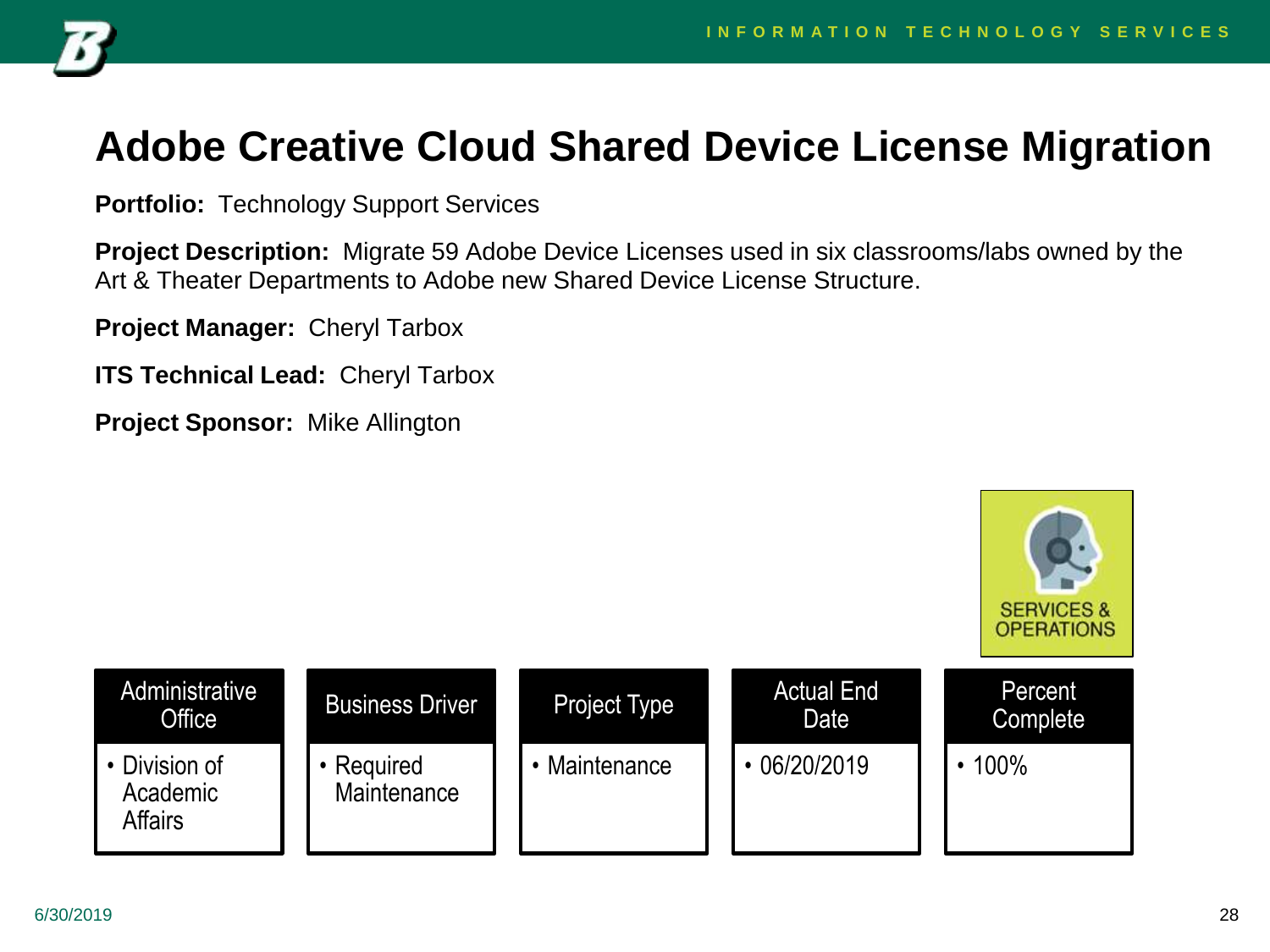### **FY2018-19 DIVISION OF OPERATIONS**





Information **Technology Services**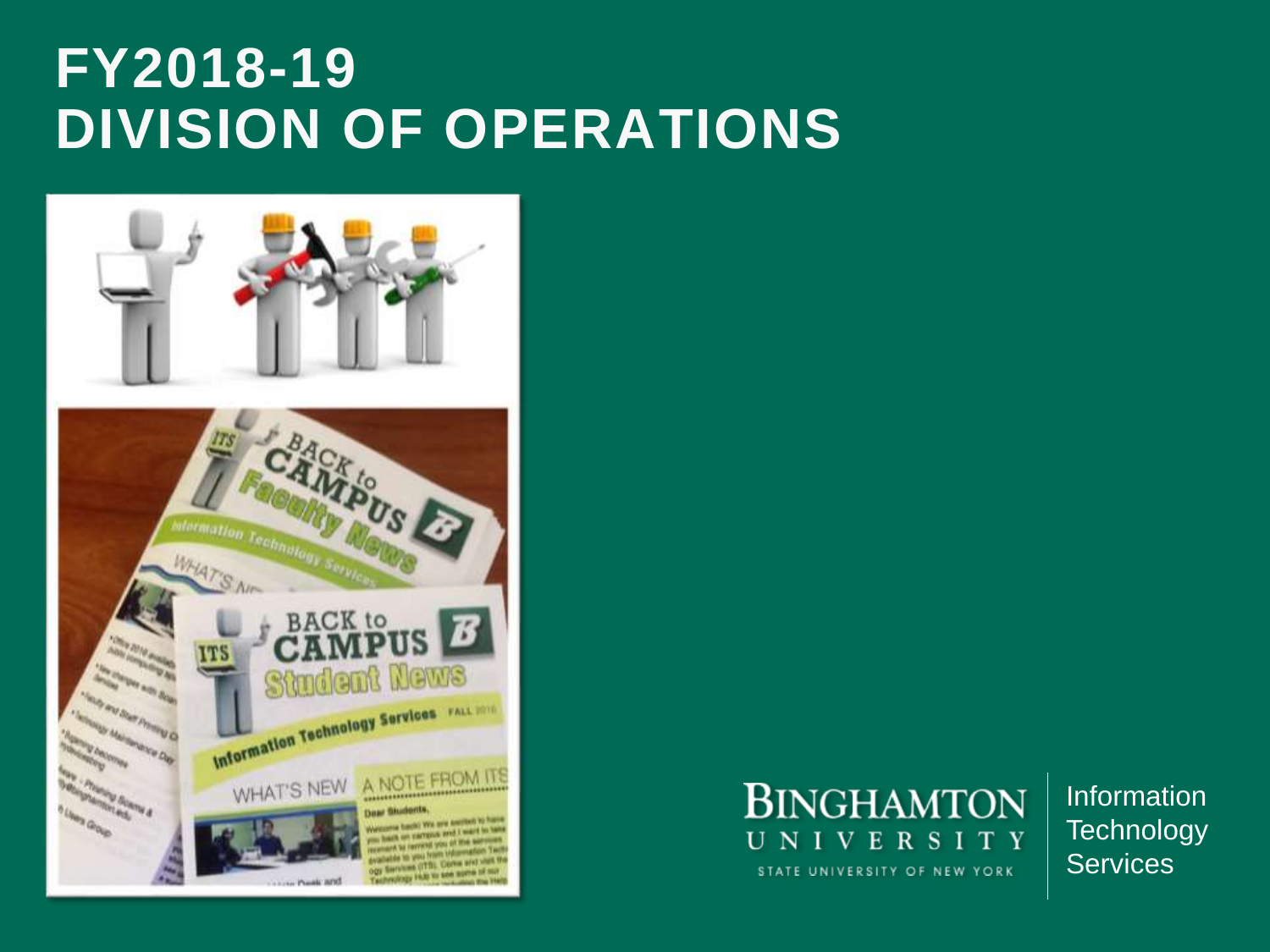

### **Investigating a Key Management System (KMS)**

**Portfolio:** Operations & Infrastructure

**Project Description:** This project conducts a "try-me" trial of integrated KMS solutions on the market. Should this trial be successful and a vendor/solution selected, an implementation strategy may follow. A KMS allows only authorized users access to a key cabinet and then only to designated keys within the cabinet. The system records when a key is used and by whom on a database. The KMS provides better management of keys to sensitive areas, machinery and vehicles and helps avoid keys going missing, getting misplaced or getting into the wrong hands.

**Project Manager:** Dave Martin

**ITS Technical Lead:** Dave Martin

**Project Sponsor:** JoAnn Navarro



| Administrative<br>Office  | <b>Business Driver</b> | <b>Project Type</b> | <b>Actual End</b><br>Date | Percent<br>Complete |
|---------------------------|------------------------|---------------------|---------------------------|---------------------|
| Division of<br>Operations | Internal<br>Mandate    | <b>New Service</b>  | 07/02/2018                | 100%                |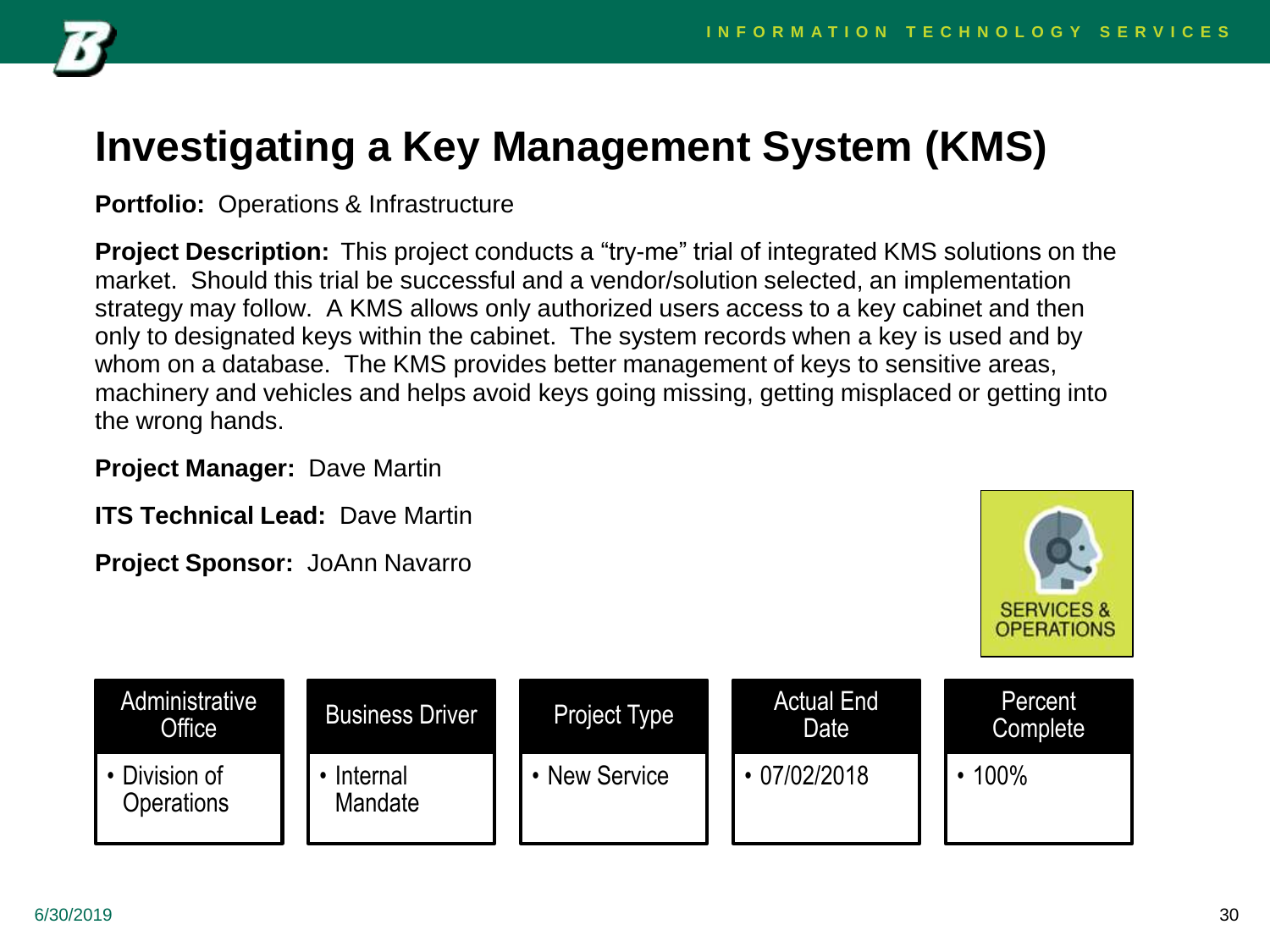

#### **Active Directory Restructuring**

**Portfolio:** ITS

**Project Description:** This project develops and executes a strategy for improving Binghamton University's Active Directory (AD) enterprise-level architecture and group management capabilities. The project establishes and documents group management standards and processes, including those for provisioning and deprovisioning members in groups, group ownership attestation, and group membership reviews. The project will identify needs and deploy tools for AD group management. The project is a prerequisite project to advance of the university's major identity and access management (IAM) project.

**Project Manager:** Mike Duell

**ITS Technical Lead:** Mike Duell

**Project Sponsor:** Mike Hizny



| Administrative<br>Office <sup>1</sup> | <b>Business Driver</b> | Project Type           | <b>Actual End</b><br>Date | Percent<br>Complete |
|---------------------------------------|------------------------|------------------------|---------------------------|---------------------|
| • Division of<br>Operations           | Security               | Service<br>Improvement | $\cdot$ 07/16/2018        | 100%                |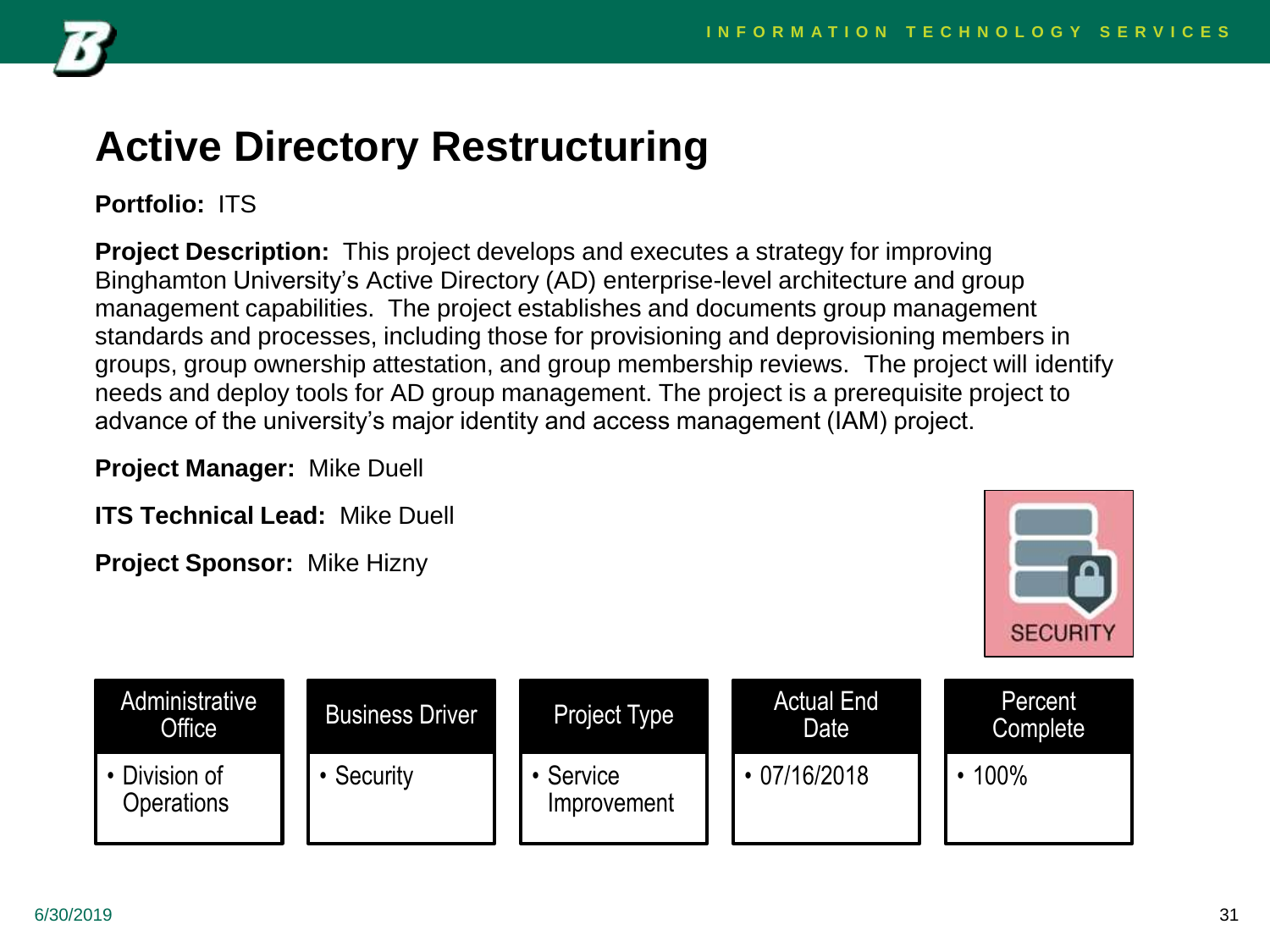

#### **Dickinson Quad Temporary Fiber and Permanent Fiber Installation**

**Portfolio:** Operations & Infrastructure

**Project Description:** A dig project will be conducted in the Dickinson Quad to correct drainage issues. As a result the fiber optic service to two buildings will need to be removed, temporarily rerouted, and then permanent fiber reinstalled. This project has been subcontracted to Eastcom.

**Project Manager:** Zach Jones

**ITS Technical Lead:** Zach Jones

**Project Sponsor:** Sally Oaks



| Administrative<br>Office         | <b>Business Driver</b> | <b>Project Type</b>       | <b>Actual End</b><br>Date | Percent<br>Complete |
|----------------------------------|------------------------|---------------------------|---------------------------|---------------------|
| Division of<br><b>Operations</b> | Capital                | Infrastructure<br>Upgrade | 08/08/2018                | 100%                |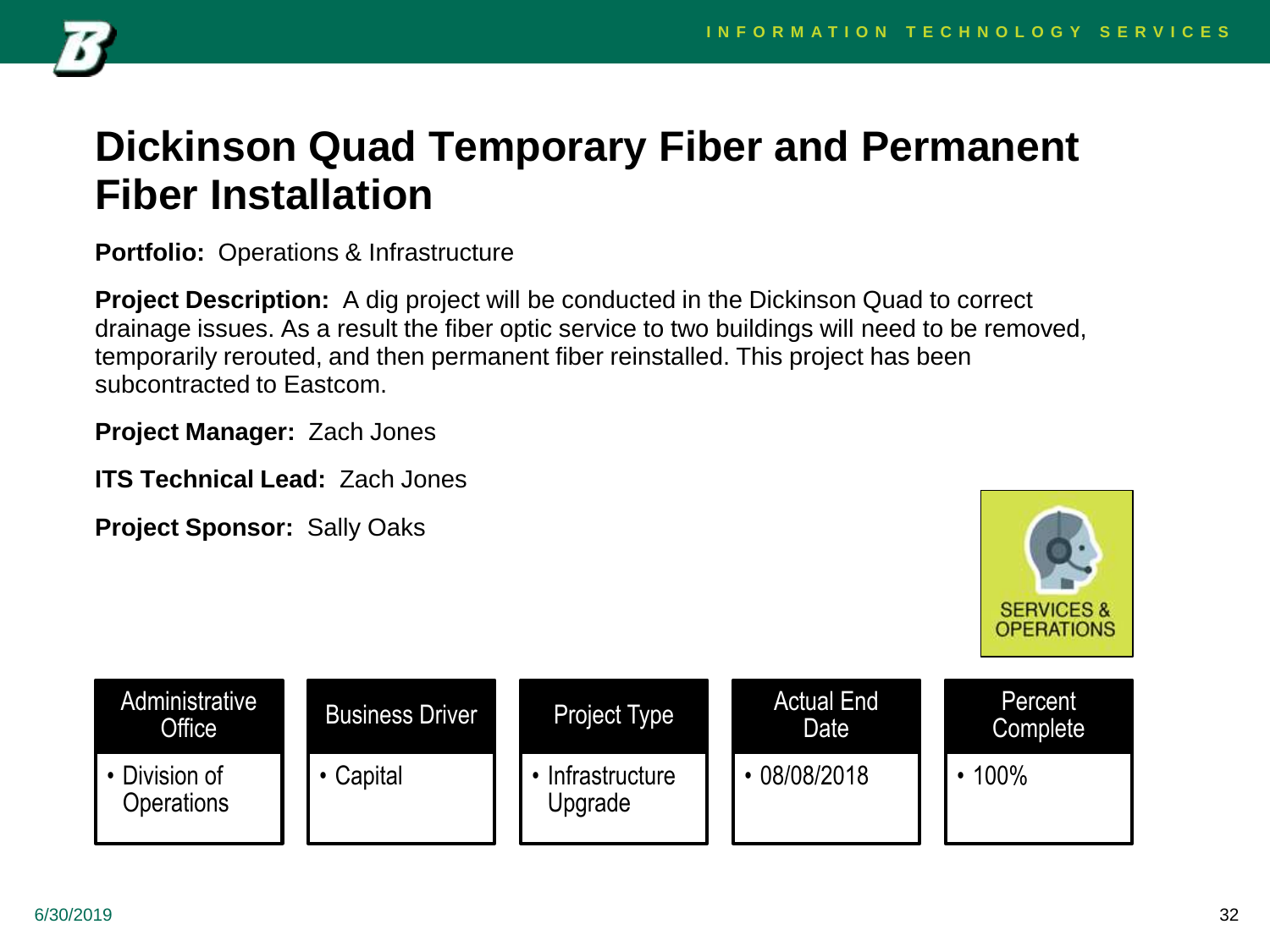

#### **Outdoor WiFi**

**Portfolio:** Operations & Infrastructure

**Project Description:** Per the latest round of the RoadMap project, an SP5 Operations Divisional Initiative is the expansion of outdoor WiFi. Through a committee of ITS and Student Affairs staff areas for potential expansion will be identified, funding will be procured and installations will be conducted.

**Project Manager:** Chris Wandell

**ITS Technical Lead:** Chris Wandell

**Project Sponsor:** JoAnn Navarro



| Administrative<br><b>Office</b> | <b>Business Driver</b> | Project Type           | <b>Actual End</b><br>Date | Percent<br>Complete |
|---------------------------------|------------------------|------------------------|---------------------------|---------------------|
| Division of<br>Operations       | Strategic              | Service<br>Improvement | 08/09/2018                | 100%                |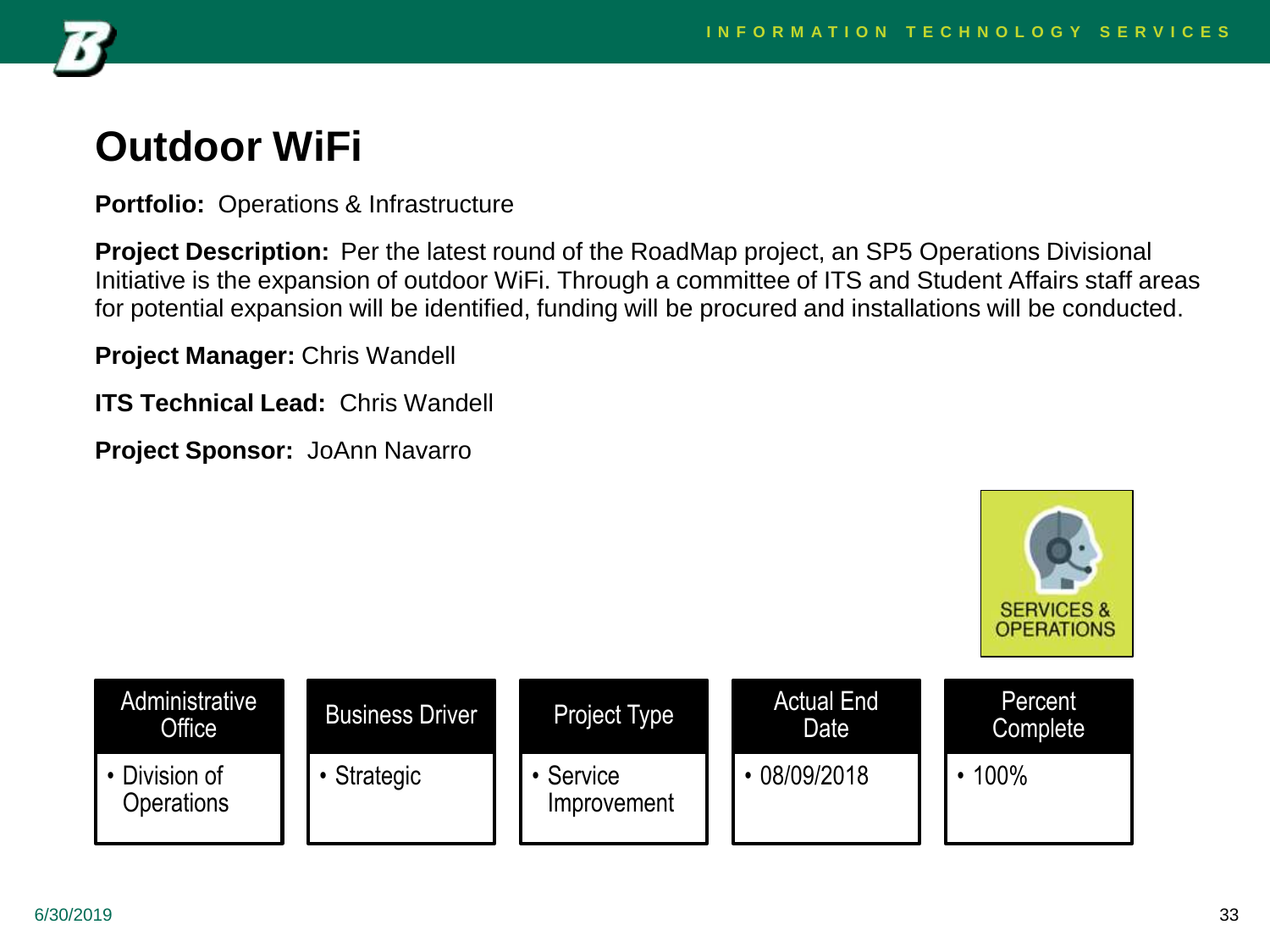

#### **Log Management**

**Portfolio:** Information Security

**Project Description:** Establish basic logging standards and build a centralized log collection and management facility.

- Establish logging policies and standards.
- Build a centralized log aggregation facility and implement processes to enforce record access and retention policies and begin collecting log data.
- Establish processes to ensure log sources continue to report. Deploy log analysis and reporting tools as needed.

**Project Manager:** Doug Henderson

**ITS Technical Lead:** Doug Henderson

**Project Sponsor:** Andy Weisskopf



| Administrative<br>Office <sup>1</sup> | <b>Business Driver</b> | Project Type       | <b>Actual End</b><br>Date | Percent<br>Complete |
|---------------------------------------|------------------------|--------------------|---------------------------|---------------------|
| Division of<br><b>Operations</b>      | Security               | <b>New Service</b> | 08/14/2018                | 100%                |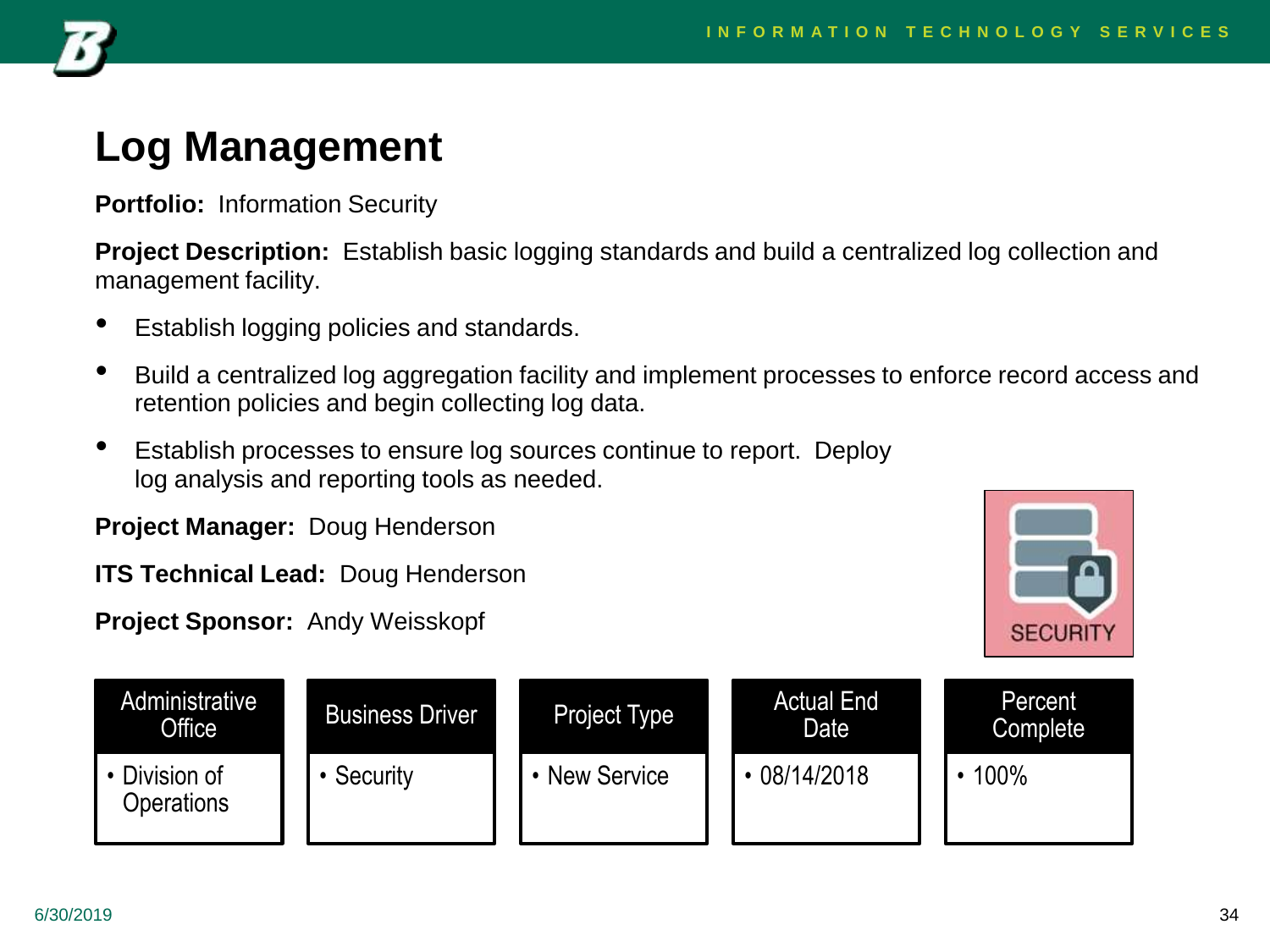

#### **Watson Data Center Networking Hardware Upgrade**

**Portfolio:** Operations & Infrastructure

**Project Description:** Upgrade the Watson School Data Center network hardware in the engineering and science building.

**Project Manager:** Scott Hoeppner

**ITS Technical Lead:** Scott Hoeppner

**Project Sponsor:** Joe Roth



| Administrative<br>Office  | <b>Business Driver</b>  | <b>Project Type</b>       | <b>Actual End</b><br>Date | Percent<br><b>Complete</b> |
|---------------------------|-------------------------|---------------------------|---------------------------|----------------------------|
| Division of<br>Operations | Required<br>Maintenance | Infrastructure<br>Upgrade | 08/16/2018                | 100%                       |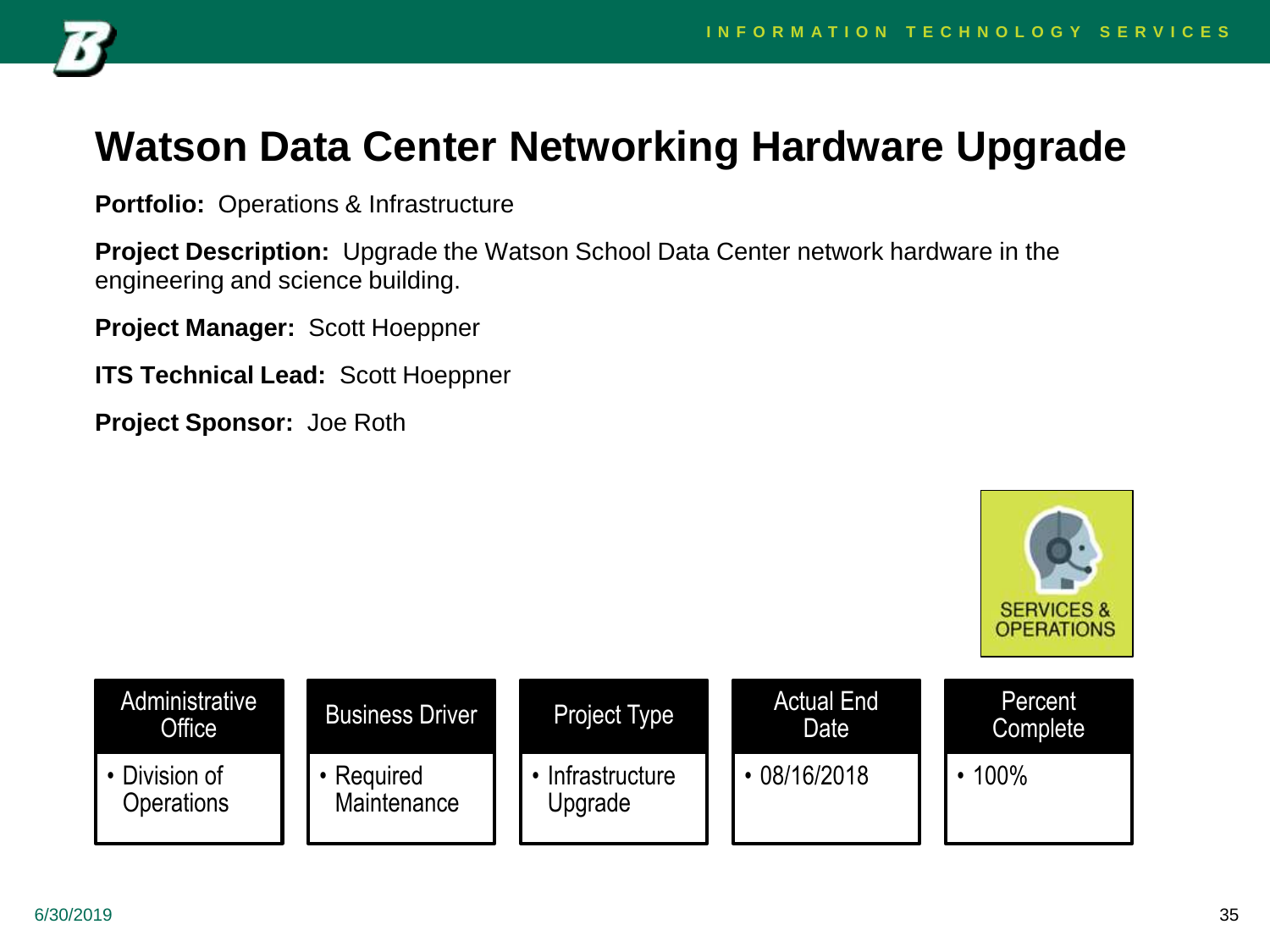

### **Energy Dashboard**

**Portfolio:** Technology Support Services

**Project Description:** Create a web-based energy dashboard to show building level electric, gas and water consumption for all buildings on campus. Data will be uploaded from existing energy management system on an hourly basis to populate the dashboard database. User interface should allow selection of data range, comparison of specific buildings, etc.

**Project Manager:** Tim Cortesi

**ITS Technical Lead:** Adam Smallcomb

**Project Sponsor:** Larry Roma



| Administrative<br>Office    | <b>Business Driver</b> | <b>Project Type</b> | <b>Actual End</b><br>Date | Percent<br>Complete |
|-----------------------------|------------------------|---------------------|---------------------------|---------------------|
| • Division of<br>Operations | Innovation             | <b>New Service</b>  | 08/28/2018                | 100%                |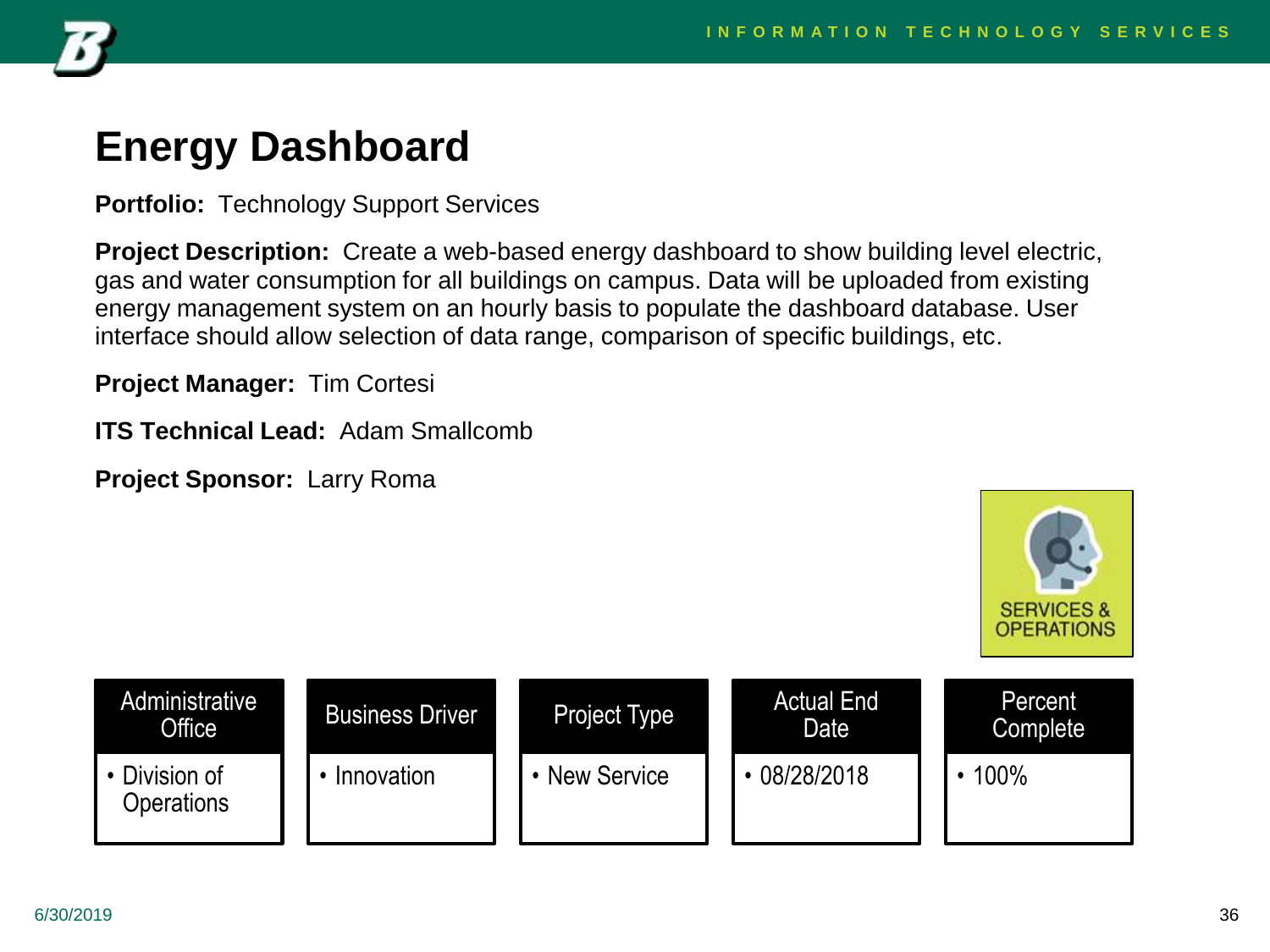

## **myBinghamton Switchover to Graphene**

**Portfolio:** Technology Support Services

**Project Description:** This project details the effort to swap out the current myBinghamton code base with the open source "Graphene". The Graphene code base is functionally complete, and a transition script from old myBinghamton ==> Graphene has been written / tested. This effort will require the skinning of Graphene for Binghamton University, integration of users / groups with IAM, integration with BMobi, and load testing of the new application to ensure high availability after the switchover.

**Project Manager:** Tim Cortesi

**ITS Technical Lead:** Adam Smallcomb

**Project Sponsor:** Mike Allington



| Administrative<br>Office  | <b>Business Driver</b>  | Project Type  | <b>Actual End</b><br>Date | Percent<br>Complete |
|---------------------------|-------------------------|---------------|---------------------------|---------------------|
| Division of<br>Operations | Required<br>Maintenance | • Maintenance | 08/30/2018                | 100%                |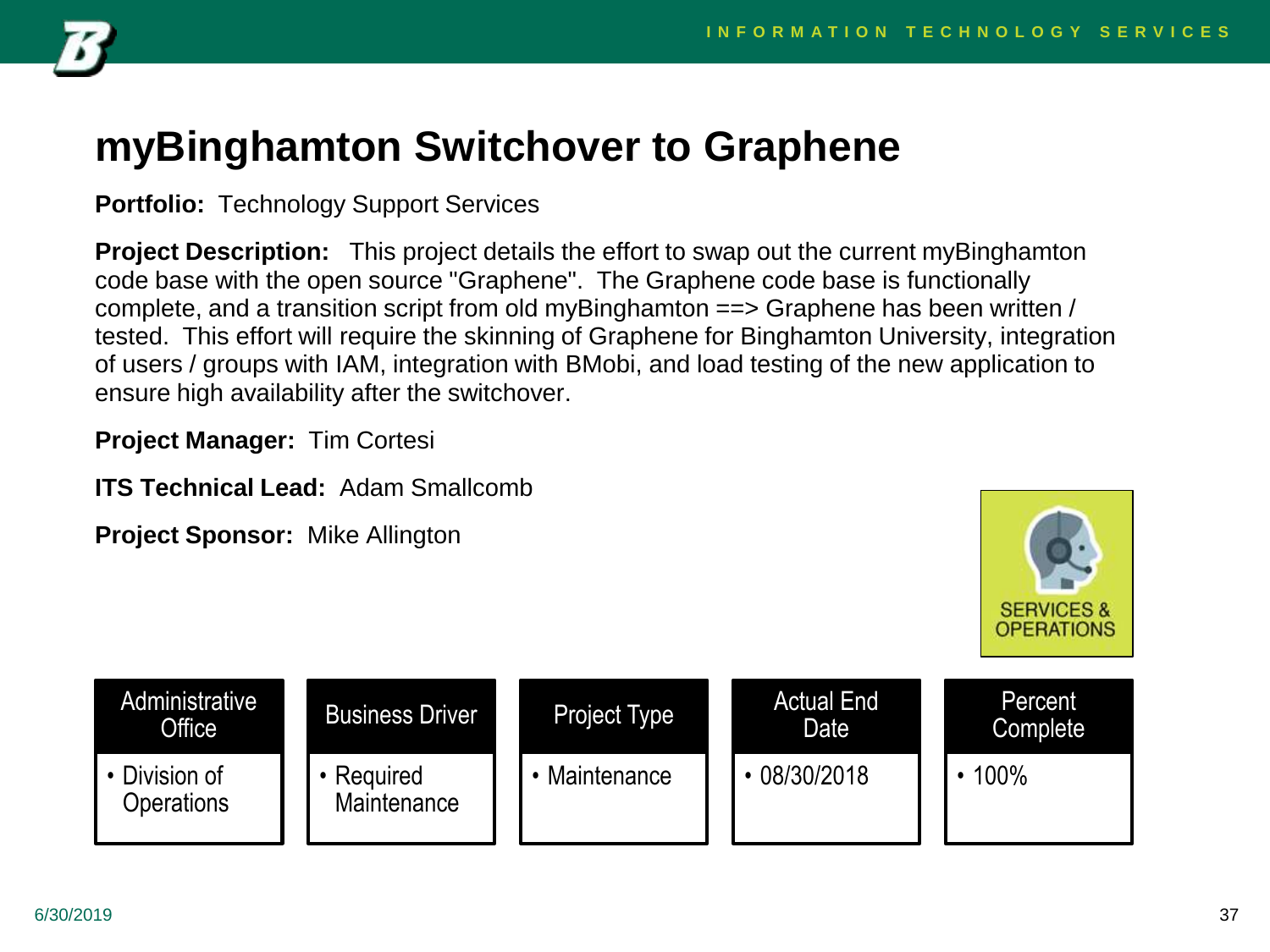

#### **B-Alert Registration**

**Portfolio:** Enterprise Systems and Applications

**Project Description:** The B-Alert system currently uses an automated process to upload data to the vendor (Rave Wireless) nightly. The existing process will not change. In addition to the existing system, all students will be required to either register for B-Alert or decline the service before they will be allowed to register for classes. This process shall take place every semester during the course registration process. This can lead to better participation in this emergency notification system used on campus.

The project will create a web page where students must register or decline to participate in the cellular portion of B-Alert (100% of email addresses are captured through the existing process). The user interface shall be a newly created web page where the entire process can be easily and quickly completed.

**Project Manager:** Tim Cortesi

**ITS Technical Lead**: Tim Cortesi & Scott Geiger

**Project Sponsors:** David Hubeny



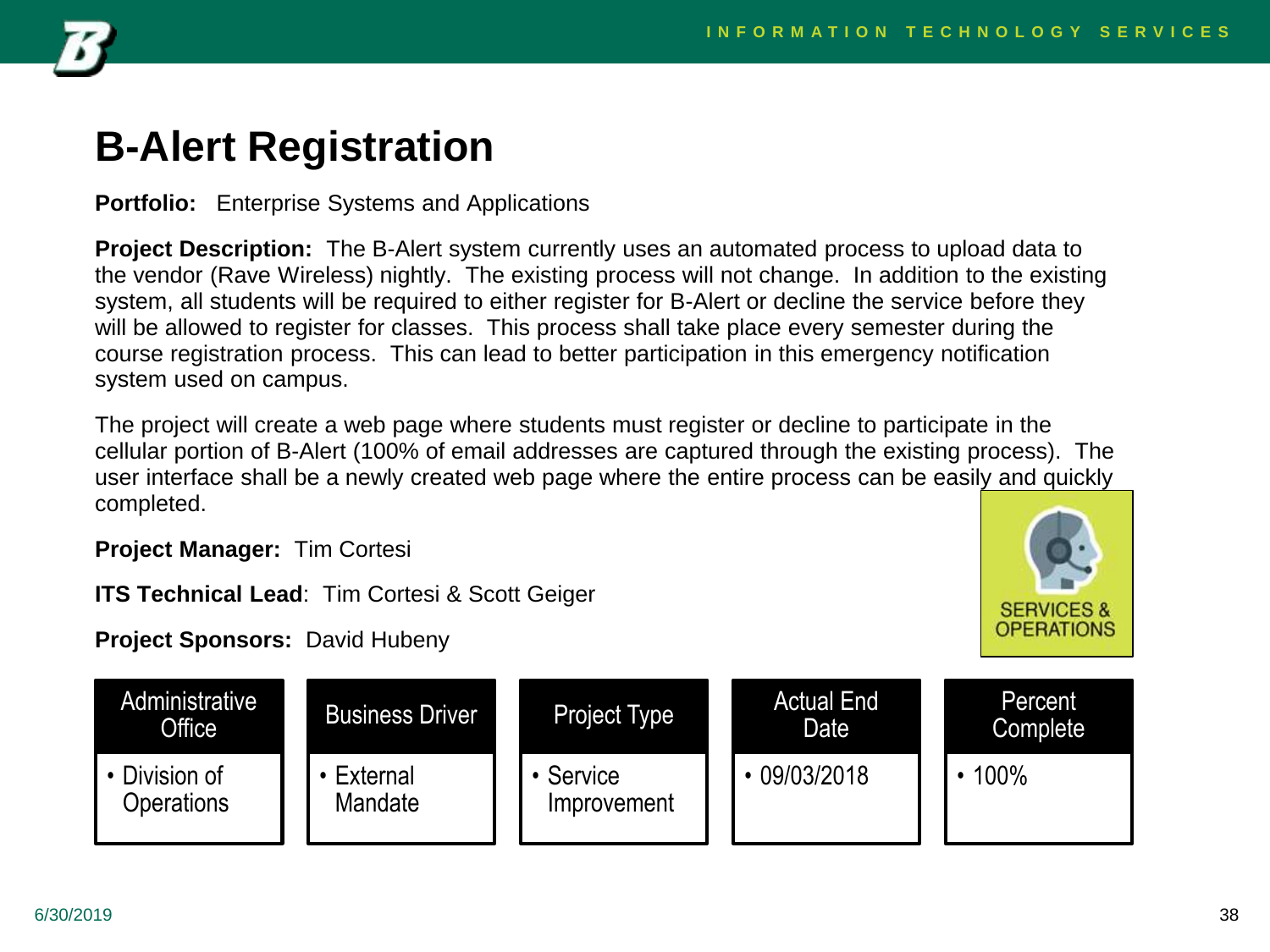

# **Move Sun Storage Drives (H Drives) to Google Space**

**Portfolio:** Enterprise Systems and Applications

**Project Description:** This project migrates the use of student H drives from limited local storage to another storage medium that will allow for better space management. The move allows for increased data use limits and automated cleanup of space after semesters. This will eliminate the need to create sun logons for every student that comes to the campus. This project will also look at possibly splitting the storage component from the authentication component. If possible, the Linux lab terminals will be converted to use PODS authentication.

**Project Manager:** Mike Hizny

**ITS Technical Lead:** Craig Houck & Tim Cortesi

**Project Sponsor:** Mike Hizny



| Administrative<br>Office  | <b>Business Driver</b>  | <b>Project Type</b>       | <b>Actual End</b><br>Date | Percent<br>Complete |
|---------------------------|-------------------------|---------------------------|---------------------------|---------------------|
| Division of<br>Operations | Required<br>Maintenance | Infrastructure<br>Upgrade | 09/05/2018                | 100%                |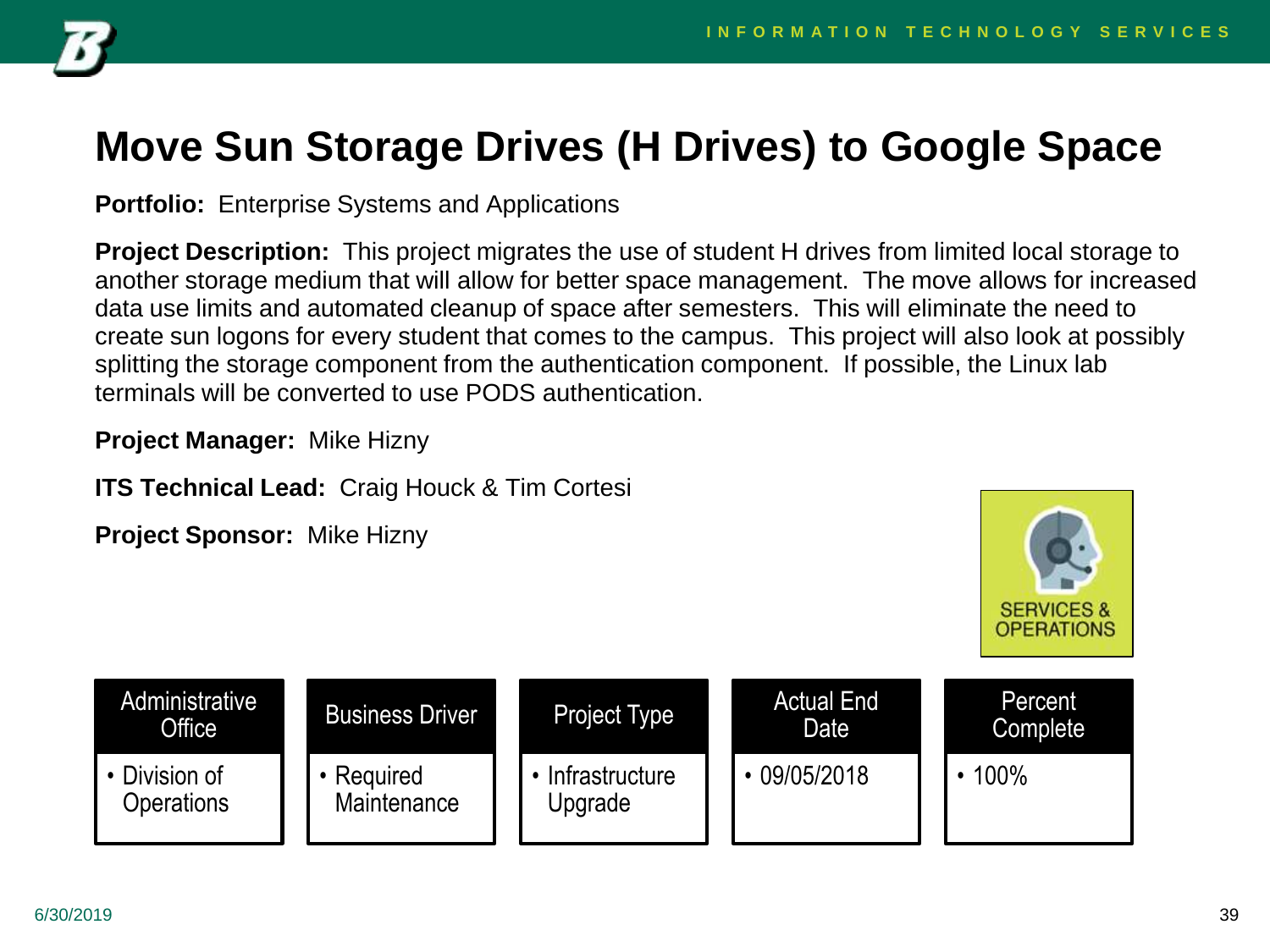

## **Rewrite password.binghamton.edu**

**Portfolio:** Enterprise Systems and Applications

**Project Description:** Due to flaws and insecurities in the existing password reset page, this project is to completely rewrite the password change and account claim page.

**Project Manager:** Scott Geiger

**ITS Technical Lead:** Scott Geiger

**Project Sponsor:** Niyazi Bodur

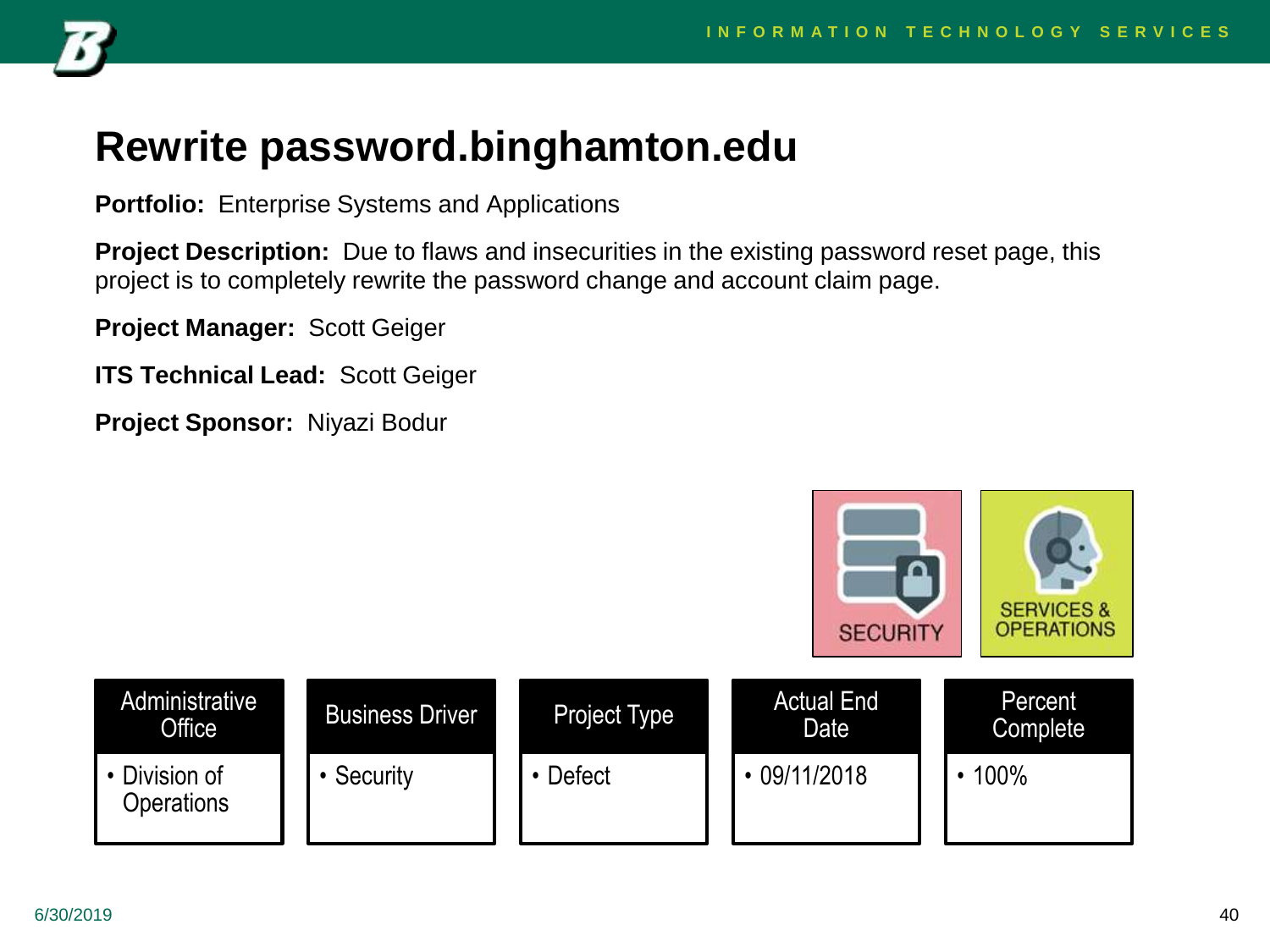

#### **Google Group List Extract**

**Portfolio:** Enterprise Systems and Applications

**Project Description:** Extract of the list of Google Groups currently in the system. This would be run about two times for the IAM project. First so that Identity Automation can get the list into the system and the second time after the system goes live to make sure that we are in sync. This will require a wrapper around the available utility to do this.

**Project Manager:** Tim Cortesi

**ITS Technical Lead:** Tim Cortesi

**Project Sponsor:** Mike Hizny



| Administrative<br>Office <sup>1</sup> | <b>Business Driver</b>  | Project Type | <b>Actual End</b><br>Date | Percent<br>Complete |
|---------------------------------------|-------------------------|--------------|---------------------------|---------------------|
| Division of<br>Operations             | Required<br>Maintenance | Maintenance  | 09/18/2018                | 100%                |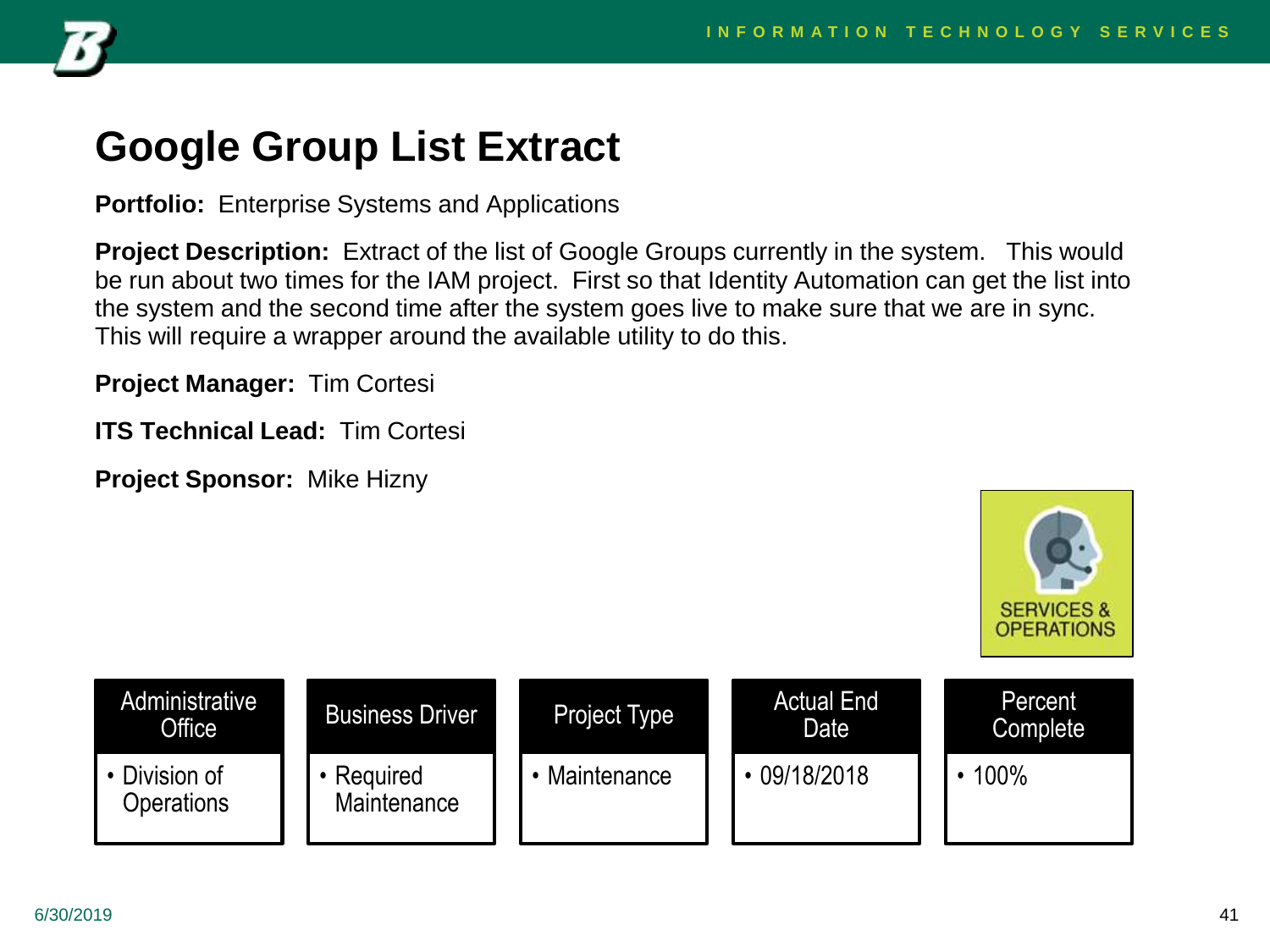

## **Technology Hub Room 222 Remodel**

**Portfolio:** ITS

**Project Description:** Relocate the large screen TV on the East wall to the South wall and move the two 4' x 6' glassboards on the South wall to the East wall. .

**Project Manager:** Stu L'Hommedieu

**ITS Technical Lead:** Stu L'Hommedieu

**Project Sponsor:** Niyazi Bodur



| <b>Administrative</b><br>Office | <b>Business Driver</b> | <b>Project Type</b> | <b>Actual End</b><br>Date | Percent<br>Complete |
|---------------------------------|------------------------|---------------------|---------------------------|---------------------|
| Division of<br>Operations       | Internal<br>Mandate    | Enhancement         | 09/20/2018                | 100%                |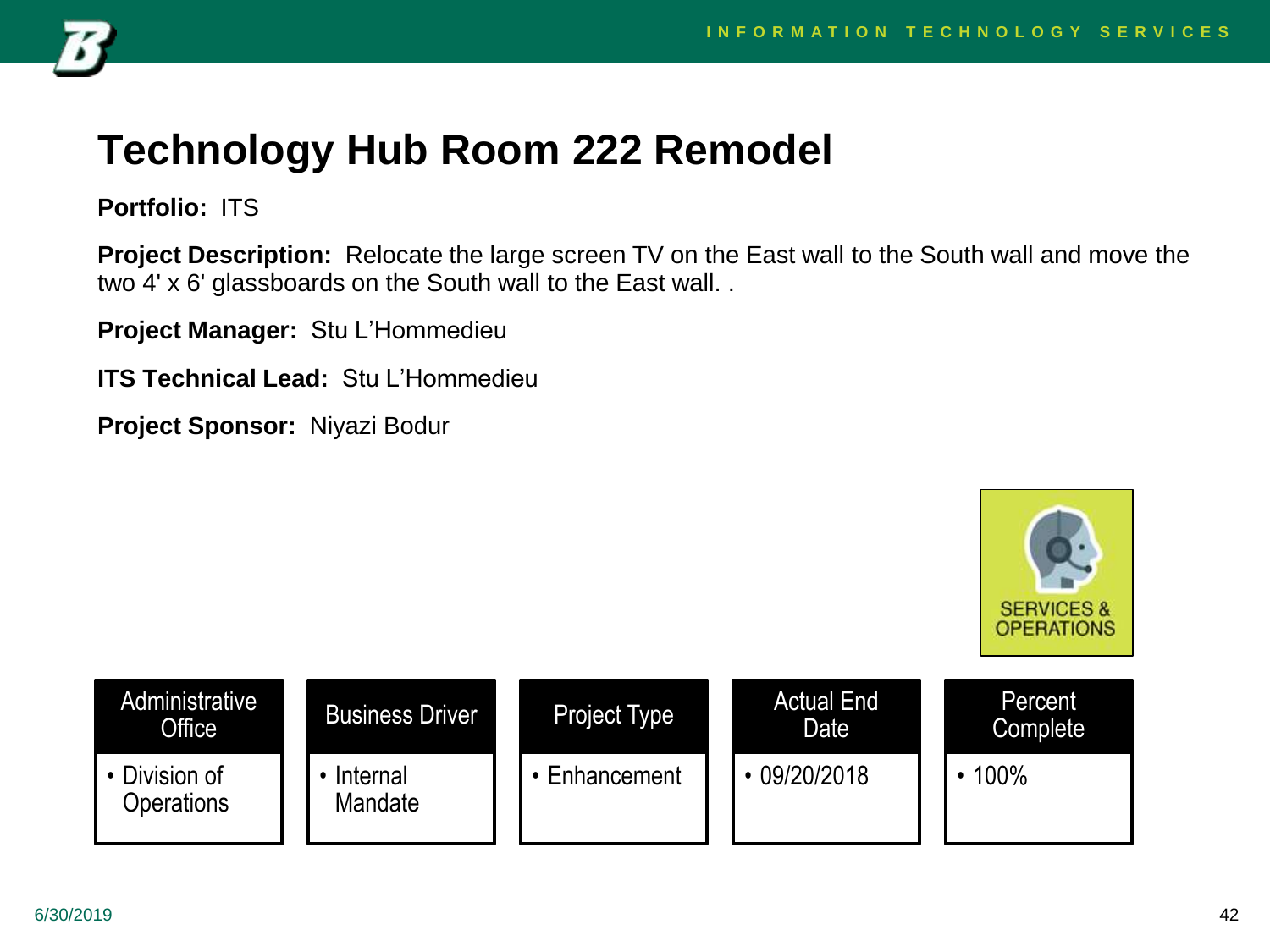

#### **Academic A Computer Lab Remodel**

**Portfolio:** Technology Support Services

**Project Description:** Renovation of computer labs in Academic A (AAG2, AAG4, AAG5, AAG6).

**Project Manager:** Stu L'Hommedieu

**ITS Technical Lead:** Jim Conroy

**Project Sponsor:** Mike Allington

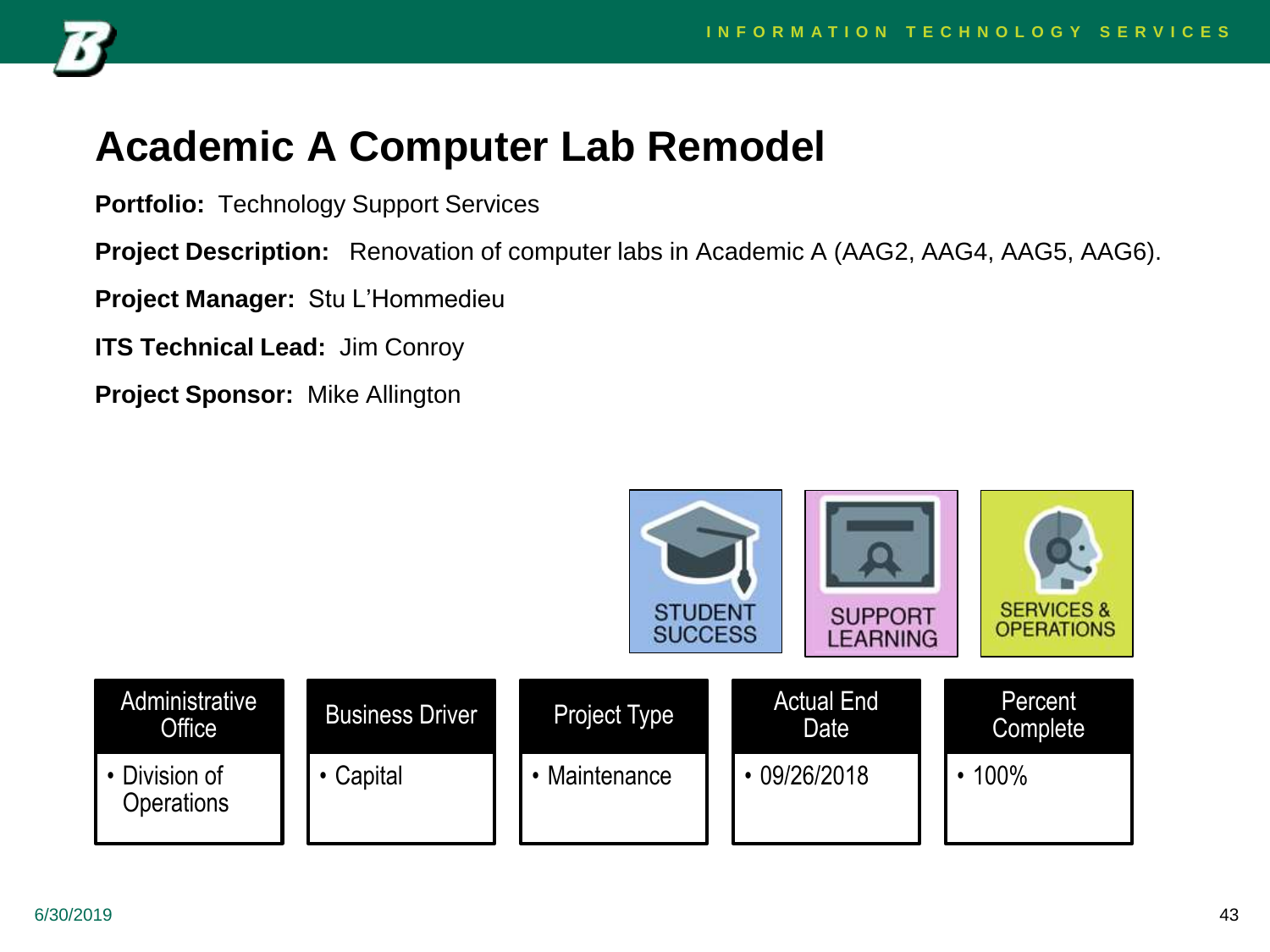

# **End-User Security Awareness Training**

**Portfolio:** Information Security

**Project Description:** Acquire and deploy SANS Securing the Human" end-user training materials. Identify key metrics and establish a reporting process.

**Project Manager:** Steve Safranek

**ITS Technical Lead:** Steve Safranek

**Project Sponsor:** Andy Weisskopf



| Administrative<br>Office    | <b>Business Driver</b> | Project Type | <b>Actual End</b><br>Date | Percent<br><b>Complete</b> |
|-----------------------------|------------------------|--------------|---------------------------|----------------------------|
| • Division of<br>Operations | External<br>Mandate    | New Service  | 10/09/2018                | 100%                       |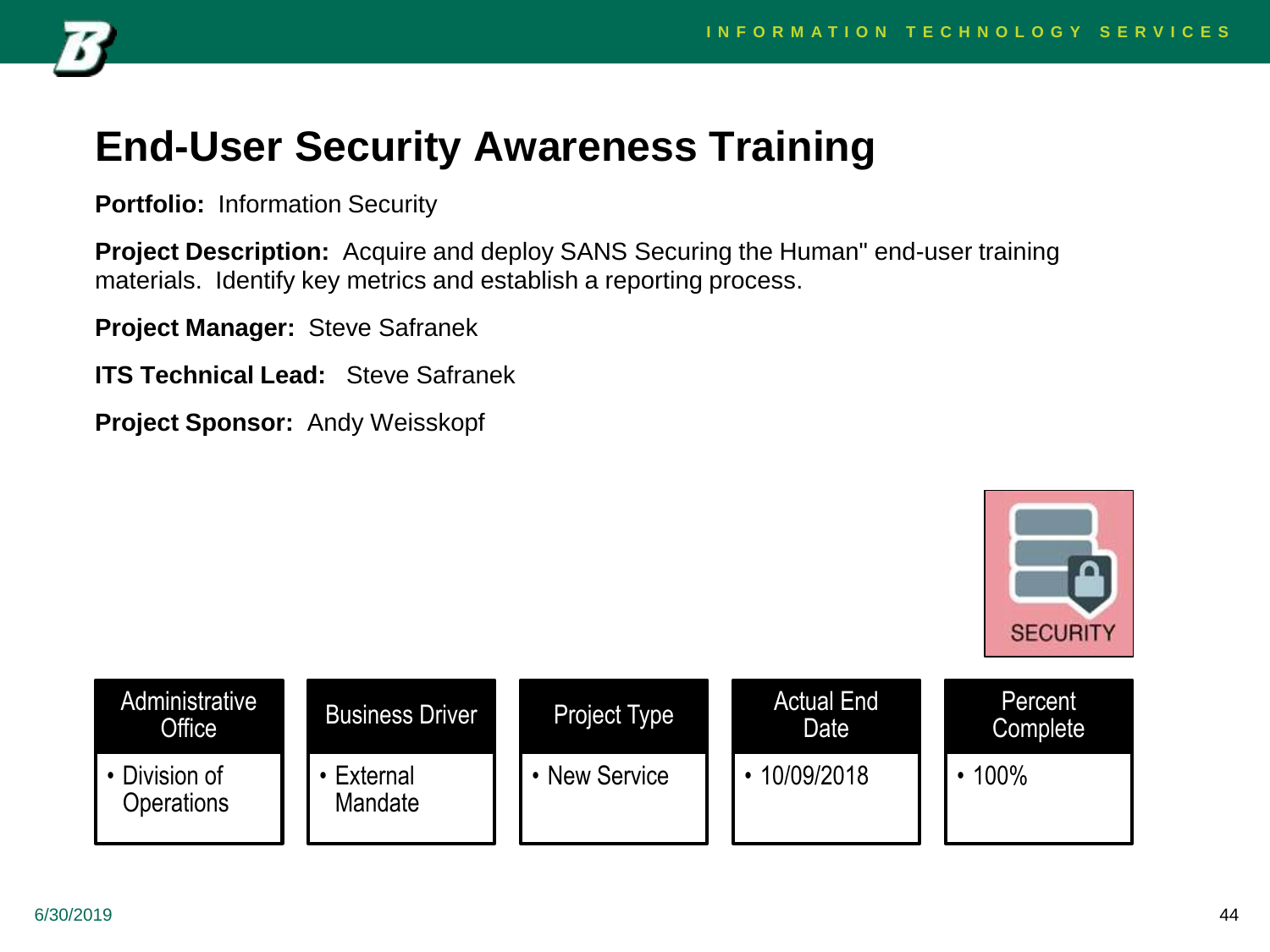

# **Active Directory Red Forest Implementation (ADRFI)**

**Portfolio:** Enterprise Systems and Applications

**Project Description:** Active Directory industry standard security design & implementation. This includes setting up the bu.binghamton.edu domain and the admin.binghamton.edu domain in the binghamton.edu forest following Microsoft's Red Forest design.

**Project Manager:** Jeff Ramsay

**ITS Technical Leads:** Mike Duell & Jeff Williams

**Project Sponsor:** Andy Weisskopf



| Administrative<br><b>Office</b> | <b>Business Driver</b> | Project Type             | <b>Actual End</b><br>Date | Percent<br>Complete |
|---------------------------------|------------------------|--------------------------|---------------------------|---------------------|
| Division of<br>Operations       | Strategic              | • Service<br>Improvement | 11/05/2018                | 100%                |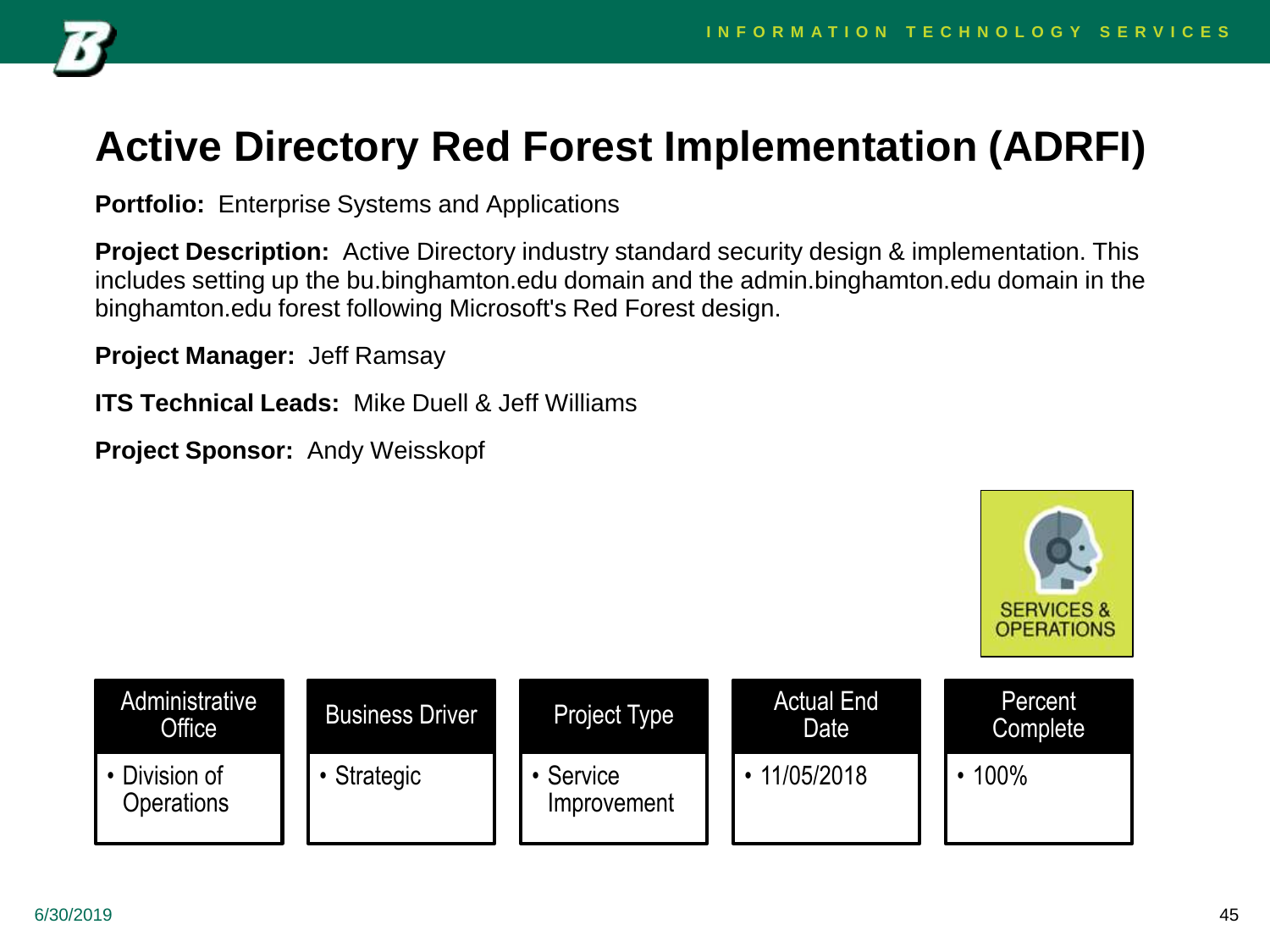**SERVICES &** 



## **ITS Website Redesign**

**Portfolio:** ITS

**Project Description:** Update the ITS website to the new OmniUpdate templates.

**Project Manager:** Mike Allington

**ITS Technical Lead:** Steve Palmer

**Project Sponsor:** Mike Allington

**OPERATIONS Administrative** Actual End **Percent** Business Driver Project Type **Office** Date **Complete** • Division of • 11/28/2018 • 100% • Internal • Enhancement **Operations Mandate**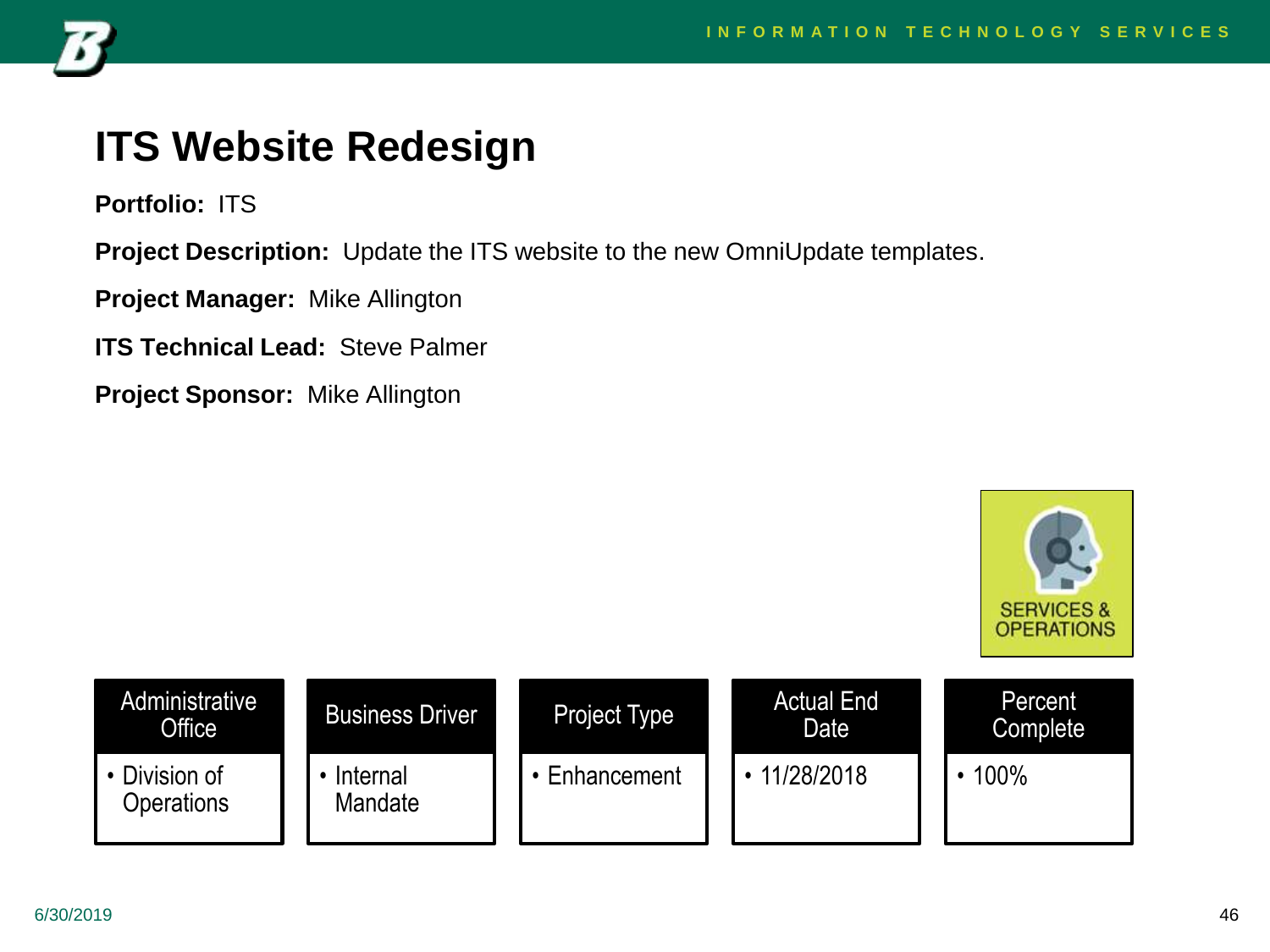

## **Create a File Sync Toolkit for Migrating H Drive Files to Google Drive**

**Portfolio:** Enterprise Systems and Applications

**Project Description:** This project will see the creation of a tool which will allow for the semiannual migration of all student files (formerly H Drive) to Google Drive at the end of each semester.

**Project Manager:** Tim Cortesi

**ITS Technical Lead:** Mark Jensen

**Project Sponsor:** Mike Hizny



| Administrative<br>Office  | <b>Business Driver</b> | Project Type             | <b>Actual End</b><br>Date <sup>'</sup> | Percent<br><b>Complete</b> |
|---------------------------|------------------------|--------------------------|----------------------------------------|----------------------------|
| Division of<br>Operations | Strategic              | • Service<br>Improvement | 12/07/2018                             | 100%                       |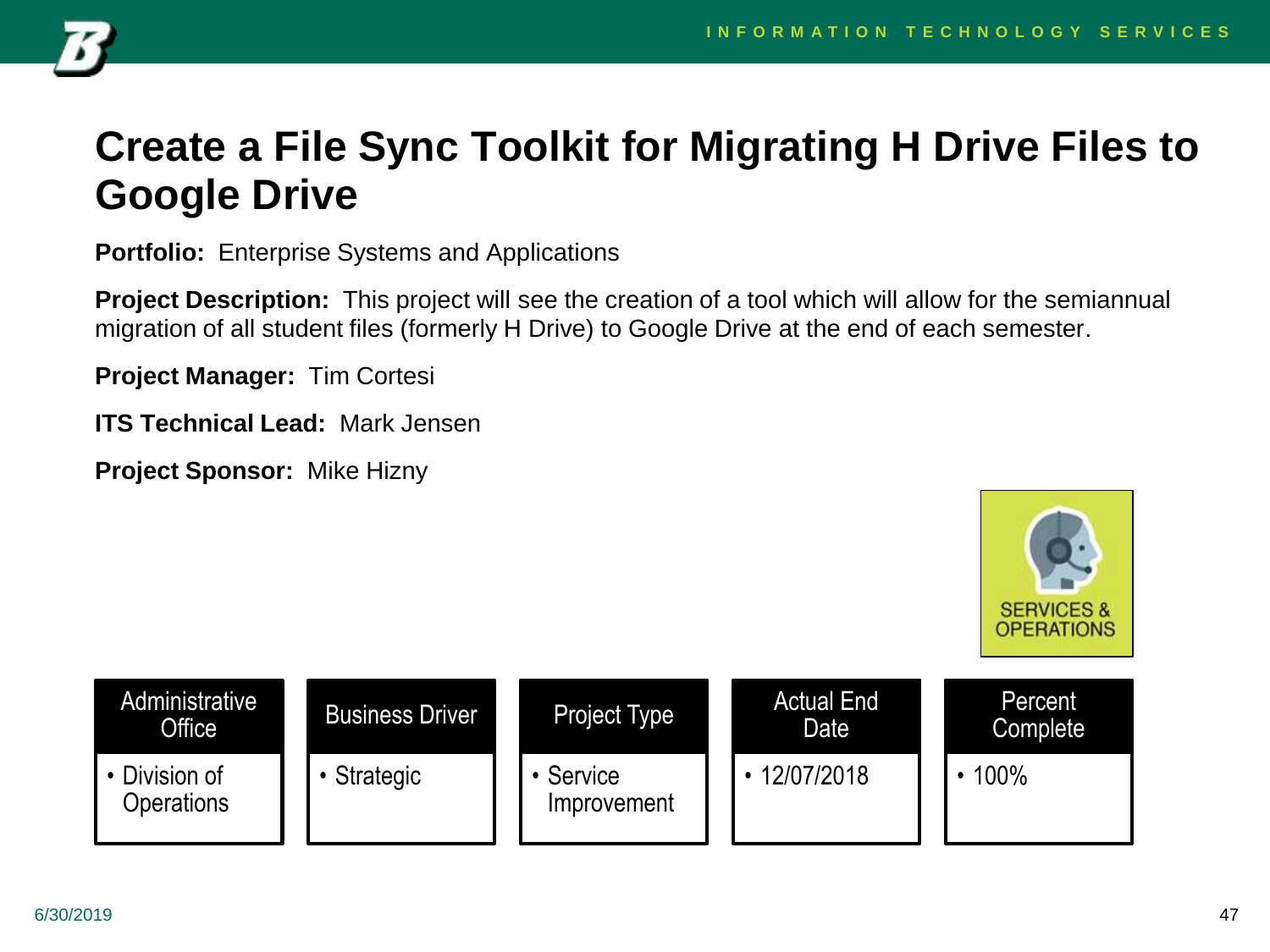

## **Data Center Power Redundancy Audit**

**Portfolio:** Operations & Infrastructure

**Project Description:** An assessment of the power infrastructure and the level of redundancy within the data center. This will include tracing power feeds from critical data center infrastructure to its source and determining the level of power redundancy for the data center infrastructure.

**Project Manager:** Scott Hoeppner

**ITS Technical Lead:** Randy Gillson



| Administrative<br>Office  | <b>Business Driver</b>  | <b>Project Type</b> | <b>Actual End</b><br>Date <sup>'</sup> | Percent<br><b>Complete</b> |
|---------------------------|-------------------------|---------------------|----------------------------------------|----------------------------|
| Division of<br>Operations | Required<br>Maintenance | • Maintenance       | 12/20/2018                             | 100%                       |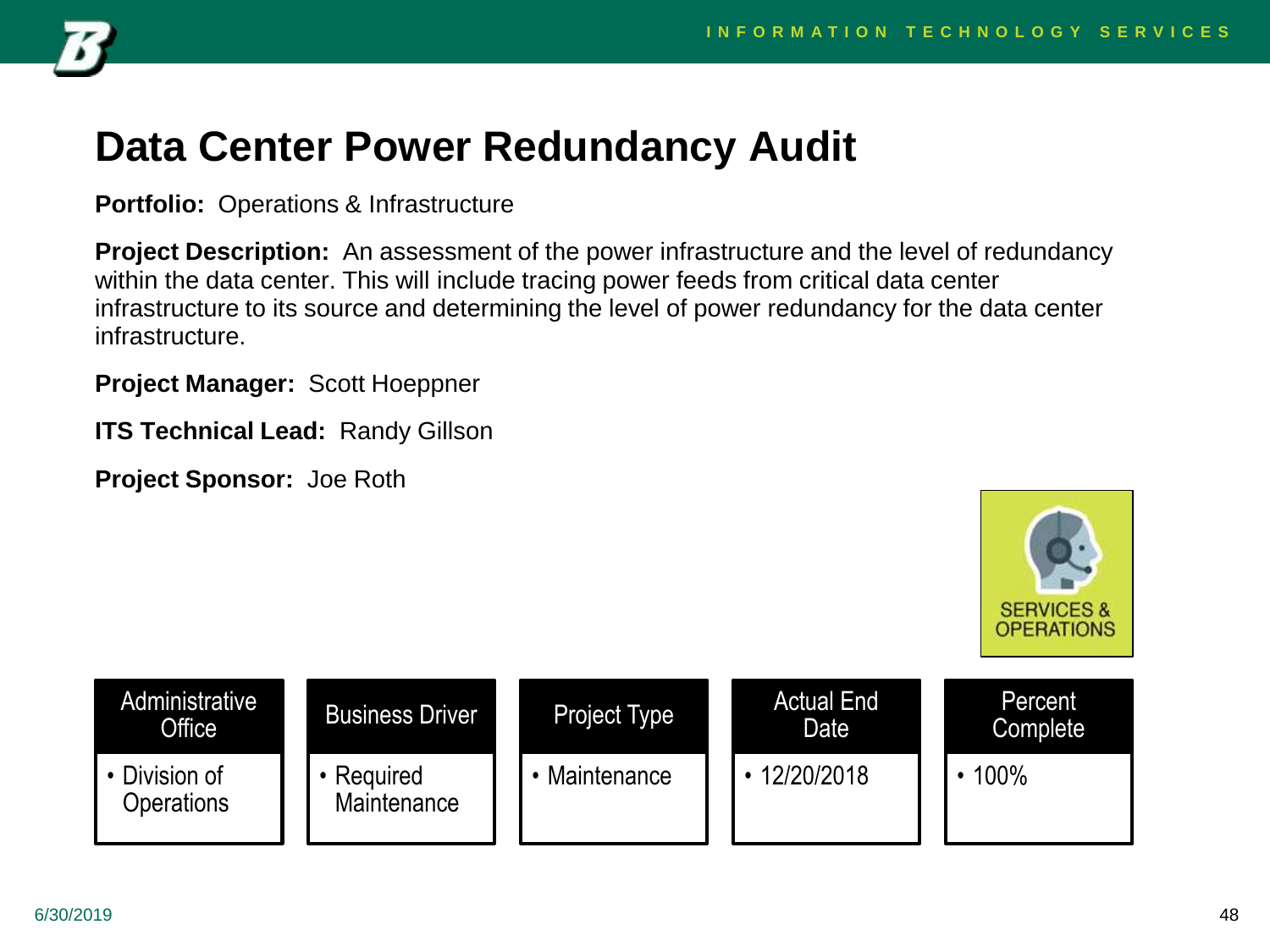

## **Network Access Layer Hardware Vendor Analysis**

**Portfolio:** Operations & Infrastructure

**Project Description:** Looking at the current market and deciding on network hardware vendors for access layer for the next phase of replacements.

**Project Manager:** Scott Hoeppner

**ITS Technical Lead:** Scott Hoeppner



| Administrative<br>Office  | <b>Business Driver</b> | <b>Project Type</b> | <b>Actual End</b><br>Date | Percent<br>Complete |
|---------------------------|------------------------|---------------------|---------------------------|---------------------|
| Division of<br>Operations | Strategic              | • Maintenance       | $\cdot$ 01/18/2019        | 100%                |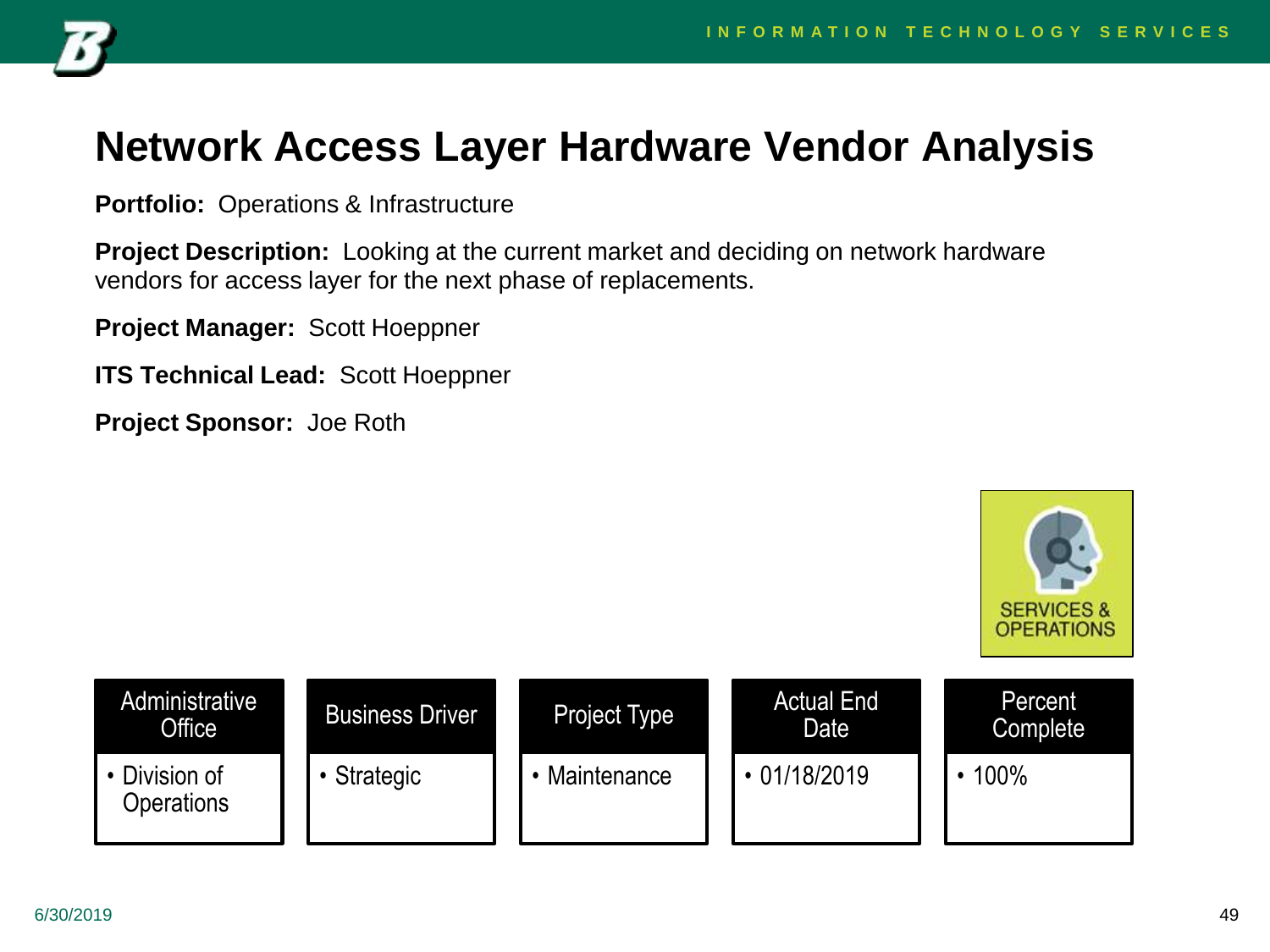

## **Replace Tile Floor in LNG-103**

**Portfolio:** Technology Support Services

**Project Description:** The existing tile floor is peeling up and needs to be replaced during Winter Session 2018-2019. This project has to start after end of Fall '18 semester and POD space has to be functional by EOD (end of day) 18 Jan '19.

**Project Manager:** Stu L'Hommedieu

**ITS Technical Lead:** Stu L'Hommedieu

**Project Sponsor:** Mary Fletcher

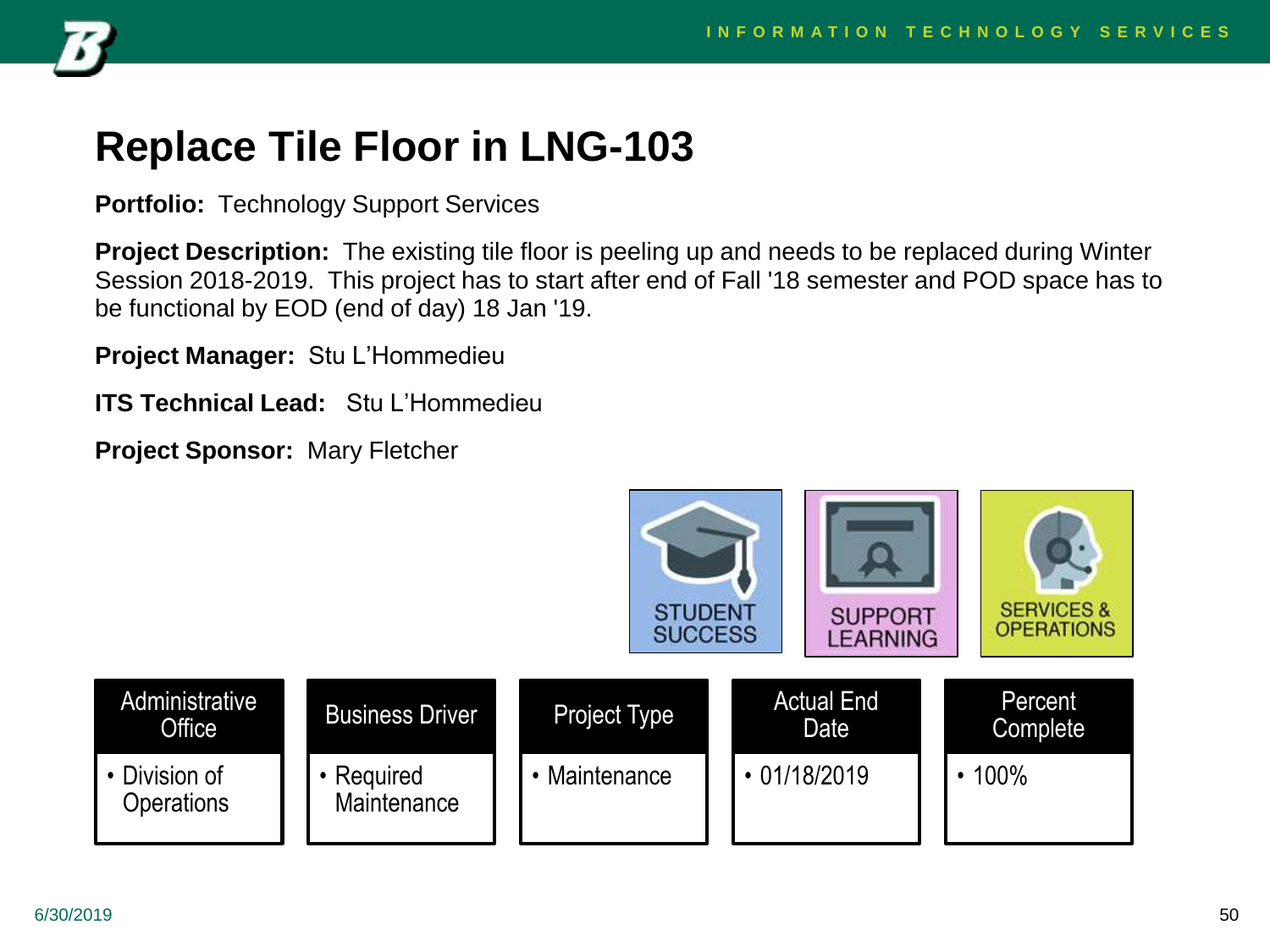

## **ITS Morse Watchman Key Box**

**Portfolio:** ITS

**Project Description:** Install a Morse Watchman key box (with associated software) in the Tech Hub and have the ITS Key Administrator manage the same.

**Project Manager:** Stu L'Hommedieu

**ITS Technical Lead:** Stu L'Hommedieu

**Project Sponsor:** Niyazi Bodur



| Administrative<br><b>Office</b> | <b>Business Driver</b> | Project Type           | <b>Actual End</b><br>Date | Percent<br>Complete |
|---------------------------------|------------------------|------------------------|---------------------------|---------------------|
| • Division of<br>Operations     | Security               | Service<br>Improvement | 01/22/2019                | 100%                |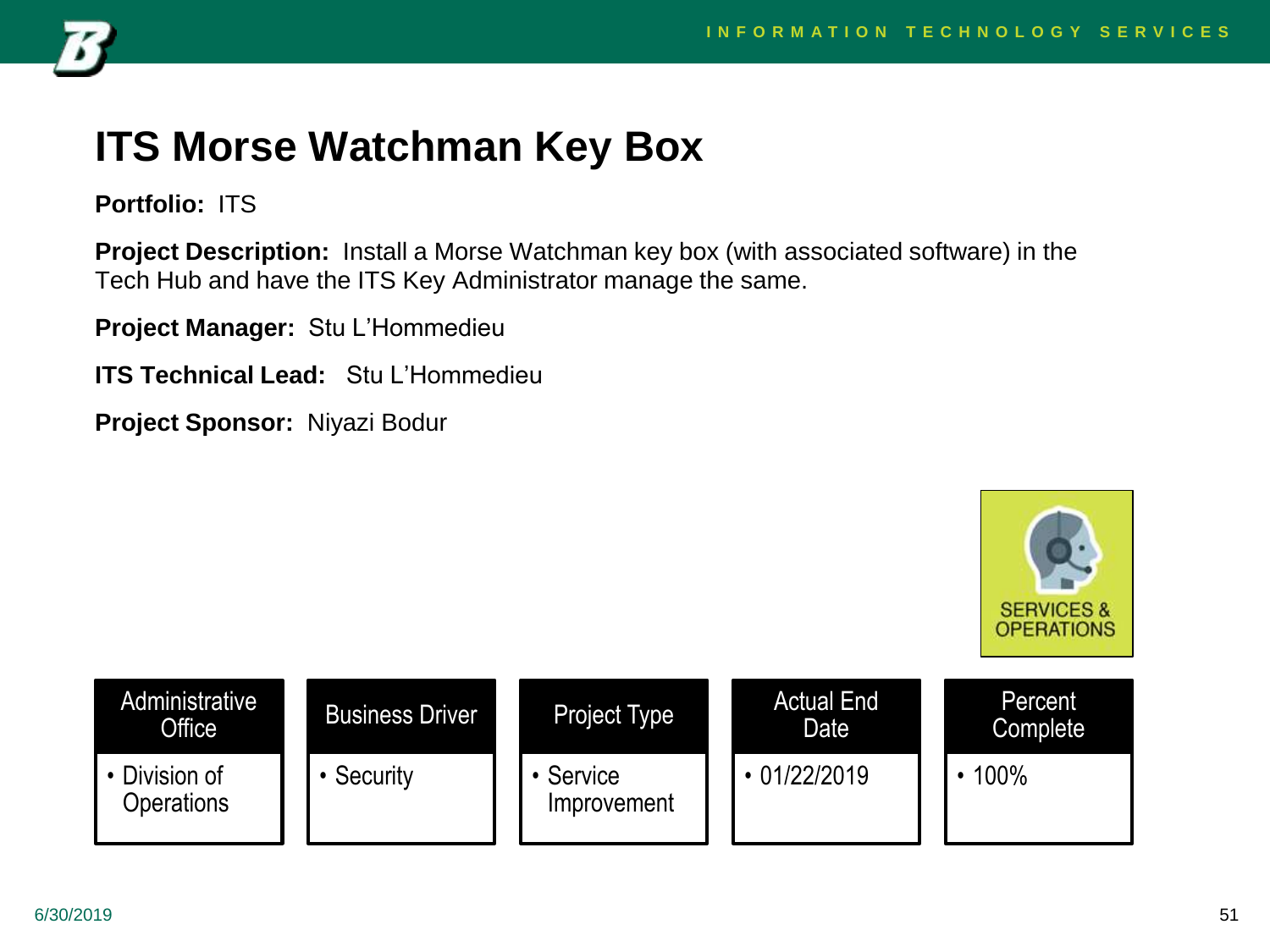

# **Change & Configuration Management**

**Portfolio:** ITS

**Project Description:** This project develops and enforces secure configuration standards for assets within ITS's span of control and encourages the adoption of these standards across Binghamton University. Formalize change control for networks, computing and storage infrastructure, applications, core databases and reference configurations. This project is one step towards addressing some of the needs identified by the Task Force Assessment of IT services, previously conducted. The process will be based around best practices using the ServiceNow package.

**Project Manager:** Doug Henderson

**ITS Technical Lead:** Doug Henderson

**Project Sponsor:** Mike Allington



| Administrative<br>Office  | <b>Business Driver</b> | Project Type | <b>Actual End</b><br>Date | Percent<br>Complete |
|---------------------------|------------------------|--------------|---------------------------|---------------------|
| Division of<br>Operations | Security               | • Mandate    | 01/25/2019                | 100%                |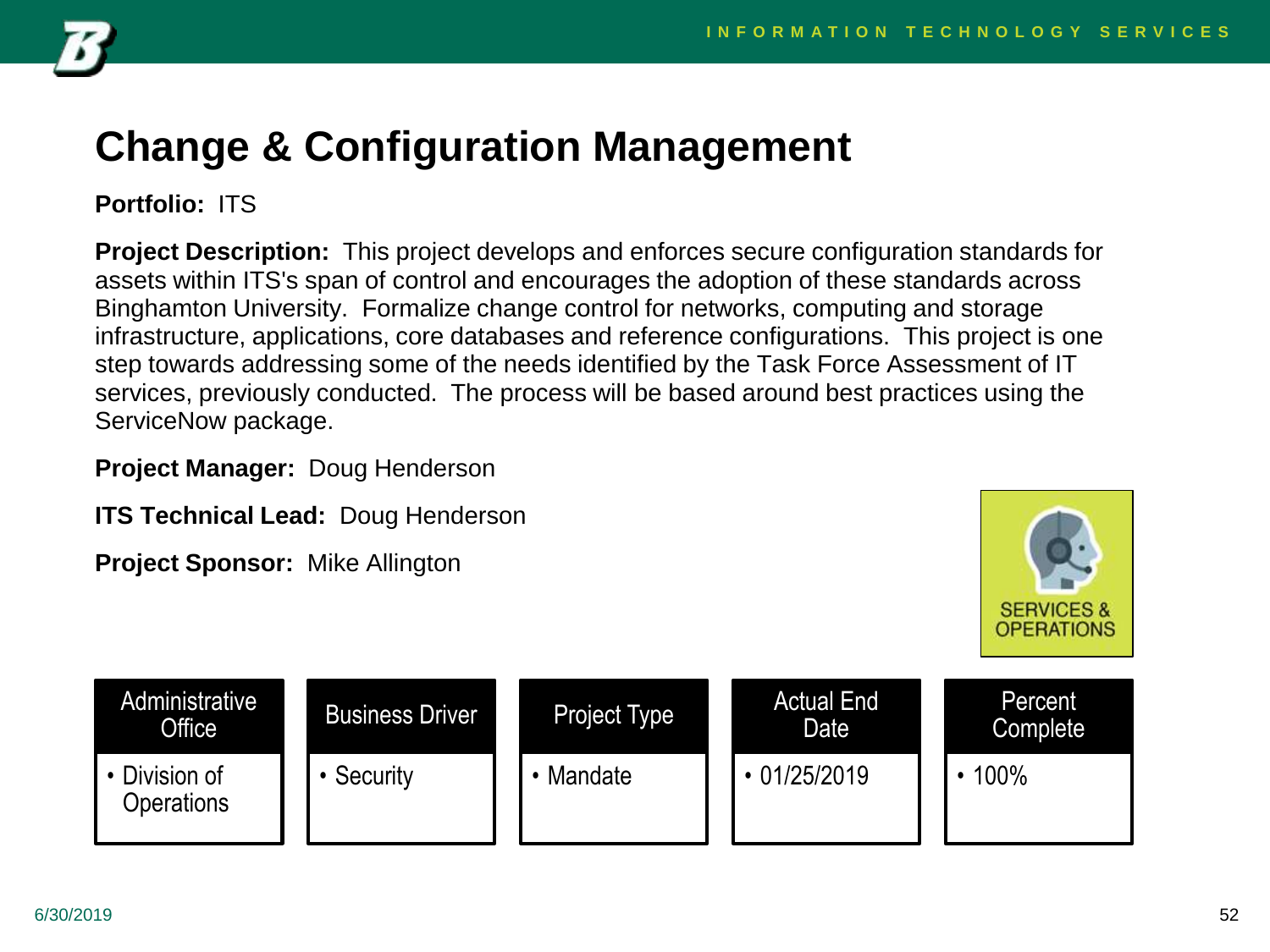**SERVICES &** 



# **Relocate SICAS to OJ-222/224**

**Portfolio:** ITS

**Project Description:** Relocate SICAS staff to better work environment.

**Project Manager:** Stu L'Hommedieu

**ITS Technical Lead:** Stu L'Hommedieu

**Project Sponsor:** Niyazi Bodur

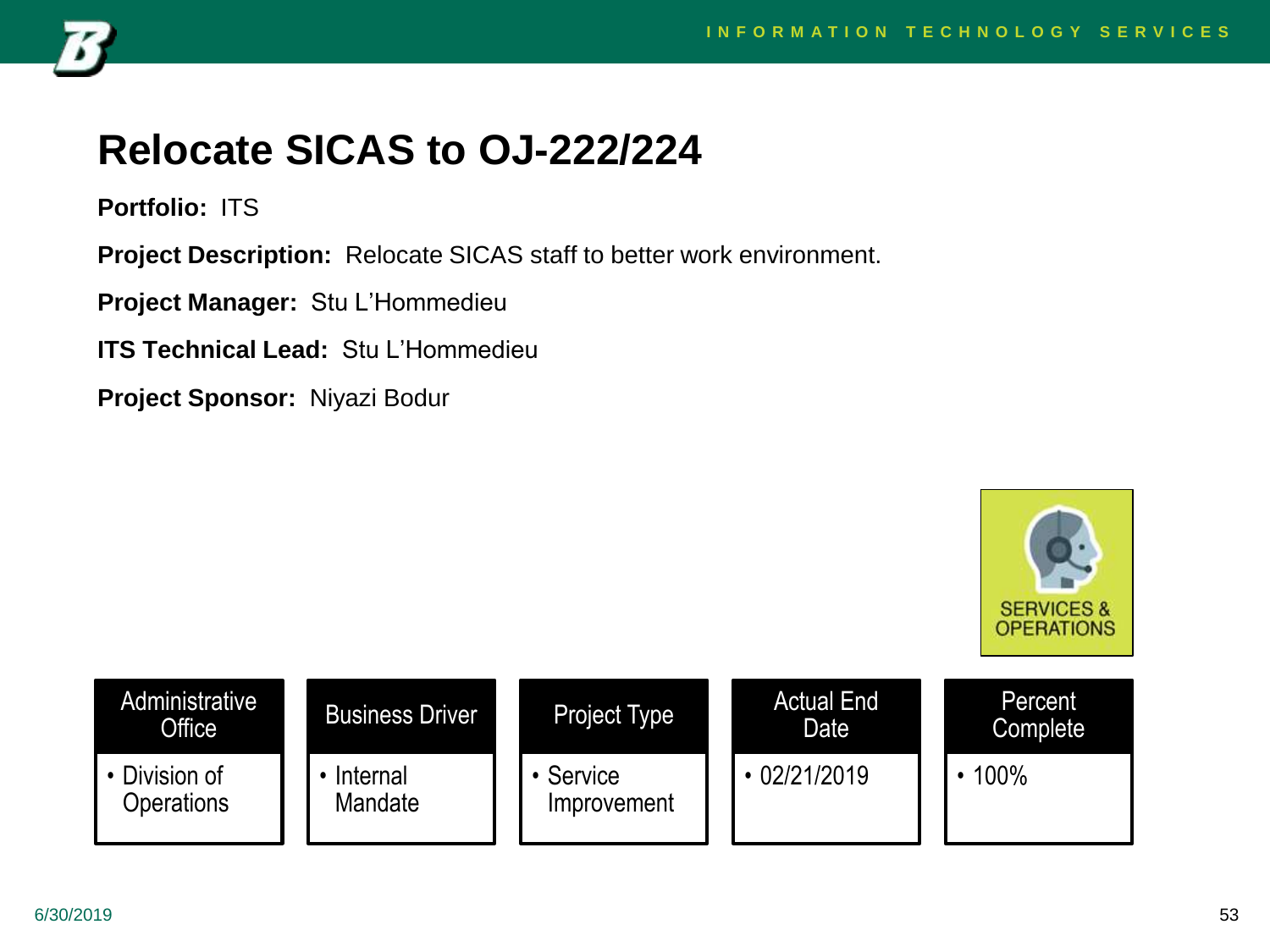

# **PF Warehouse CCTV Depreciation/Upgrade**

**Portfolio:** Operations & Infrastructure

**Project Description:** Project to revamp antiquated analog CCTV system in PF Warehouse. Approximately 9-10 cameras are under review for depreciation purposes. Additional (new) cameras are under consideration for asset control/protection in equipment stock areas pending PF and VMSRC approval.

**Project Manager:** Dave Martin

**ITS Technical Lead:** Dave Martin

**Project Sponsor:** JoAnn Navarro



| Administrative<br>Office  | <b>Business Driver</b>  | <b>Project Type</b>       | <b>Actual End</b><br>Date | Percent<br><b>Complete</b> |
|---------------------------|-------------------------|---------------------------|---------------------------|----------------------------|
| Division of<br>Operations | Required<br>Maintenance | Infrastructure<br>Upgrade | $\cdot$ 03/11/2019        | 100%                       |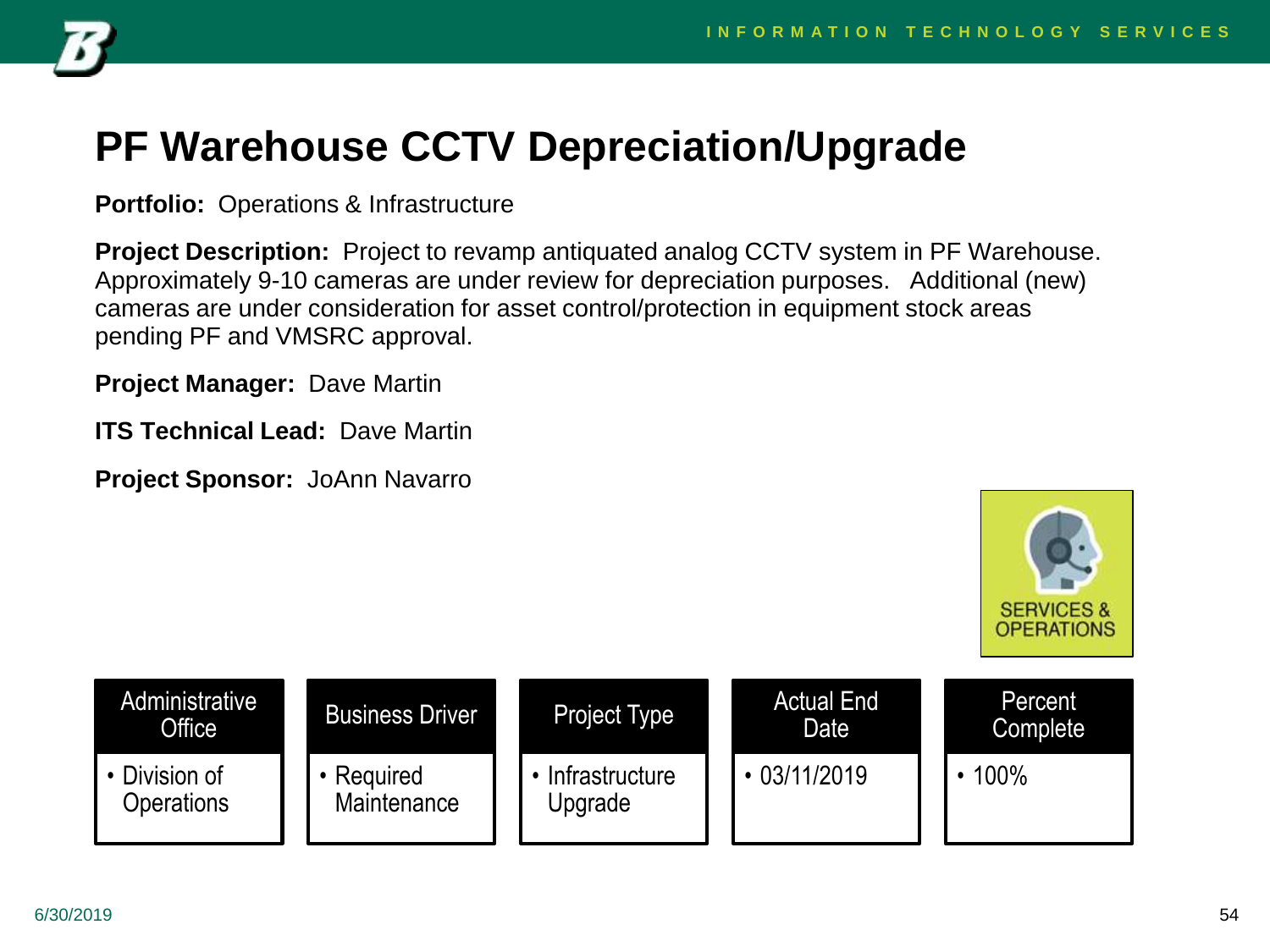

# **Audit Faculty and Staff in Campus Directory**

**Portfolio:** Operations & Infrastructure

**Project Description:** A report of current Faculty and Staff members at Binghamton University is needed for Telecommunications to conduct an audit of the campus directory. Per Mike Hizny and Scott Geiger it should be possible to generate this from the new IAM system.

**Project Manager:** Joe Roth

**ITS Technical Lead:** Teresa Garlock



| Administrative<br>Office <sup>1</sup> | <b>Business Driver</b>  | <b>Project Type</b> | <b>Actual End</b><br>Date | Percent<br><b>Complete</b> |
|---------------------------------------|-------------------------|---------------------|---------------------------|----------------------------|
| Division of<br>Operations             | Required<br>Maintenance | Maintenance         | 03/22/2019                | 100%                       |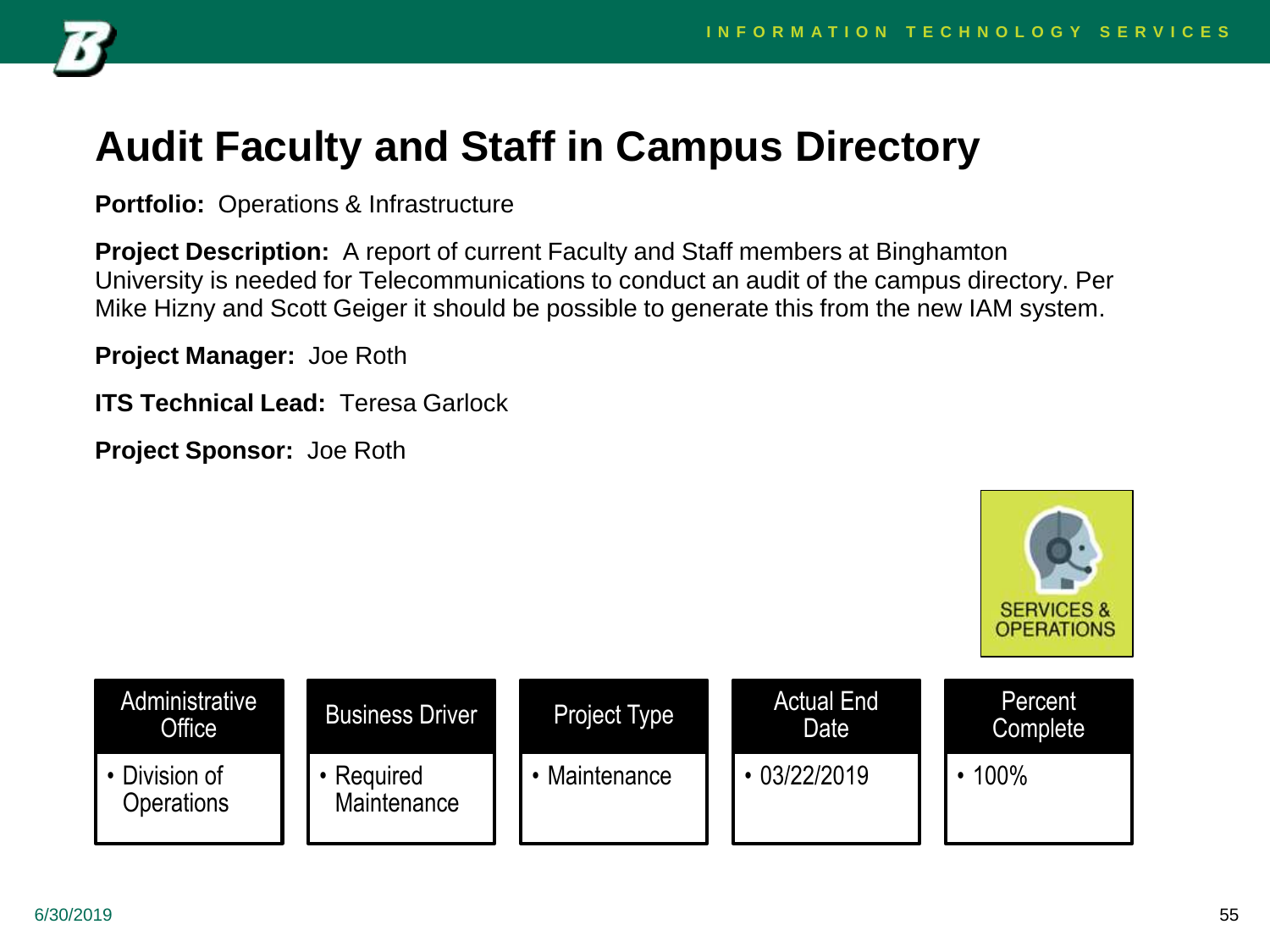

#### **Network Inventory and Replacement Cycle Assessment**

**Portfolio:** Operations & Infrastructure

**Project Description:** An inventory of all network hardware that is currently managed by ITS and in operation on University campuses, as well as the associated management systems and software packages. The estimation of the replacement value of all of these assets, and the estimation of their replacement cycles and phases.

**Project Manager:** Scott Hoeppner

**ITS Technical Lead:** Scott Hoeppner



| Administrative<br><b>Office</b> | <b>Business Driver</b> | <b>Project Type</b> | <b>Actual End</b><br>Date | Percent<br>Complete |
|---------------------------------|------------------------|---------------------|---------------------------|---------------------|
| • Division of<br>Operations     | Internal<br>Mandate    | • Maintenance       | 04/09/2019                | 100%                |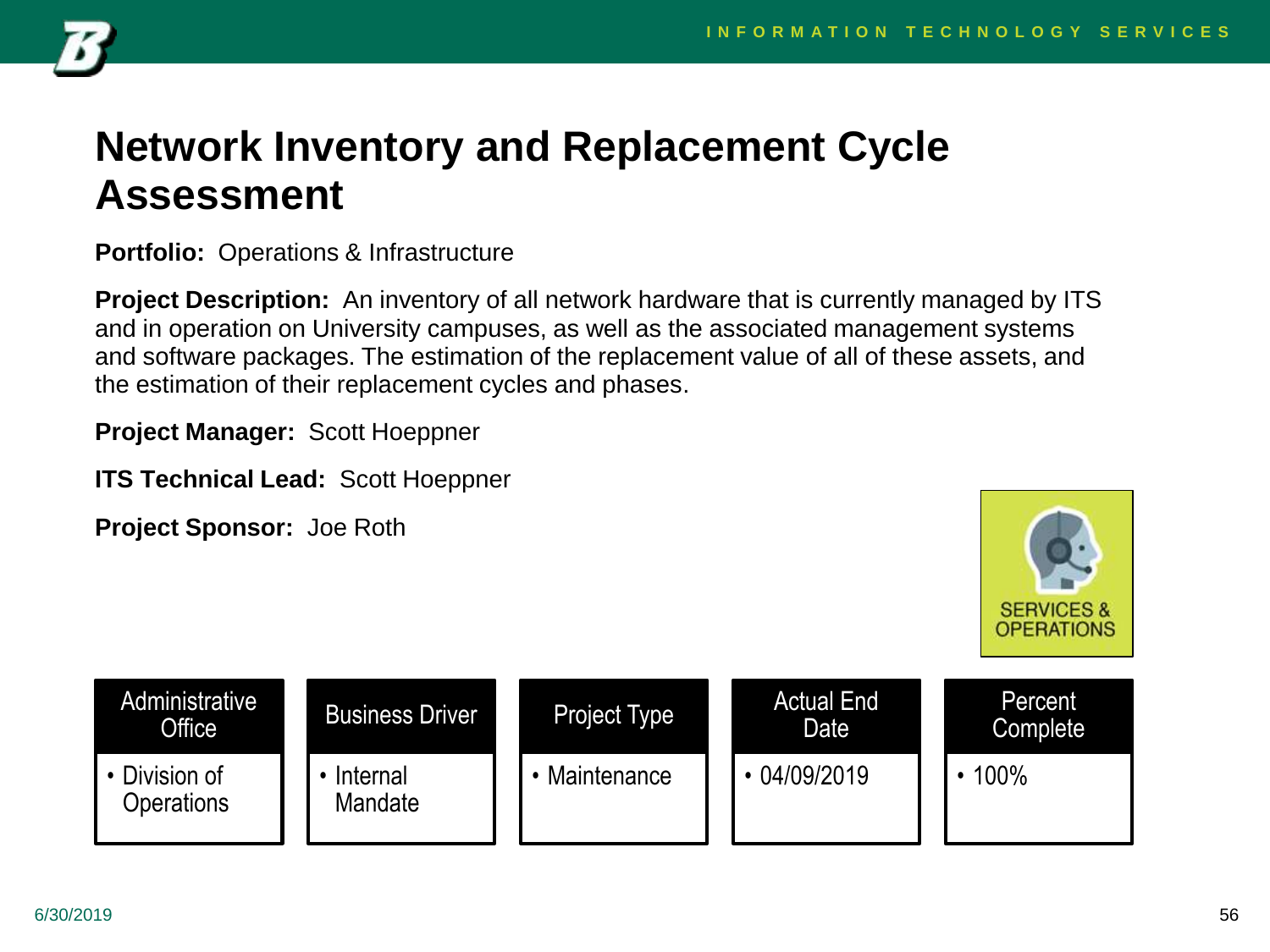

## **Google Authenticator Investigation**

**Portfolio:** Operations & Infrastructure

**Project Description:** Investigate whether Google Authenticator will work for multi factor authentication to network hardware and systems managed by Network Administration.

**Project Manager:** Scott Hoeppner

**ITS Technical Lead:** Scott Hoeppner

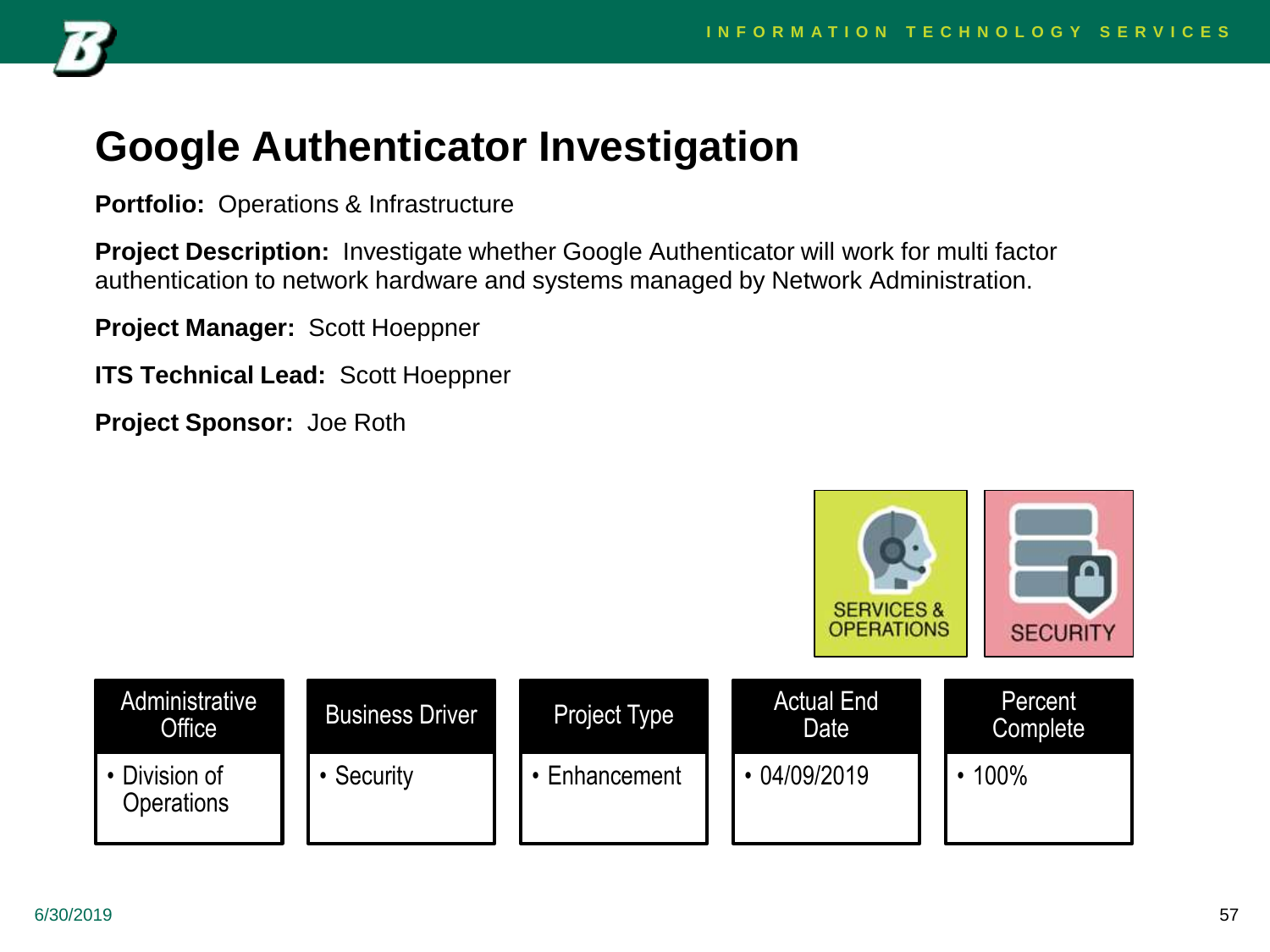

# **UDC CCTV Depreciation Project (25 cameras)**

**Portfolio:** Operations & Infrastructure

**Project Description:** Replace all analog cameras with IP based cameras. Eliminate 1.5 encoders.

**Project Manager:** Dave Martin

**ITS Technical Lead:** Dave Martin



| Administrative<br>Office  | <b>Business Driver</b>  | Project Type              | <b>Actual End</b><br>Date | Percent<br><b>Complete</b> |
|---------------------------|-------------------------|---------------------------|---------------------------|----------------------------|
| Division of<br>Operations | Required<br>Maintenance | Intrastructure<br>Upgrade | 04/19/2019                | 100%                       |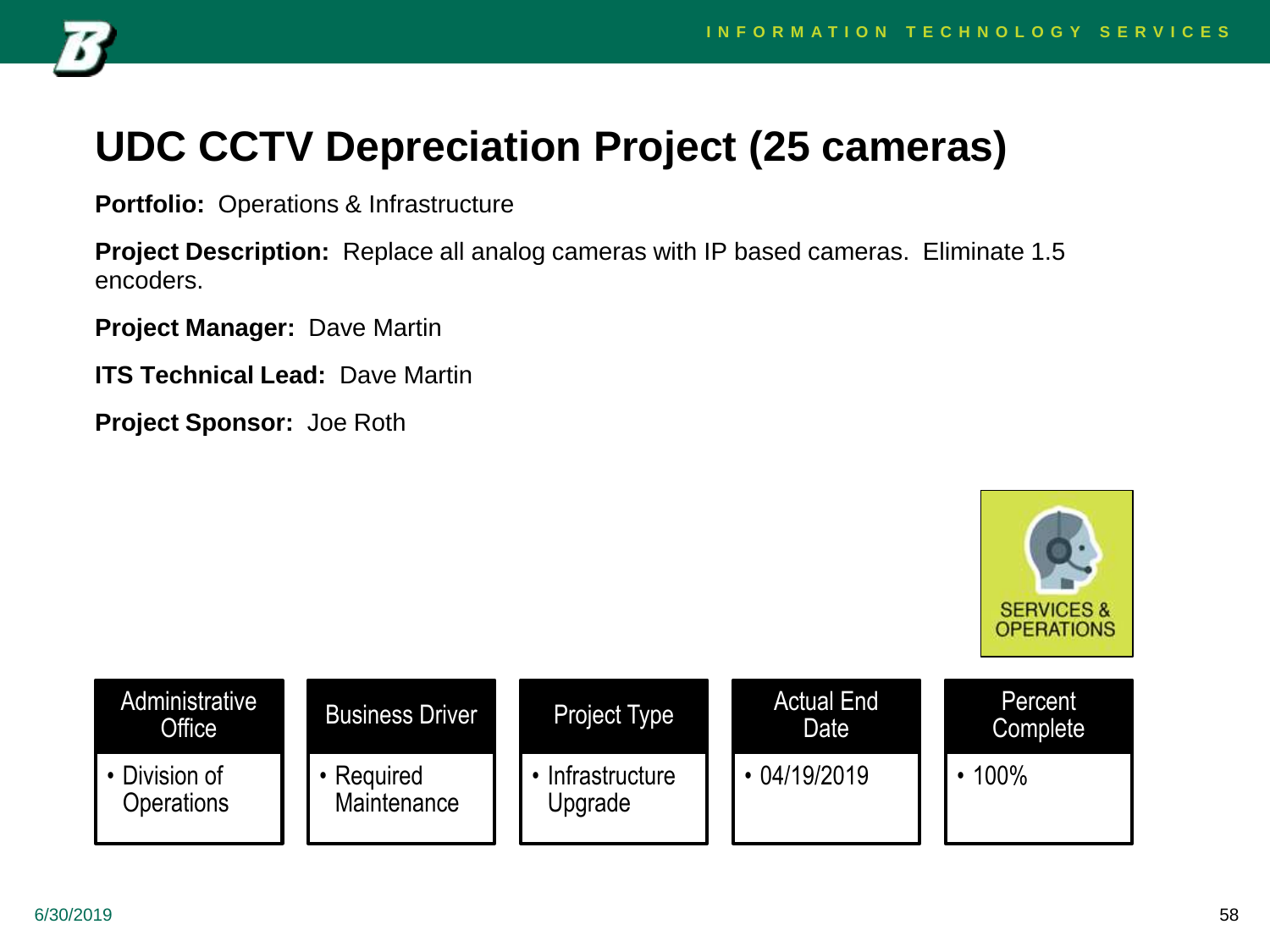

# **LNG-103 Linux Lab Equipment Replacement Analysis**

**Portfolio:** Technology Support Services

**Project Description:** LNG-103 is the only Linux lab managed by ITS and the computers are due for replacement. Technology has changed significantly since the last time the computers were replaced and we may be able to provide a more flexible environment using VDI and thinclients instead of running Linux on physical computers. Computer Science in collaboration with Watson IT has started testing Linux in a VDI environment. We would need to ensure this method of delivery will be suitable for the classes using the lab and provide instructions for faculty on how to use the Thin-client/VDI environment in a classroom. We will also need to test the software currently used in the Linux environment to ensure it is compatible with the version of Linux that will be running in the VDI environment.

**Project Manager:** Mike Allington

**ITS Technical Lead:** Jim Conroy

**Project Sponsor:** Niyazi Bodur



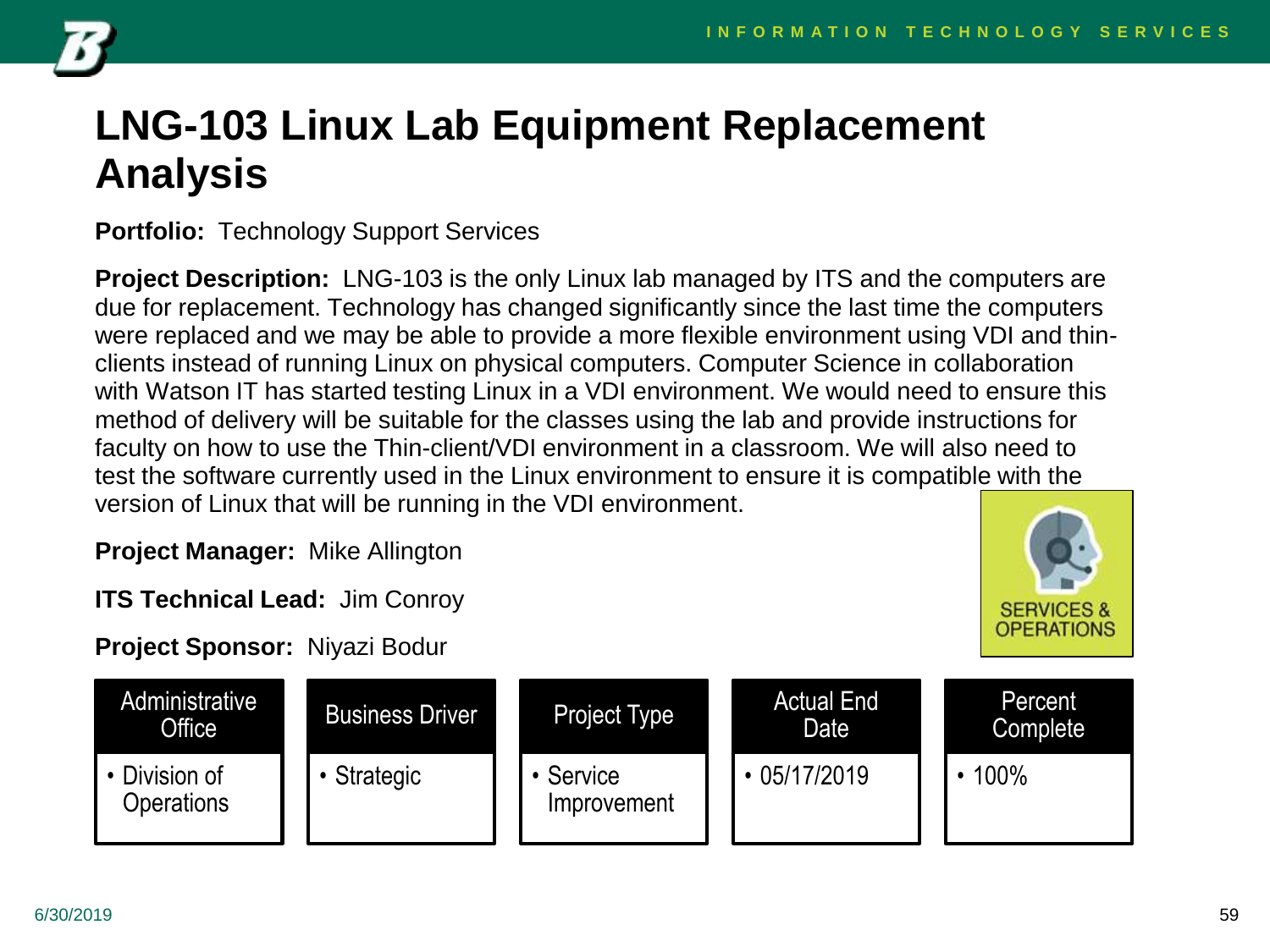

# **Replace Carpet in TH-202 Suite**

**Portfolio:** ITS

**Project Description:** Existing carpet (installed in summer of 2016) is failing and vendor will replace (warranty work).

**Project Manager:** Stu L'Hommedieu

**ITS Technical Lead:** Stu L'Hommedieu

**Project Sponsor:** Andy Weisskopf



| Administrative<br>Office  | <b>Business Driver</b>  | Project Type | <b>Actual End</b><br>Date | Percent<br><b>Complete</b> |
|---------------------------|-------------------------|--------------|---------------------------|----------------------------|
| Division of<br>Operations | Required<br>Maintenance | Defect       | 05/23/2019                | 100%                       |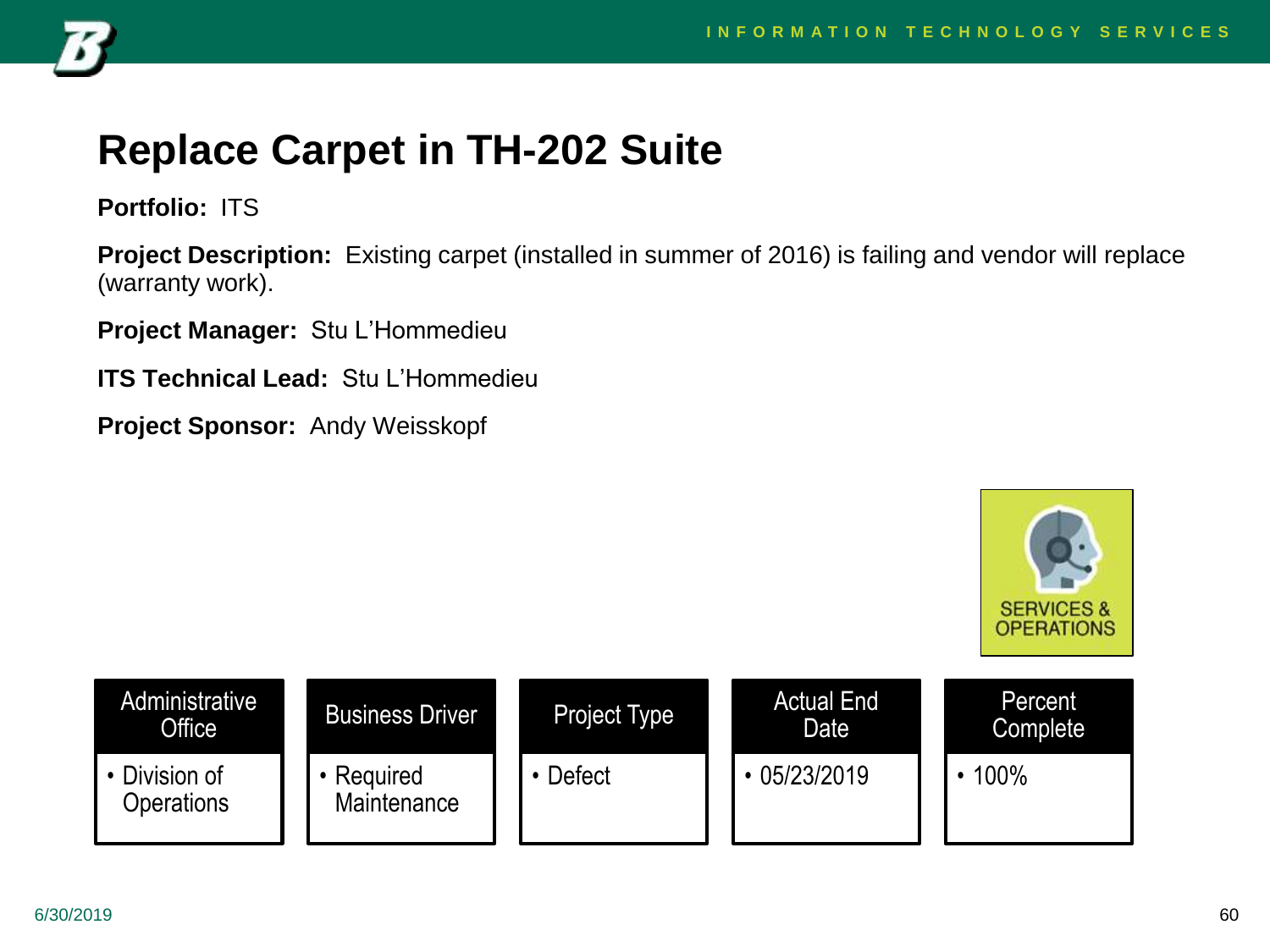

## **DataProxy 2.0 (Rewrite)**

**Portfolio:** Technology Support Services

**Project Description:** The DataProxy (mercury.binghamton.edu) is very old and is in need of a rewrite from a security, change management, architecture, and various other reasons. Funding provided to do this as part of the SICAS Grant.

**Project Manager:** Tim Cortesi

**ITS Technical Lead:** Adam Smallcomb

**Project Sponsor:** Mike Allington



| Administrative<br>Office  | <b>Business Driver</b>  | Project Type  | <b>Actual End</b><br>Date | Percent<br><b>Complete</b> |
|---------------------------|-------------------------|---------------|---------------------------|----------------------------|
| Division of<br>Operations | Required<br>Maintenance | • Maintenance | 05/31/2019                | 100%                       |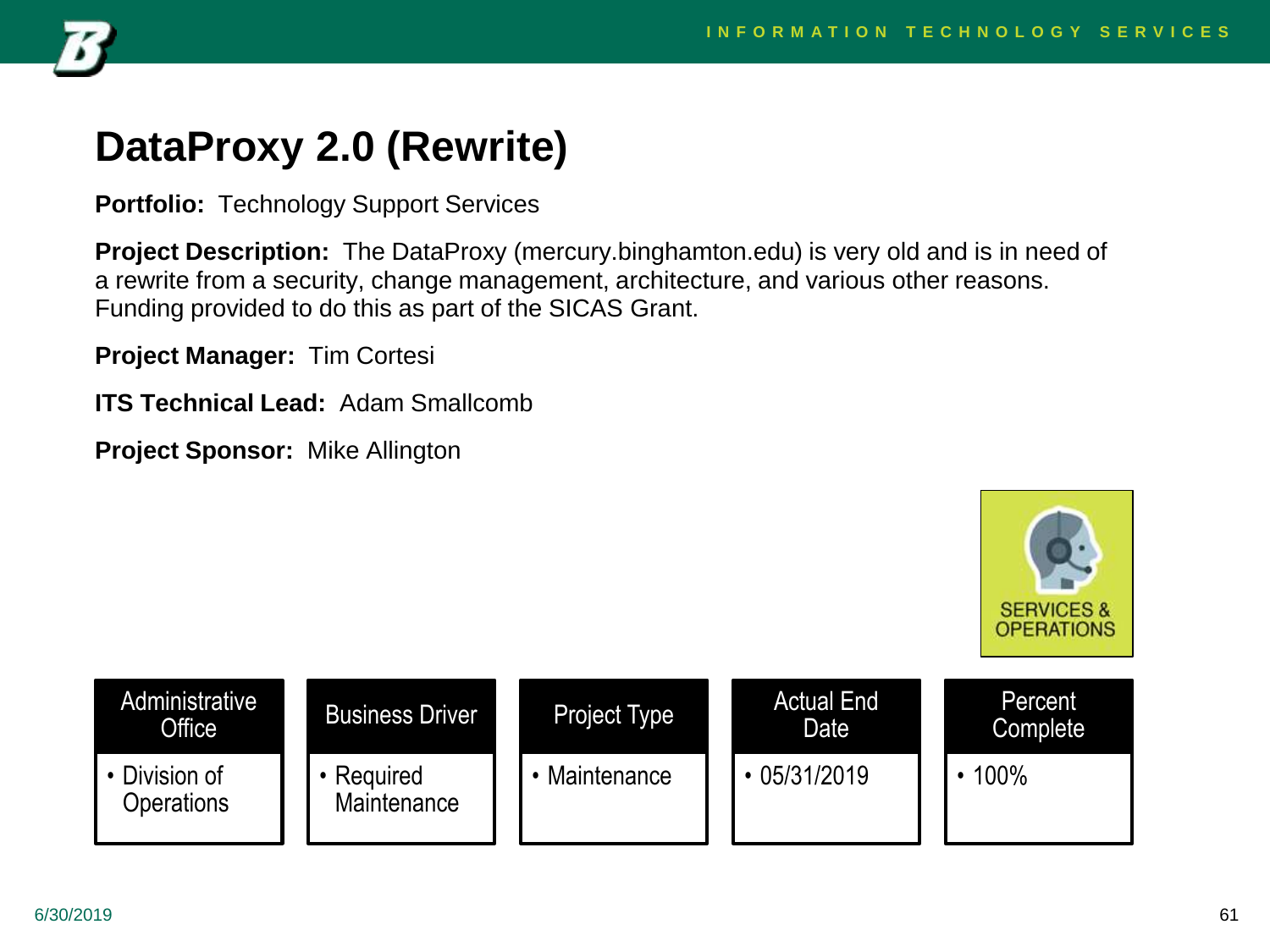# **FY2018-19 DIVISION OF RESEARCH**



**BINGHAMTON** UNIVERSITY STATE UNIVERSITY OF NEW YORK

Information **Technology Services**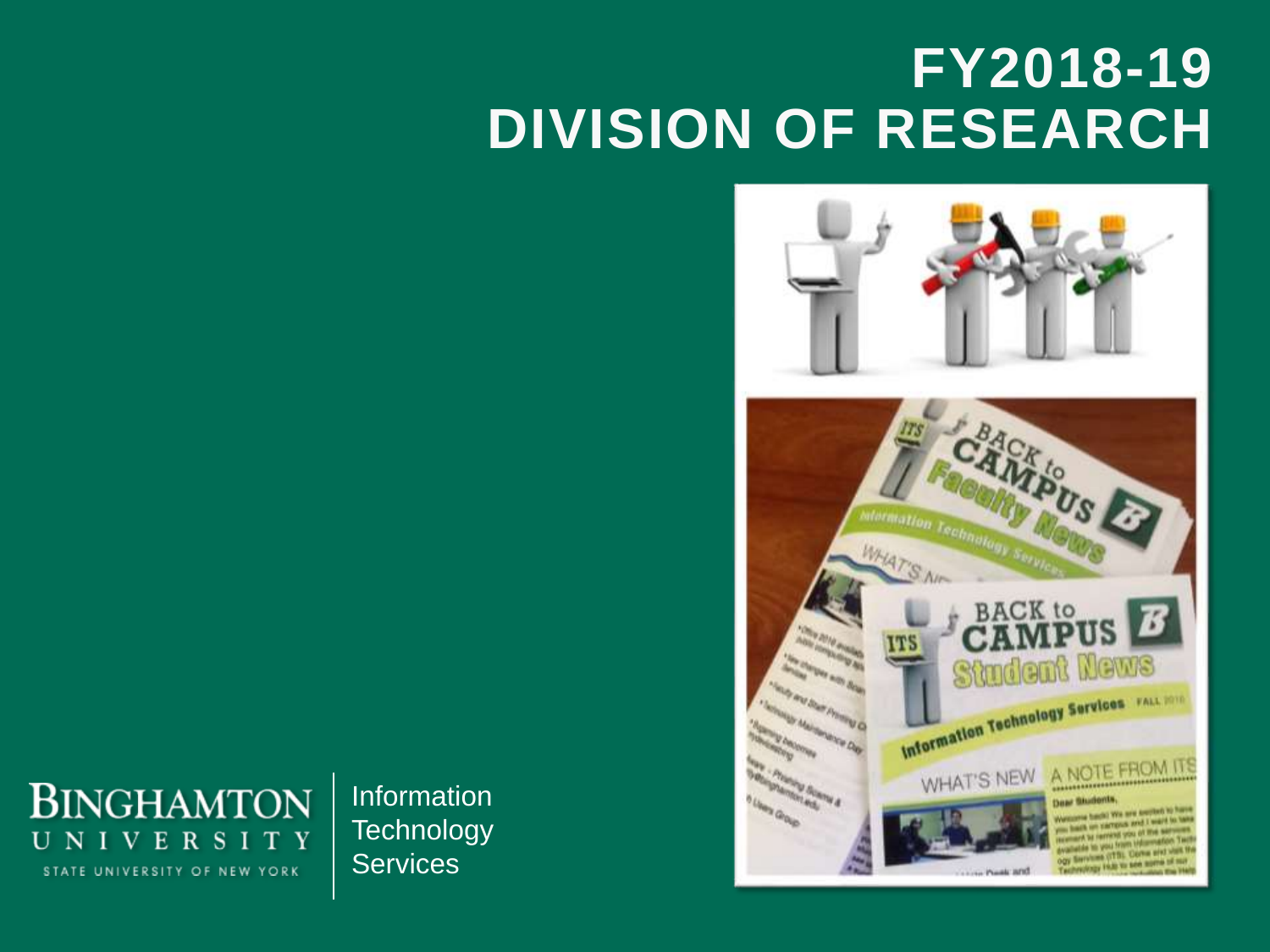

## **Titanium Installation in NIST 800-171 Bubble**

**Portfolio:** Enterprise Systems and Applications

**Project Description:** The Psychology Clinic would like to install the Titanium software on campus. For HIPAA reasons, this will go into the newly created NIST 800-171 "Bubble".

**Project Manager:** Mike Duell

**ITS Technical Lead:** Mike Duell

**Project Sponsor:** Marilyn Geller

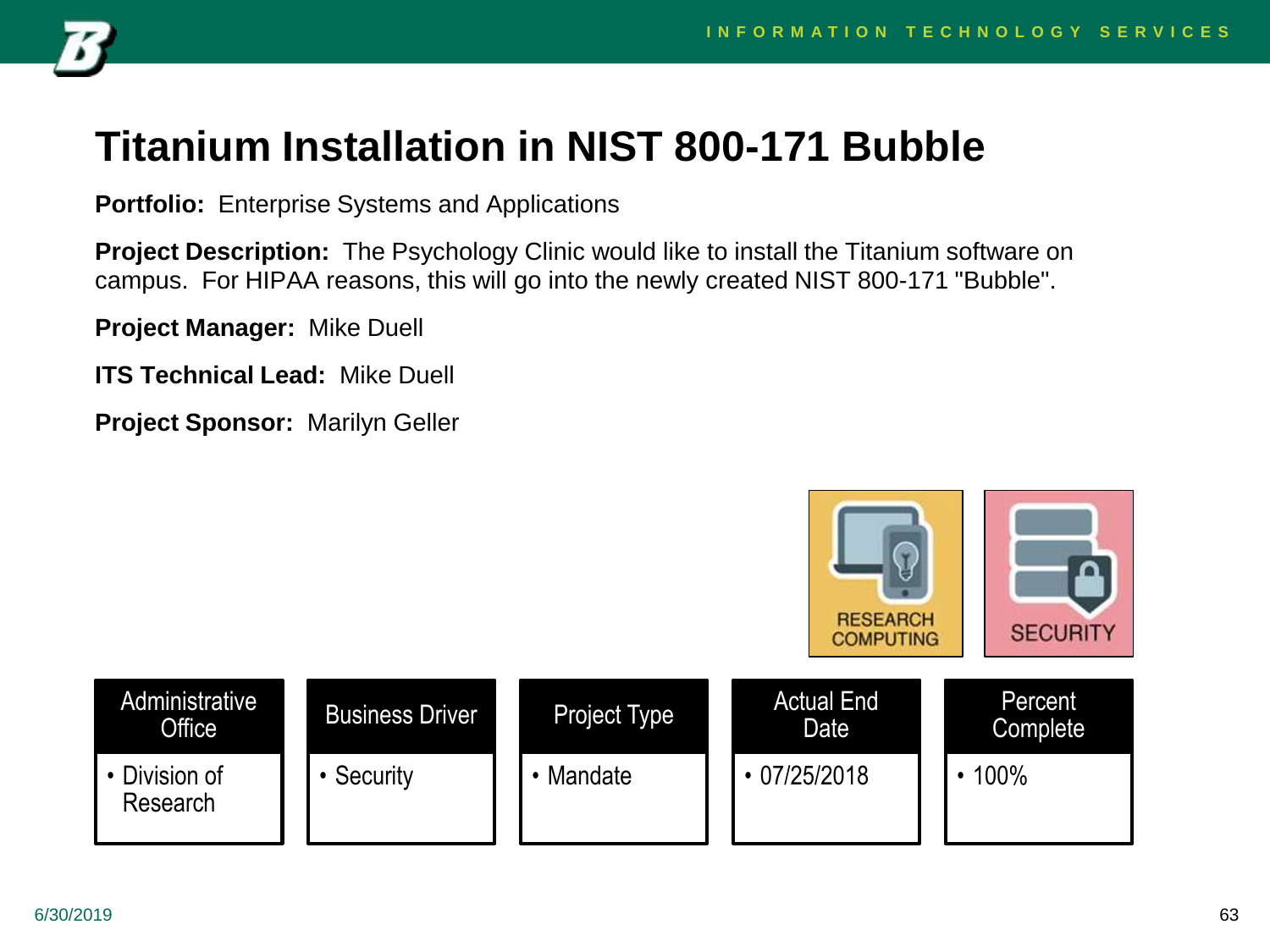

# **Research Computing Support Business Plan**

**Portfolio:** Technology Support Services

**Project Description:** Setup Chargebacks for Services offered by Enterprise System Group.

**Project Manager:** Mike Allington

**ITS Technical Lead:** Tim Cortesi

**Project Sponsor:** Niyazi Bodur

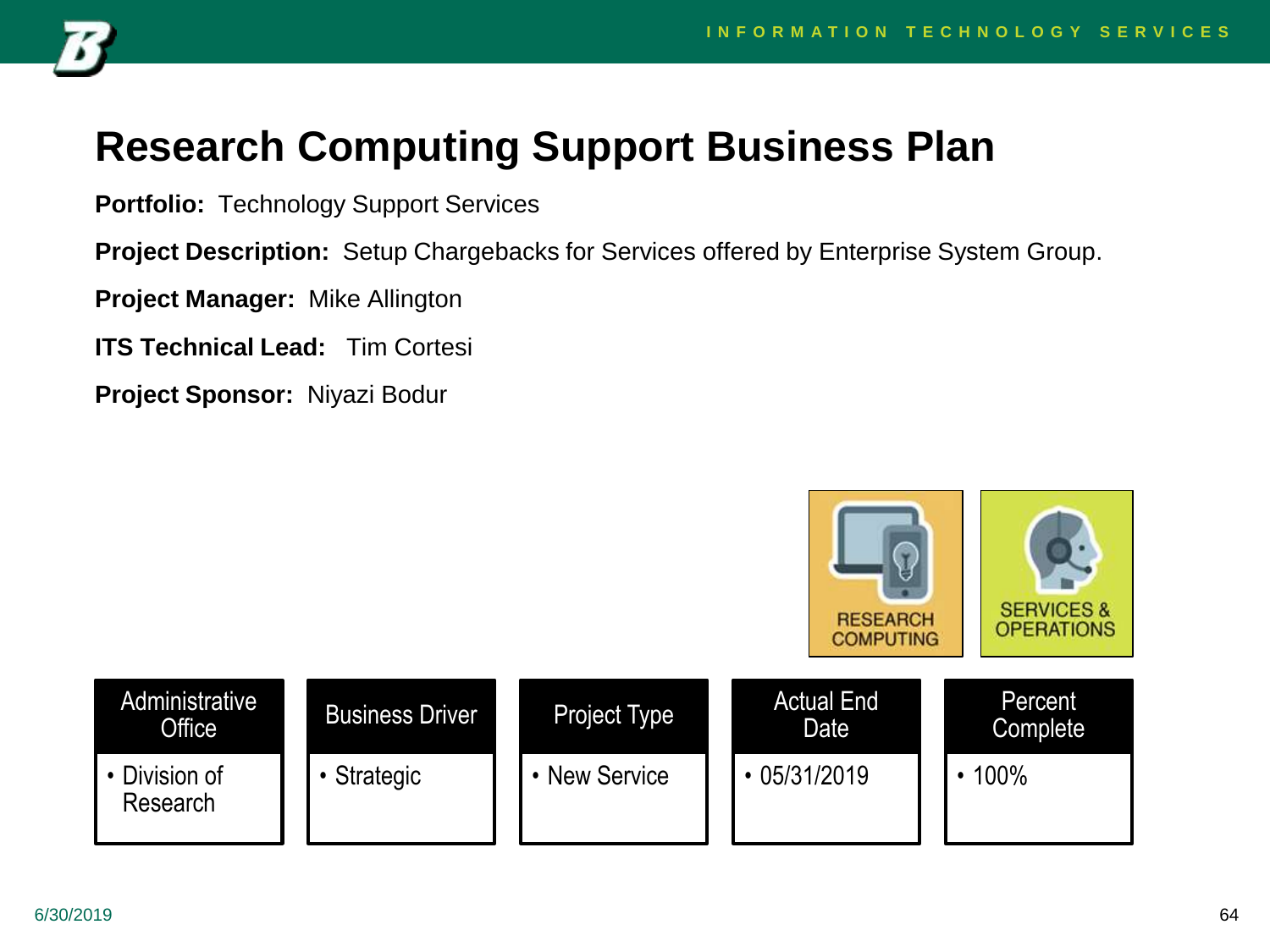# **FY2018-19 DIVISION OF STUDENT AFFAIRS**





Information **Technology Services**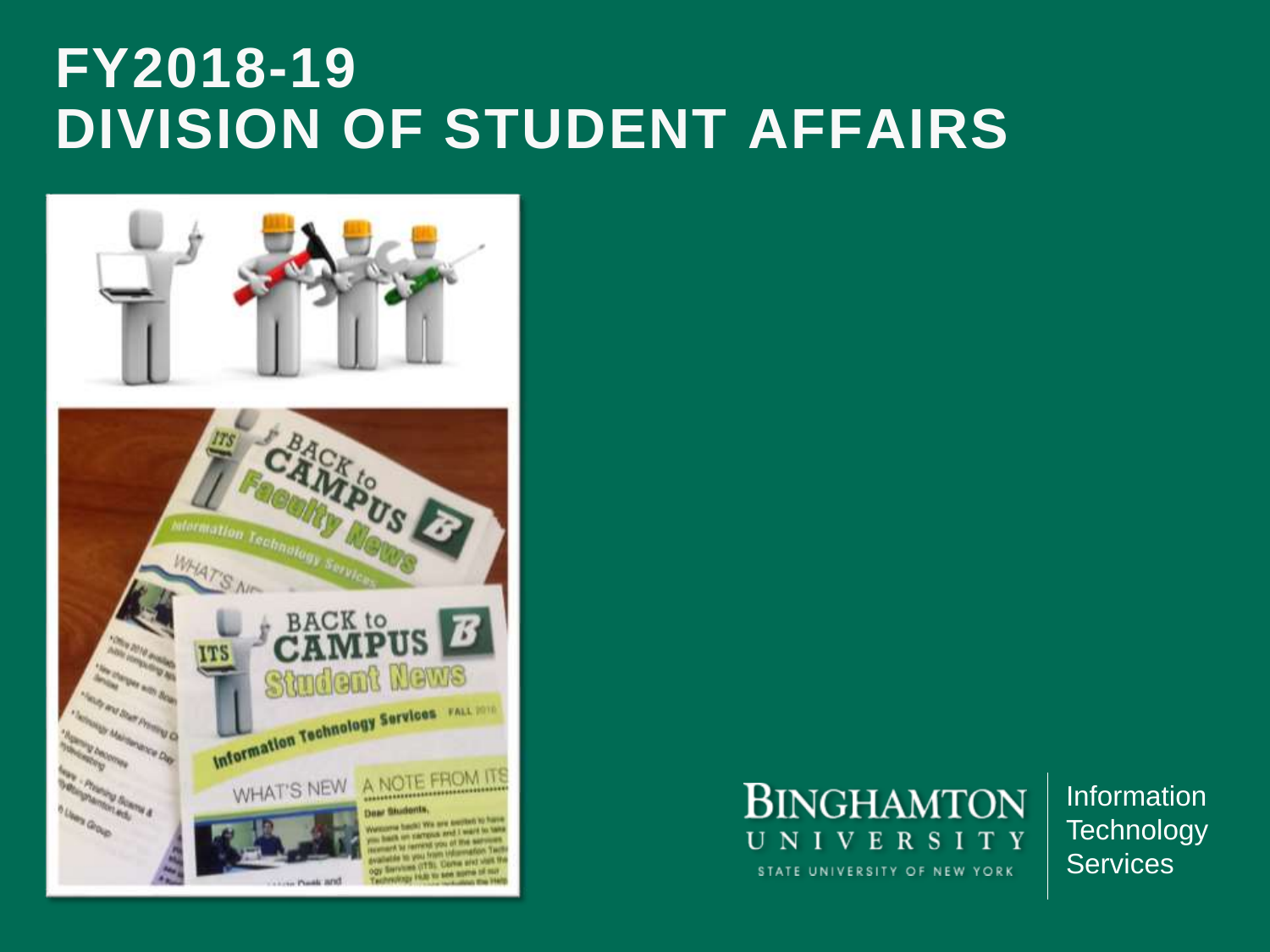

## **Pharmacy School Parking Automation**

**Portfolio:** Enterprise Systems and Applications

**Project Description:** Similar to the UDC/CCPA parking code, we need an internal solution that adds and removes access in Lenel based on the same parameters: Commuter or not, Pharmacy student/taking classes.

**Project Manager:** Chris Mills

**ITS Technical Lead:** Chris Mills

**Project Sponsor:** Sue Crane



| Administrative<br>Office                | <b>Business Driver</b> | <b>Project Type</b> | <b>Actual End</b><br>Date | Percent<br><b>Complete</b> |
|-----------------------------------------|------------------------|---------------------|---------------------------|----------------------------|
| • Division of<br><b>Student Affairs</b> | Internal<br>Mandate    | Enhancement         | 08/20/2018                | 100%                       |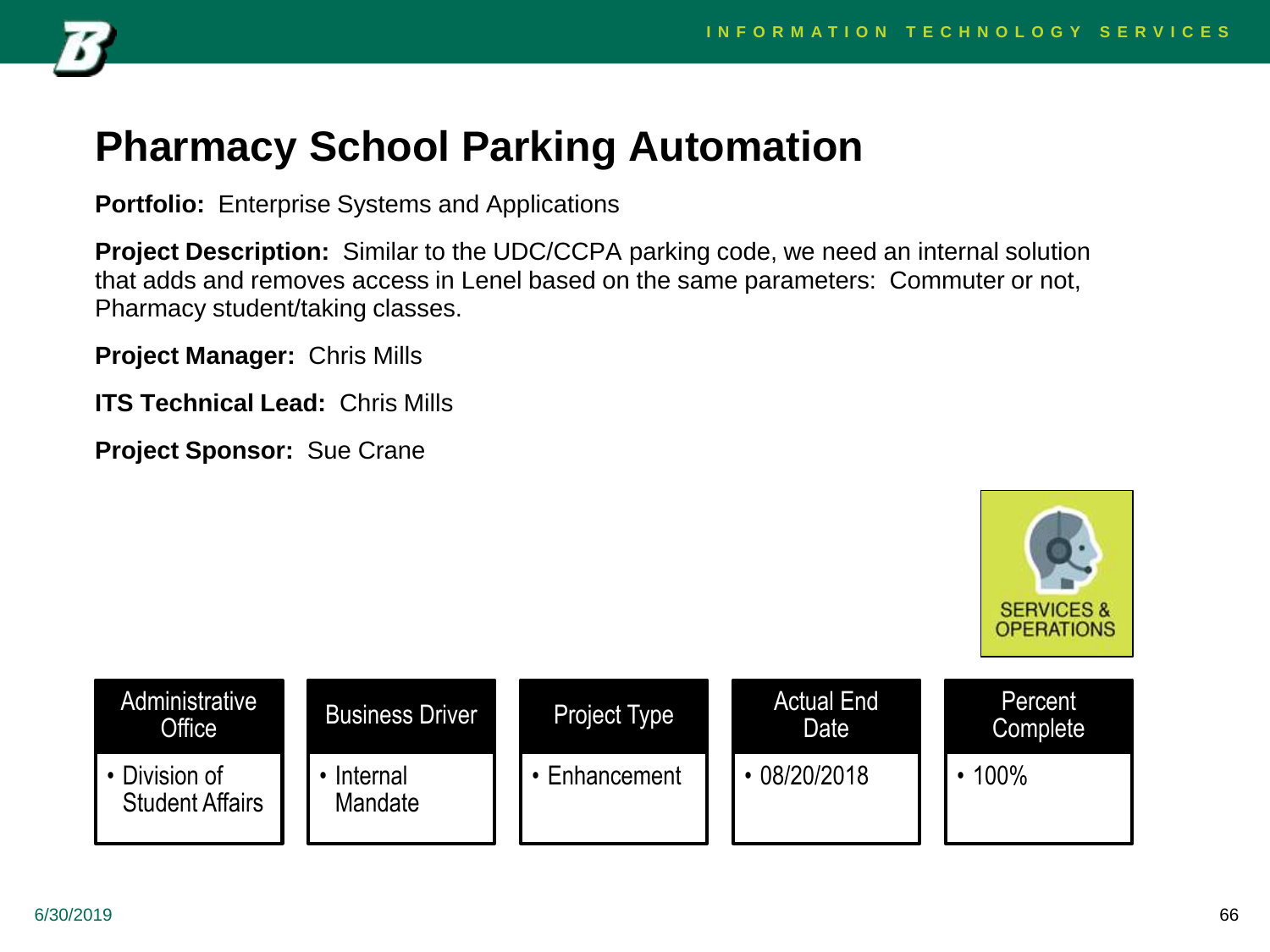

## **Residence Hall Computer Lab Equipment Replacements**

**Portfolio:** Technology Support Services

**Project Description:** ITS was approved and funded to replace 50 PCs, 15 Macs, and 8 printers in the Residence Hall Computer Labs. This equipment will replace equipment that is well past its useful life and provide a positive computing environment for students living oncampus.

**Project Manager:** Jim Conroy

**ITS Technical Lead:** Jim Conroy

**Project Sponsor:** Mike Allington

**Office** 

• Division of

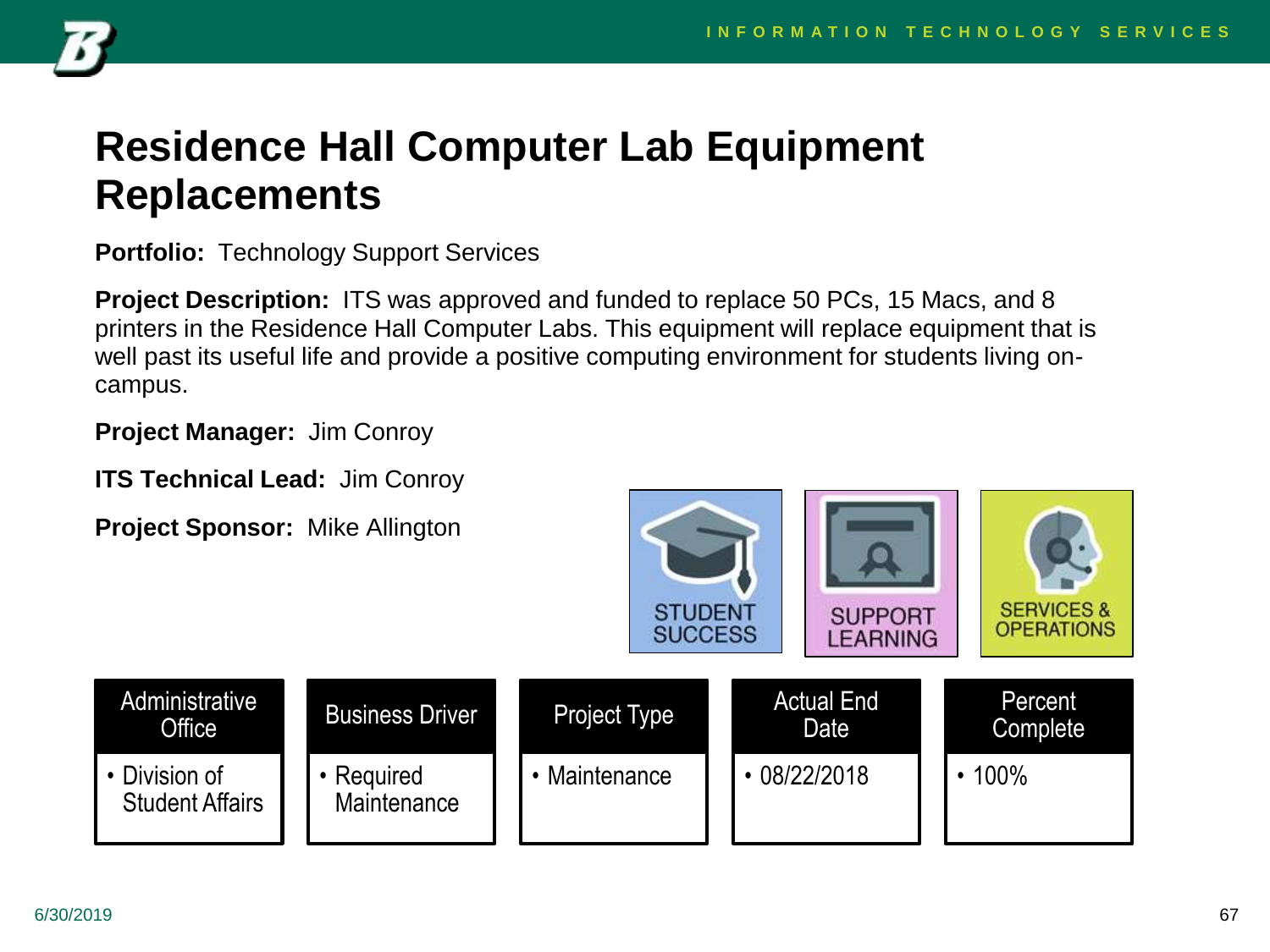

# **Migrate Student Evaluations (eval.binghamton.edu) to myBinghamton**

**Portfolio:** Technology Support Services

**Project Description:** The Student Evaluations tool was originally written before myBinghamton, and should be migrated into that toolset. Ongoing support and any additional development is currently very difficult and unsustainable. The small effort of moving it to myBinghamton will make this much easier going forward.

**Project Manager:** Tim Cortesi

**ITS Technical Lead:** Tim Cortesi

**Project Sponsor:** Marty Wygmans



| Administrative<br>Office              | <b>Business Driver</b>  | <b>Project Type</b> | <b>Actual End</b><br>Date | Percent<br>Complete |
|---------------------------------------|-------------------------|---------------------|---------------------------|---------------------|
| Division of<br><b>Student Affairs</b> | Required<br>Maintenance | • Maintenance       | 08/27/2018                | 100%                |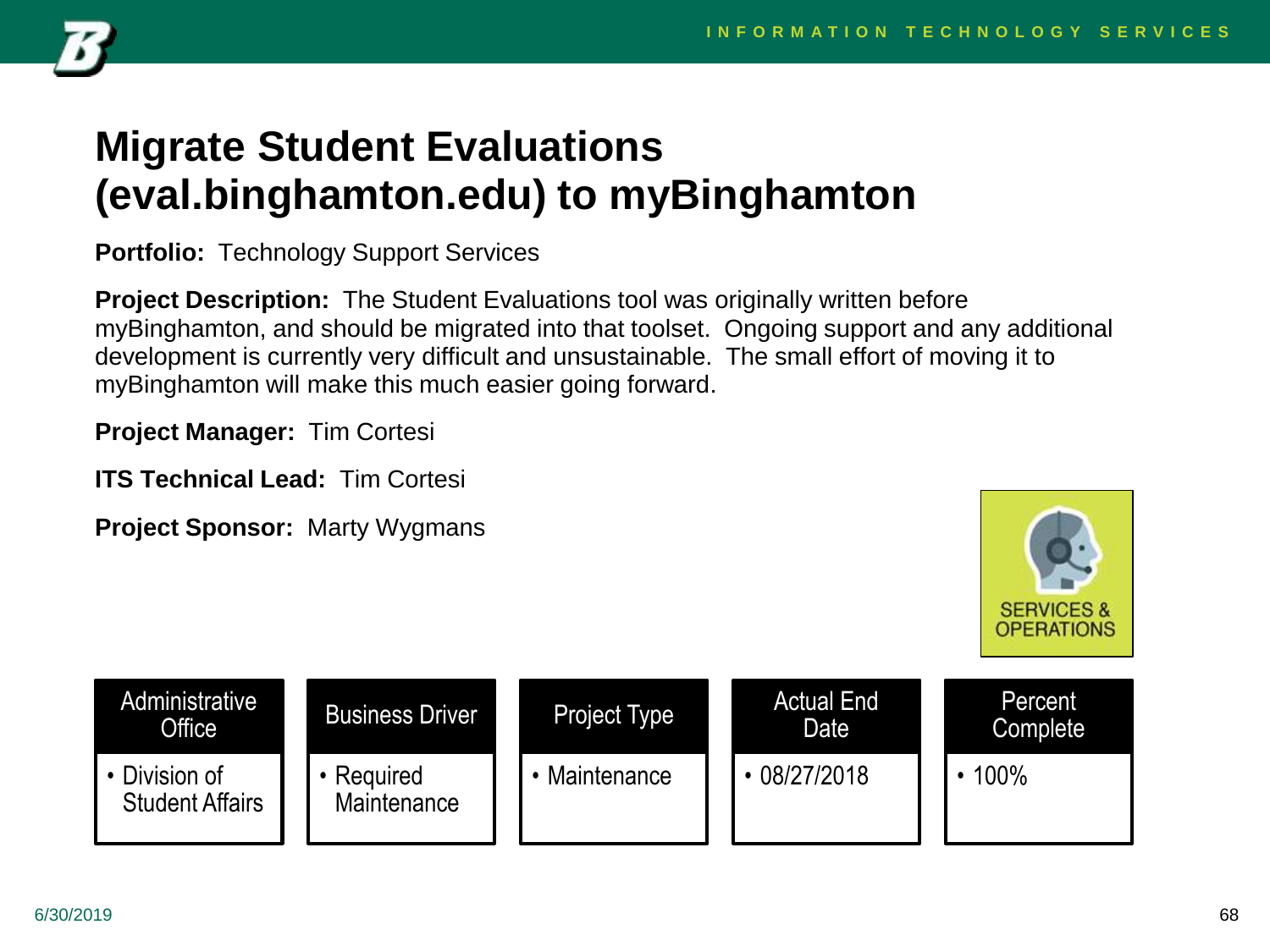

## **FY18 Computer Lab Replacements**

**Portfolio:** Technology Support Services

**Project Description:** Replace 70 Bartle PCs, and 38 West POD Macs. The Bartle PCs are Seneca Data computers that are no longer supported (6+ yrs old) and are seeing frequent hardware failures. The West Pod Macs are the oldest Macs at 8+ years old and can no longer run supported operating systems.

**Project Manager:** Jim Conroy

**ITS Technical Lead:** Jim Conroy

**Project Sponsor:** Mike Allington

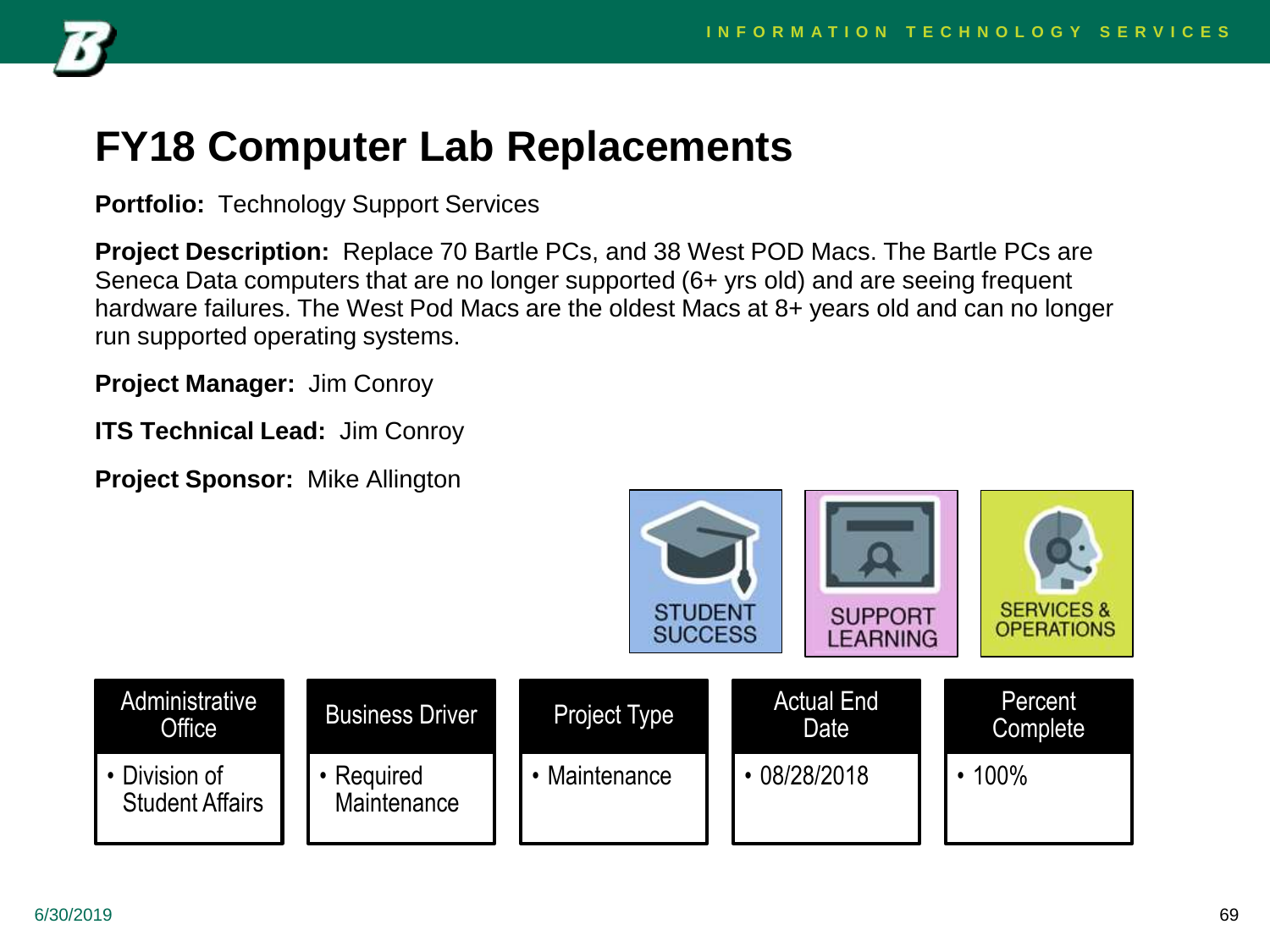

## **Chronus Mentoring Platform**

**Portfolio:** Enterprise Systems and Applications

**Project Description:** Chronus is a mentoring software program where alumni and students can connect. Harpur Edge currently uses the software and is expanding it university-wide. Watson & SOM will have their own "Flash Mentoring" tracks that mirror the Harpur Edge track. The Alumni Office will be maintaining a track called "Mentoring Circles" in which anyone can gather within a "circle" for topical discussions and goal discovery. This project is to help integrate Chronus with the PODS domain utilizing SAML 2.0 authentication. This will allow students, faculty and staff to use their PODS account when logging in. There will also be choices to use LinkedIn & Email which will add a layer of simplicity.

**Project Manager:** Mike Hizny

**ITS Technical Lead:** Jeff Ramsay

**Project Sponsor:** Alicia Hibbard



| Administrative<br>Office              | <b>Business Driver</b>  | <b>Project Type</b>    | <b>Actual End</b><br>Date | Percent<br>Complete |
|---------------------------------------|-------------------------|------------------------|---------------------------|---------------------|
| Division of<br><b>Student Affairs</b> | Required<br>Maintenance | Service<br>Improvement | $\cdot$ 09/12/2018        | 100%                |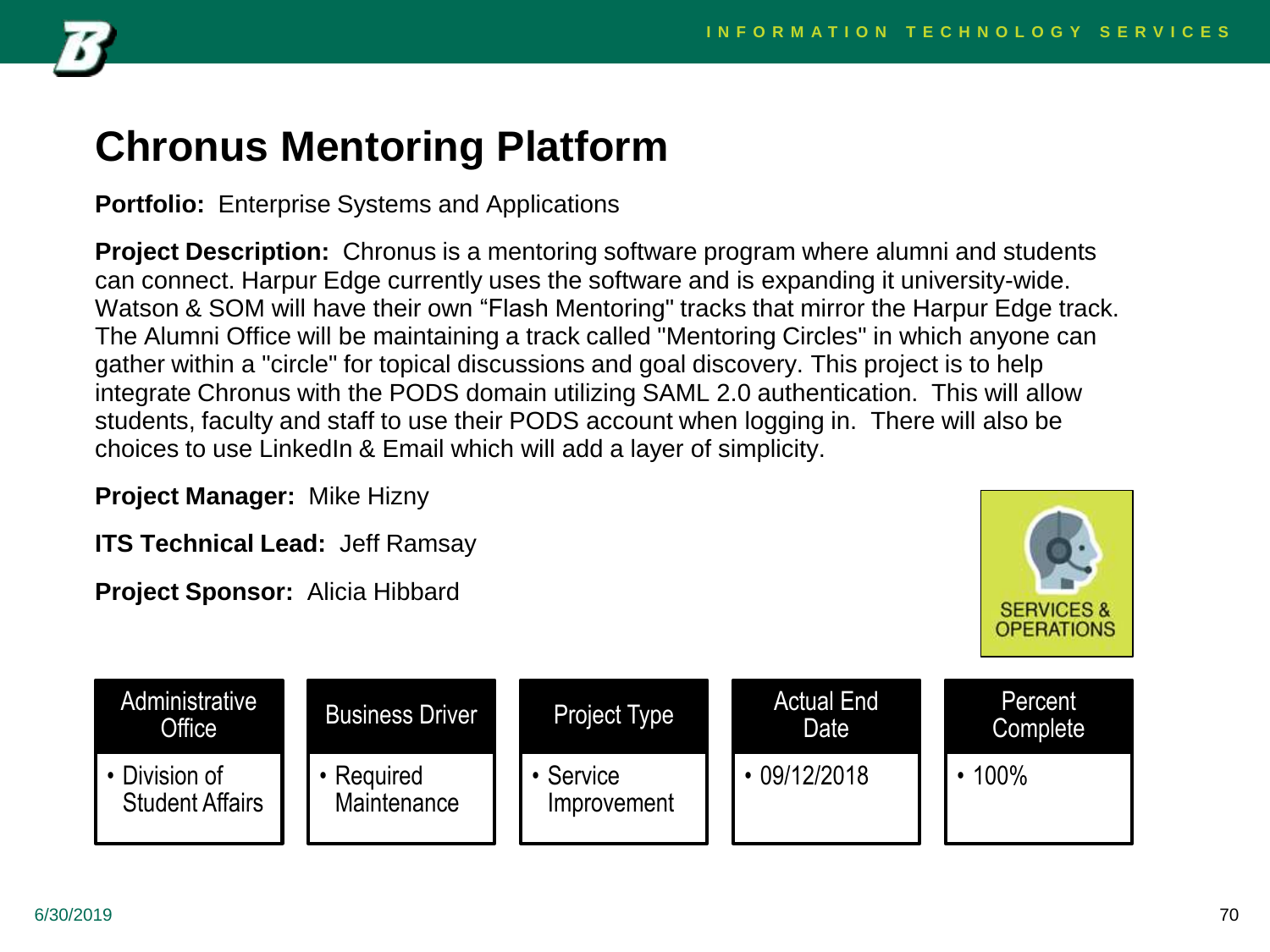

## **Implementation of VMock Vendor Software**

**Portfolio**: Enterprise Systems and Applications

**Project Description**: The Fleishman Center for Career and Professional Development has purchased a resume software tool for students to use and requires technical assistance to be sure the authentication process is smooth and secure.

**Project Manager:** Jeff Ramsay

**ITS Technical Lead**: Jeff Ramsay

**Project Sponsor**: Kelli Smith



| Administrative<br>Office                | <b>Business Driver</b> | <b>Project Type</b> | <b>Actual End</b><br>Date | Percent<br>Complete |
|-----------------------------------------|------------------------|---------------------|---------------------------|---------------------|
| • Division of<br><b>Student Affairs</b> | Strategic              | <b>New Service</b>  | 10/16/2018                | 100%                |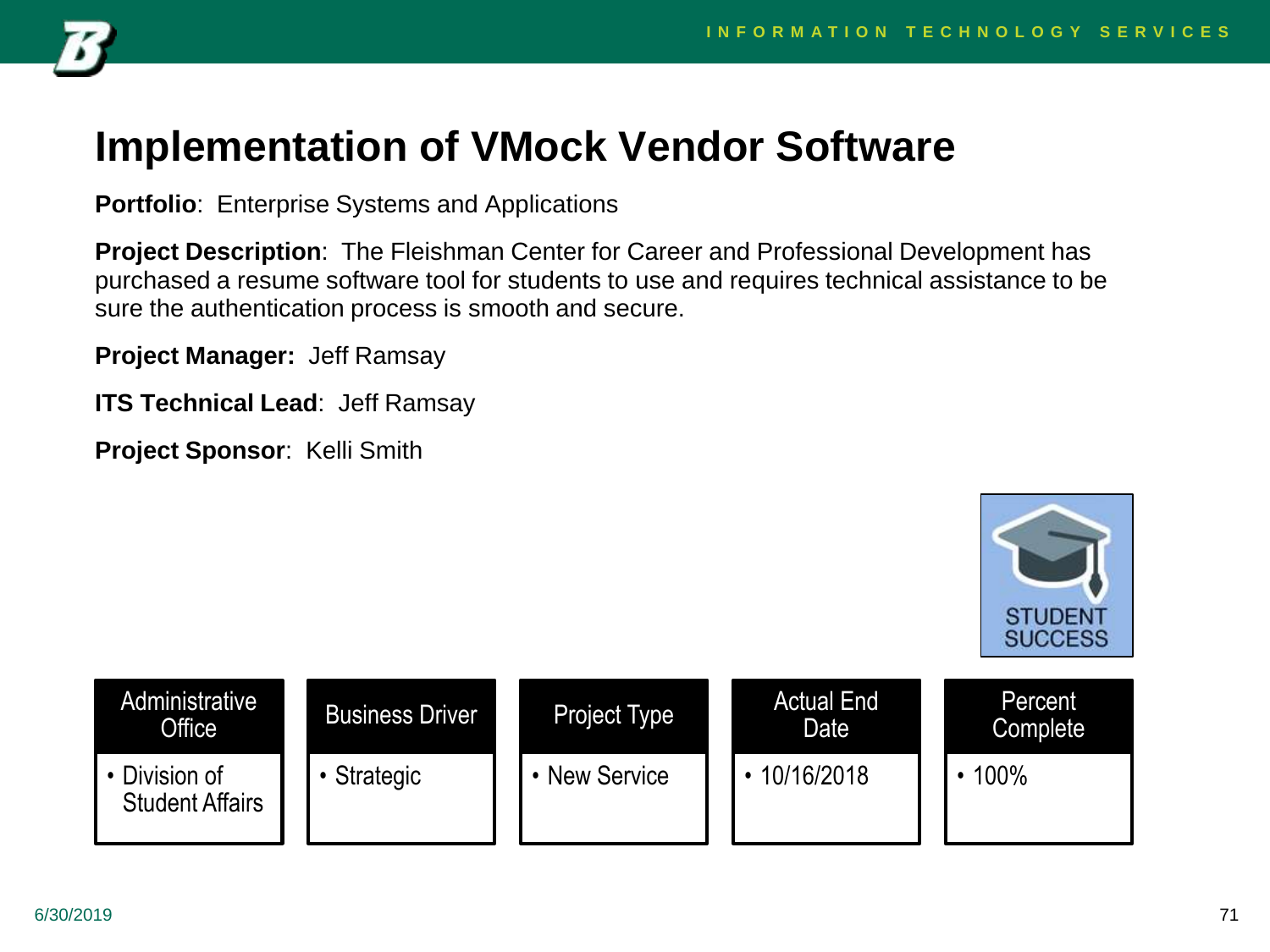

## **VMock Implementation – Weekly Import File**

**Portfolio:** Enterprise Systems and Applications

**Project Description:** Setup a weekly import file to VMock from Banner (or import with information pulled from Banner) that includes a student's unique identifier, class year and school. Out office currently has a similar type of project that was completed for the Handshake software implementation. Note: IT has configured the SSO integration already with VMock.

**Project Manager:** Chris Mills

**ITS Technical Lead:** Helen Borruso

**Project Sponsor:** Kelli Smith



| <b>Administrative</b><br>Office <sup>1</sup> | <b>Business Driver</b>  | Project Type  | <b>Actual End</b><br>Date | Percent<br>Complete |
|----------------------------------------------|-------------------------|---------------|---------------------------|---------------------|
| Division of<br><b>Student Affairs</b>        | Required<br>Maintenance | • Enhancement | 10/29/2018                | 100%                |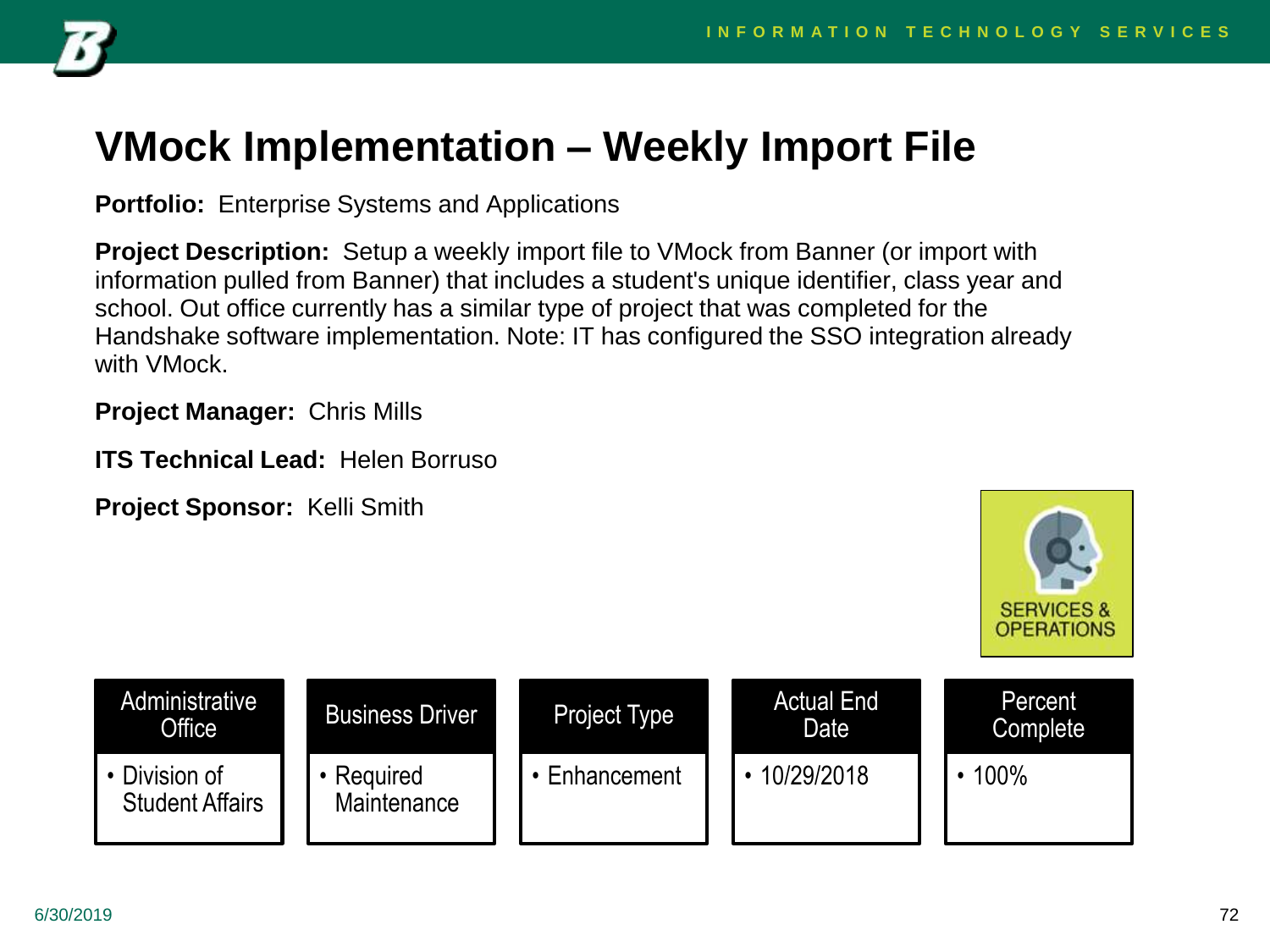

### **Revenue Web Application Term Code**

**Portfolio:** Enterprise Systems and Applications

**Project Description:** Add term code to billable detail codes in the revenue web application.

**Project Manager:** Chris Mills

**ITS Technical Lead:** Laurie Klein

**Project Sponsor:** John Cordi

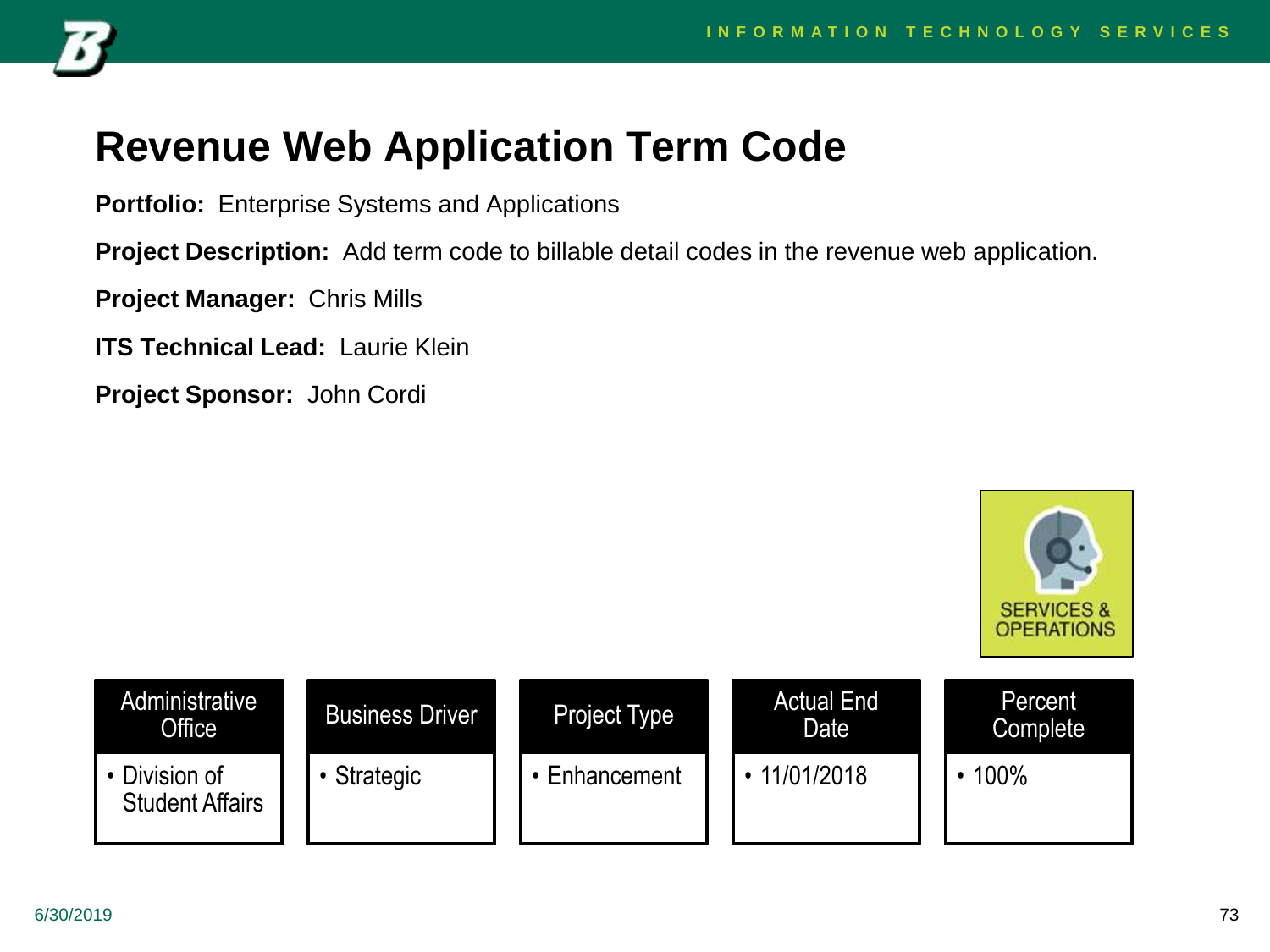**SERVICES &** 

**OPERATIONS** 

**SUPPORT** 

**LEARNING** 



### **CCE Service Listings Database – Move To New Templates**

**Portfolio:** Technology Support Services

**Project Description:** Project includes the following:

- removing a few features we don't use,
- creating a page that aggregates the newest additions to the database,
- fixing a few display issues,
- adding an automatic confirmation email,
- making it easier for us to gather usage analytics

**Project Manager:** Tim Cortesi

**ITS Technical Lead:** Tim Cortesi

#### **Project Sponsor:** Kelli Huth



**STUDENT** 

**SUCCESS**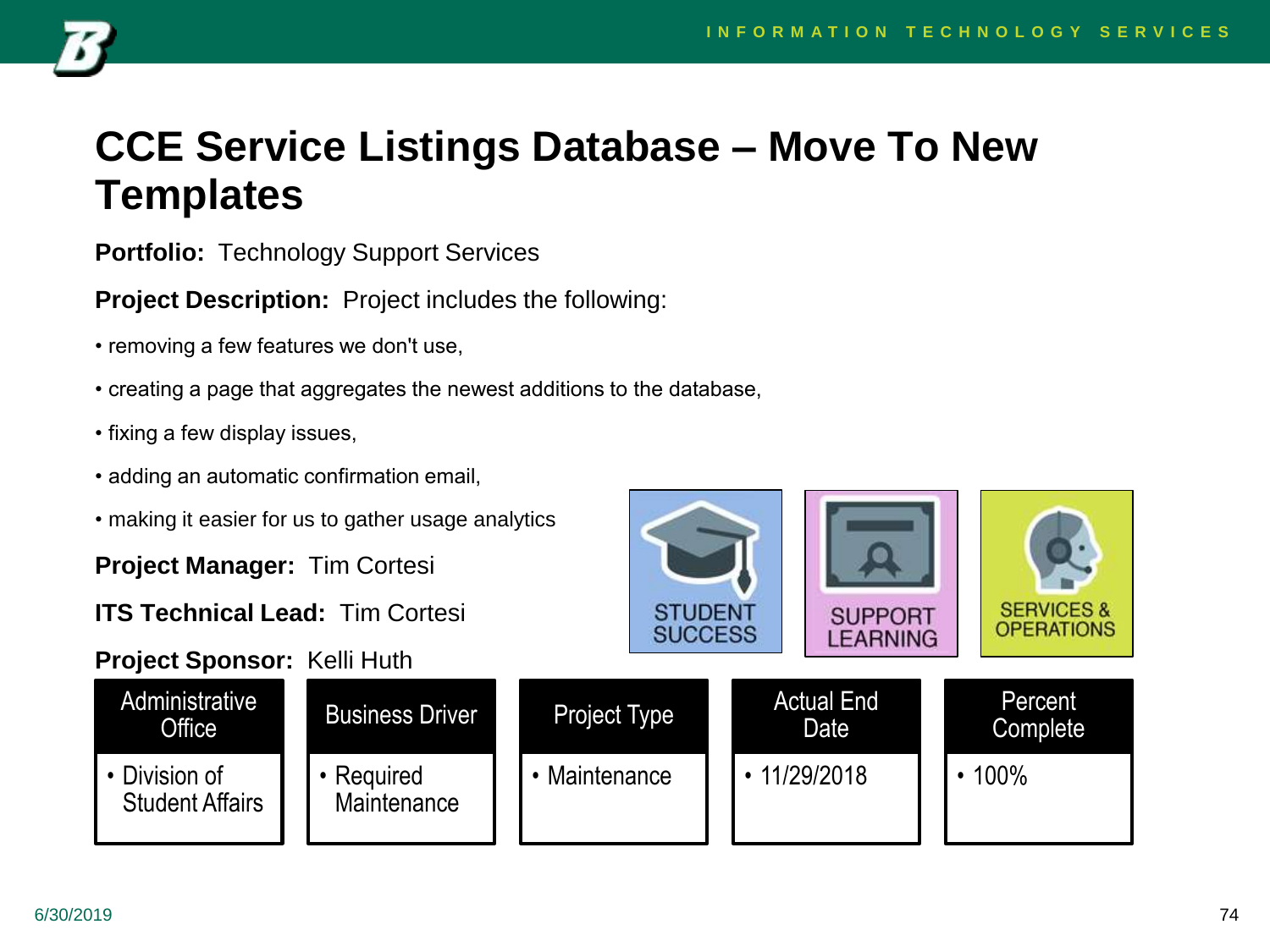

### **OCCT Network Storage Move to Google Drive**

**Portfolio:** Technology Support Services

**Project Description:** The OCCT server was purchased by OCCT many years ago and does not have a warranty or support. The OCCT files that are currently stored on the OCCT Server will need to be moved to Google Drive to prevent a catastrophic loss of data and possible interruption of OCCT services. OCCT has a Google Apps Organization that is already used for OCCT email and can be used for file storage/access. OCCT computers will need to be setup to connect to Google Drive File Stream instead of mapping to the OCCT File Share.

**Project Manager:** Jim Conroy

**ITS Technical Lead:** Jim Conroy

**Project Sponsor:** Janice Bennett



| Administrative<br><b>Office</b>         | <b>Business Driver</b> | Project Type           | <b>Actual End</b><br>Date | Percent<br>Complete |
|-----------------------------------------|------------------------|------------------------|---------------------------|---------------------|
| • Division of<br><b>Student Affairs</b> | • Strategic            | Service<br>Improvement | $\cdot$ 01/14/2019        | 100%                |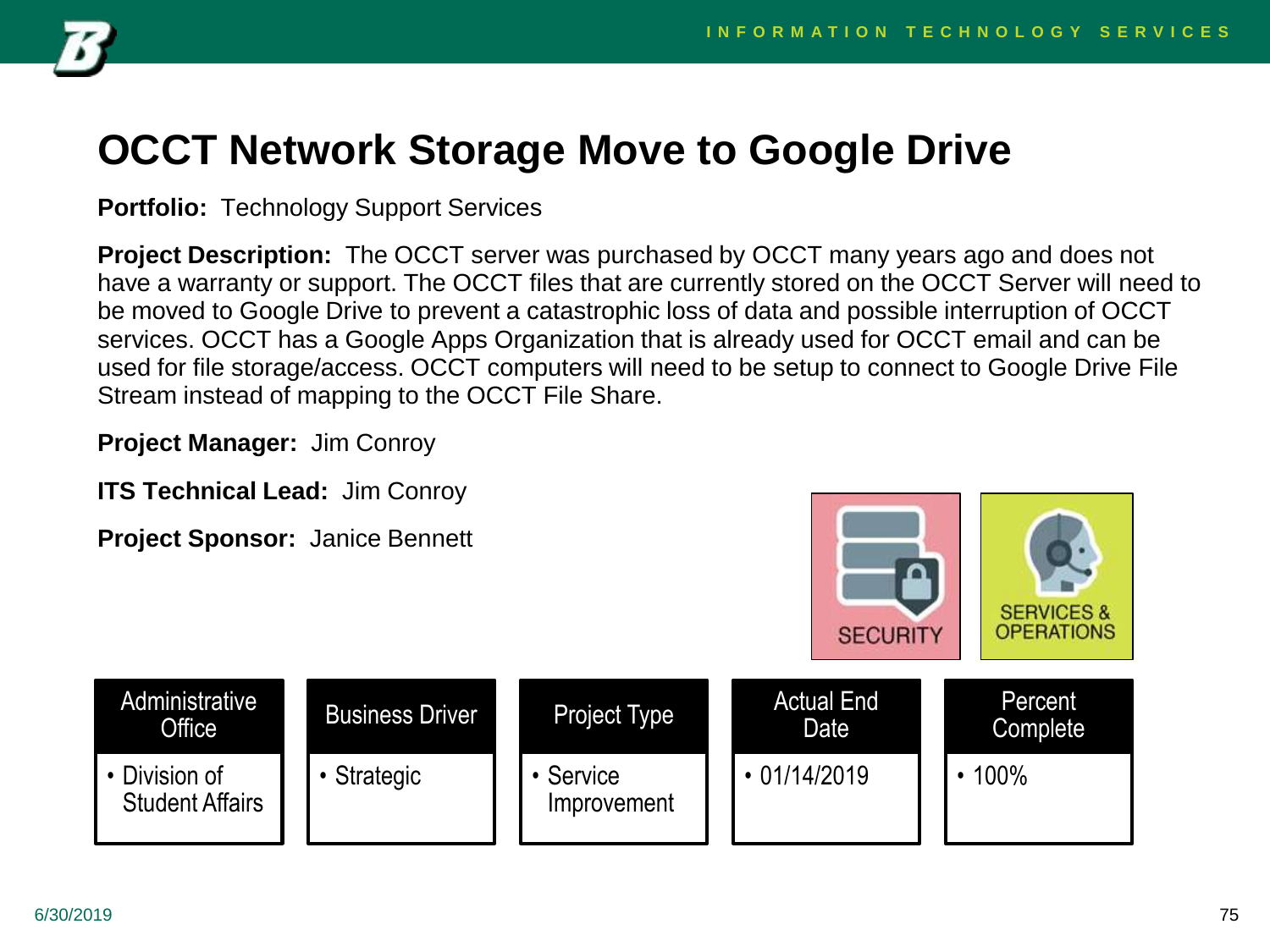

#### **Campus TV Services Analysis**

**Portfolio:** Operations & Infrastructure

**Project Description:** Our current cable TV contract is ending in either April 2019 or 2020, so we are looking at our options for offering better TV and streaming services to the campus. We will review the technologies available along with the demand from residents and staff in coordination with networking to see what the best possible solution is for Binghamton.

**Project Manager:** Zach Jones

**ITS Technical Lead:** Zach Jones

**Project Sponsor:** J.J. Brice



| <b>Administrative</b><br>Office <sup>1</sup> | <b>Business Driver</b> | <b>Project Type</b>      | <b>Actual End</b><br>Date | Percent<br><b>Complete</b> |
|----------------------------------------------|------------------------|--------------------------|---------------------------|----------------------------|
| • Division of<br><b>Student Affairs</b>      | Strategic              | • Service<br>Improvement | $\cdot$ 01/25/2019        | 100%                       |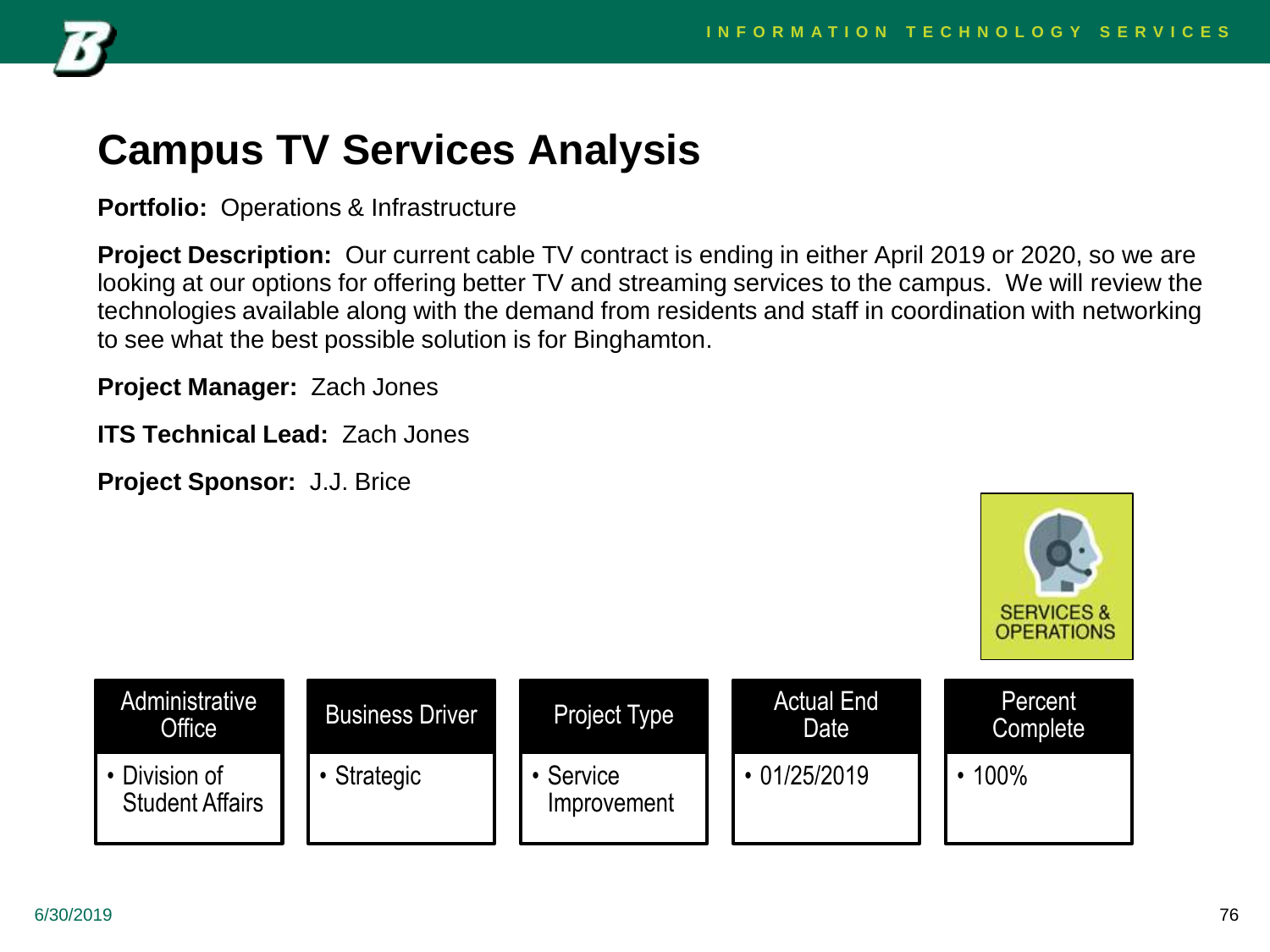

#### **VMock BAP Student Integration**

**Portfolio:** Enterprise Systems and Applications

**Project Description:** VMock has been successfully launched for a majority of the students across campus. Students login to the resume review platform through SSO, which is currently working. We have learned that BAP students are not able to login to the system as they are traditionally not included in SSO file uploads. The Fleishman Center currently serves all student on campus, including the BAP students, and we would like to provide them with access to the VMock platform. Could you please have the BAP students included in our import file to VMock, as the platform does not have a means to import more than one file.

**Project Manager:** Mike Hizny

**ITS Technical Lead:** Helen Borruso

**Project Sponsor:** Kelli Smith



| Administrative<br><b>Office</b>       | <b>Business Driver</b> | <b>Project Type</b> | <b>Actual End</b><br>Date | Percent<br>Complete |
|---------------------------------------|------------------------|---------------------|---------------------------|---------------------|
| Division of<br><b>Student Affairs</b> | Internal<br>Mandate    | Enhancement         | 03/04/2019                | 100%                |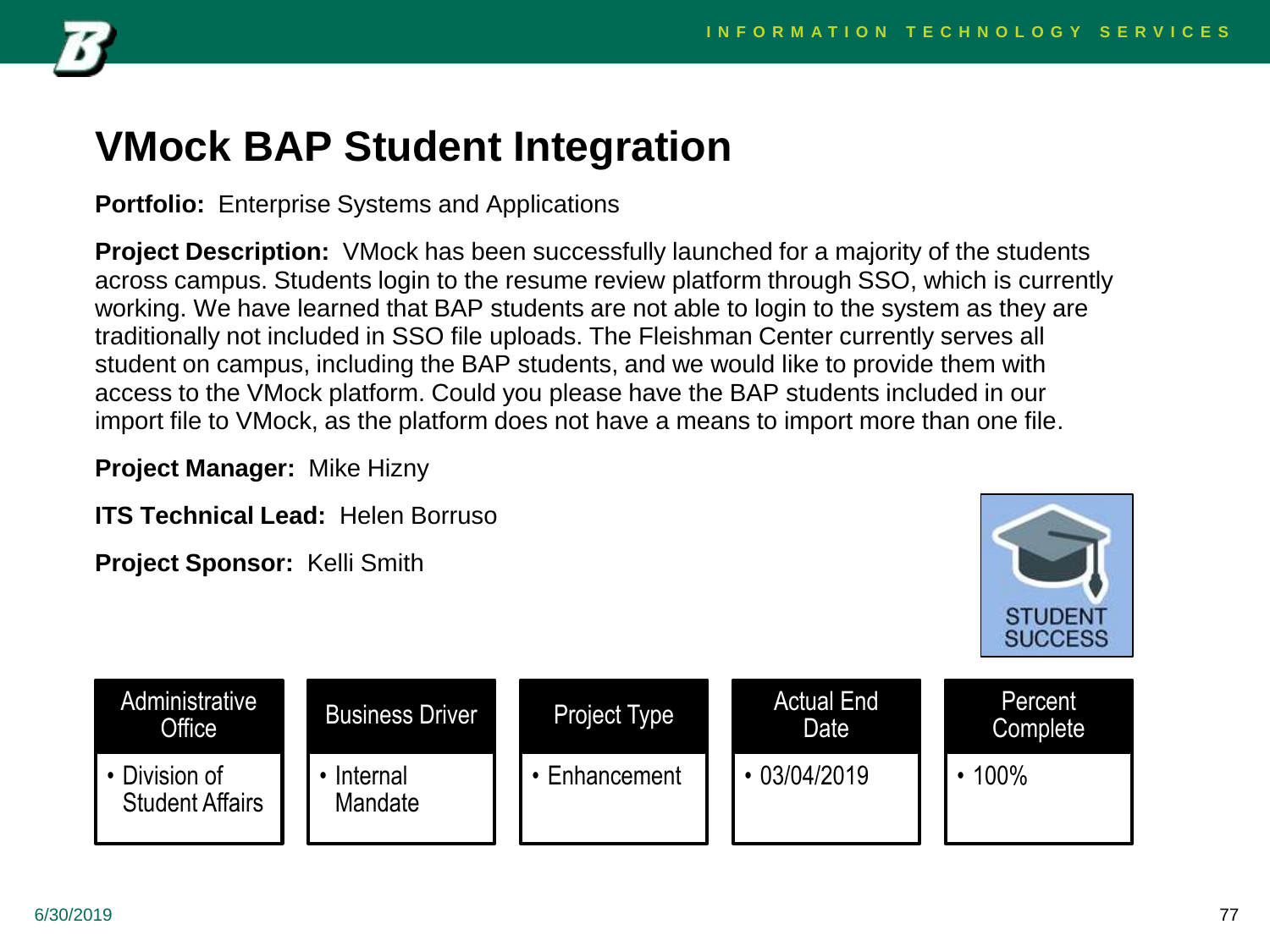

#### **Upgrade/Improve Data Load From StarRez to Banner**

**Portfolio:** Enterprise Systems and Applications

**Project Description:** Remove the JAVA program and stored procedure components by writing a plsql package and pulling the records into BUBA.BURL\_STAR\_BGMCUR\_DAILY\_ASGN through an ORACLE db link (snrez.mssql).

**Project Manager:** Scott Geiger

**ITS Technical Lead:** Donna Miller

**Project Sponsor:** Chris Cullinane



| Administrative<br>Office              | <b>Business Driver</b>  | <b>Project Type</b> | <b>Actual End</b><br>Date | Percent<br><b>Complete</b> |
|---------------------------------------|-------------------------|---------------------|---------------------------|----------------------------|
| Division of<br><b>Student Affairs</b> | Required<br>Maintenance | • Maintenance       | 03/07/2019                | 100%                       |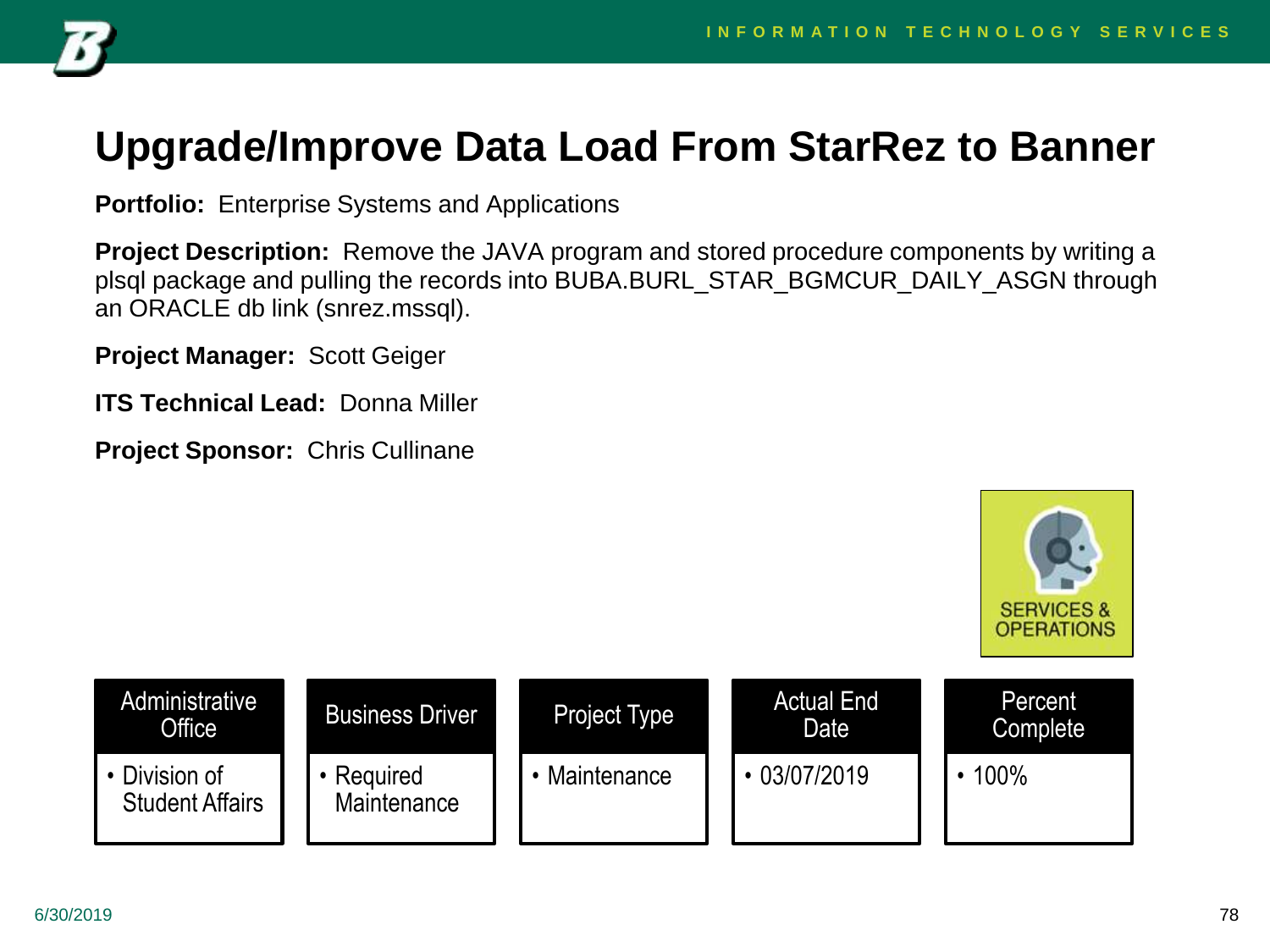

#### **SA - Records Access Portal**

**Portfolio:** Enterprise Systems and Applications

**Project Description:** Widget allowing Student Accounts (SA) Professional Staff to access and verify various student records needed to do business. Will look up student information with name/b-mail address. Upon search, will need access to records containing: Current enrollment status, undergrad or graduate student status, class year/anticipated graduation date, major. Will occasionally need local and permanent address. Will occasionally need to verify cumulative and current semester GPA for elected officials (above 3.0) and for student employees (above 2.5).

**Project Manager:** Chris Mills

**ITS Technical Lead:** Helen Borruso

**Project Sponsor:** Janice Bennett



| <b>Administrative</b><br>Office <sup>1</sup> | <b>Business Driver</b> | Project Type | <b>Actual End</b><br>Date | <b>Percent</b><br>Complete |
|----------------------------------------------|------------------------|--------------|---------------------------|----------------------------|
| Division of<br><b>Student Affairs</b>        | Strategic              | Enhancement  | 03/08/2019                | 100%                       |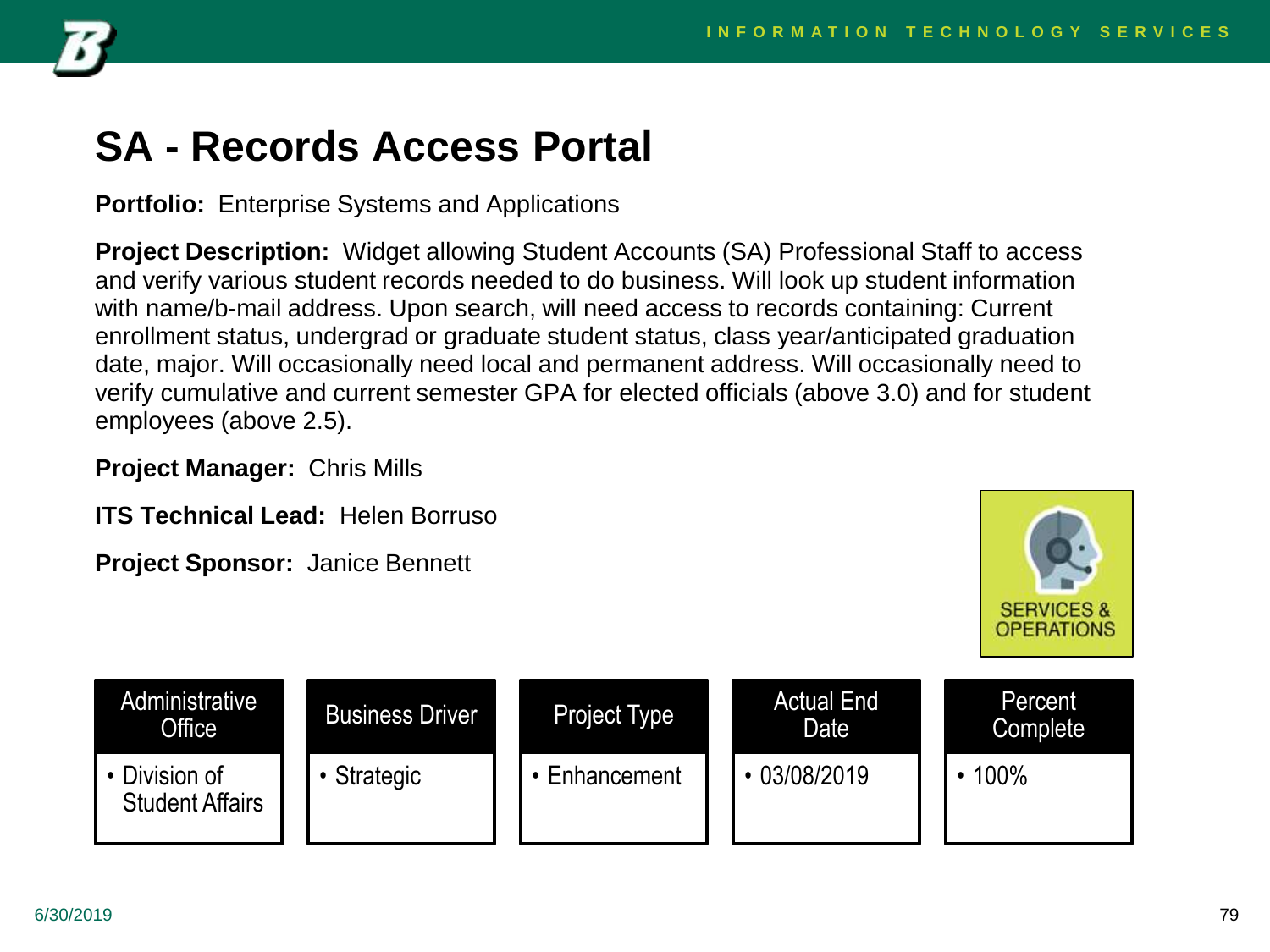

### **TRIO 2019 Upward Bound iPad Preparation**

**Portfolio:** Technology Support Services

**Project Description:** Inventory, update and configure ~160 iPads for TRIO's Upward Bound Summer Program.

**Project Manager:** Cheryl Tarbox

**ITS Technical Lead:** Cheryl Tarbox

**Project Sponsor:** Stephen Rebello

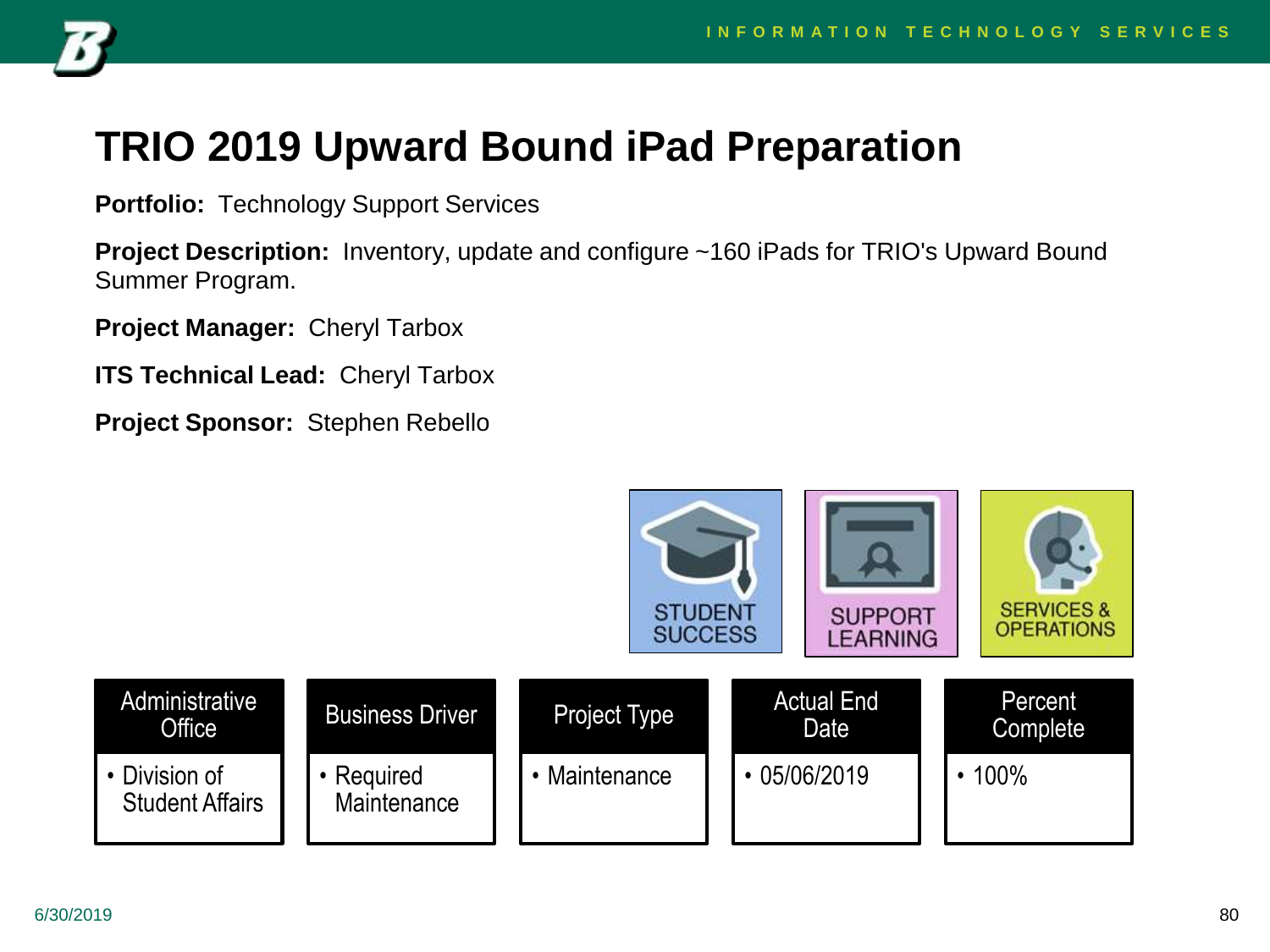# **FY2018-19 UNIVERSITY-WIDE PROJECTS**





Information **Technology Services**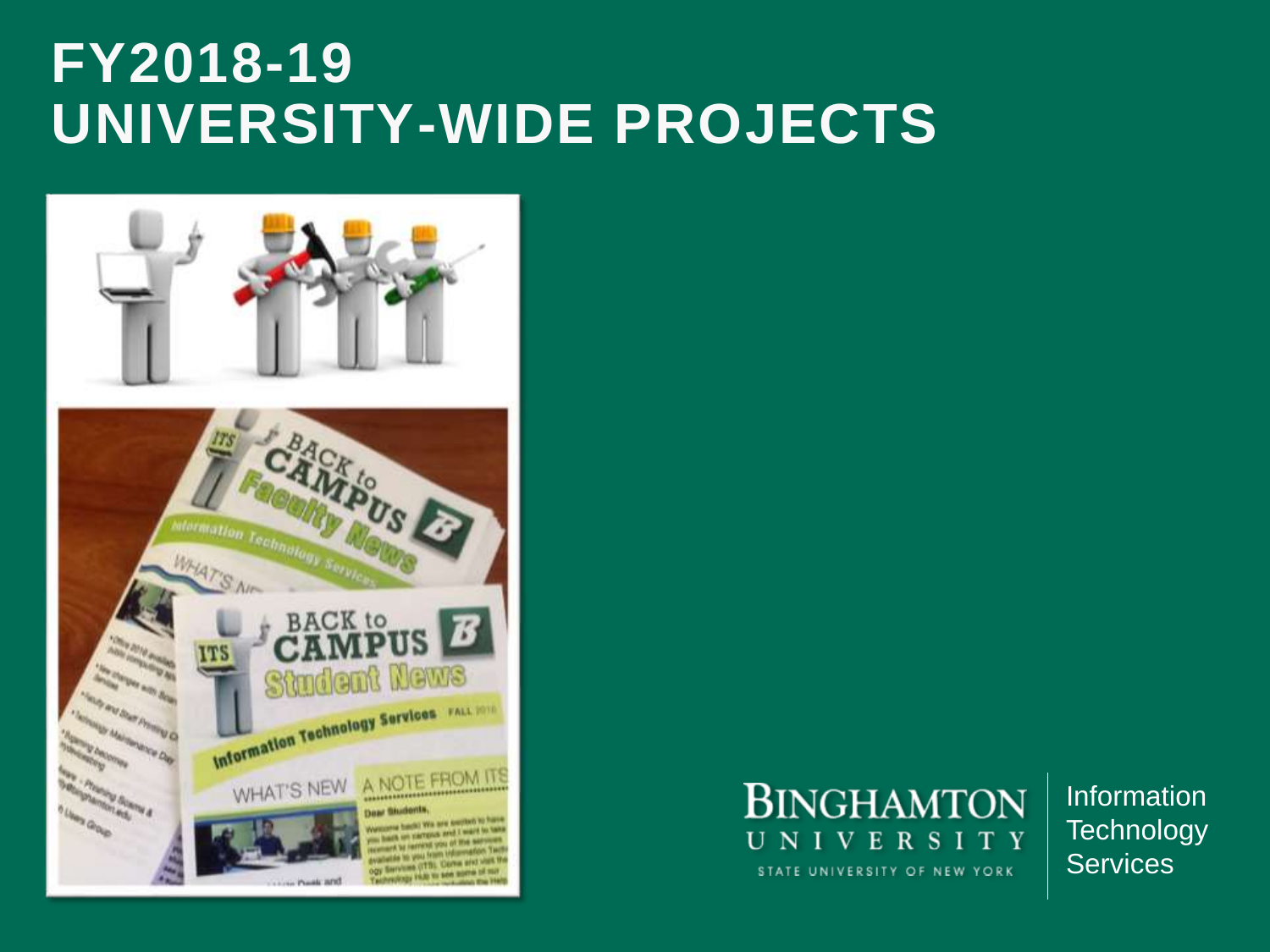

## **Infrastructure Build Out for Visions FCU Network**

**Portfolio:** Operations & Infrastructure

**Project Description:** As Of July 1 Visions Federal Credit Union will be handling the customer based banking at the University. An infrastructure build out (fiber optic, Ethernet, coax) is necessary for them to establish their operation for the branch in the University Union and ATM locations across the campus. Visions will be building and operating the lit network.

**Project Manager:** Keith Hall

**ITS Technical Lead:** Keith Hall

**Project Sponsor:** Maria Roberts



| Administrative<br>Office <sup>1</sup> | <b>Business Driver</b> | <b>Project Type</b> | <b>Actual End</b><br>Date | Percent<br><b>Complete</b> |
|---------------------------------------|------------------------|---------------------|---------------------------|----------------------------|
| University-<br>wide                   | External<br>Mandate    | <b>New Service</b>  | 07/16/2018                | 100%                       |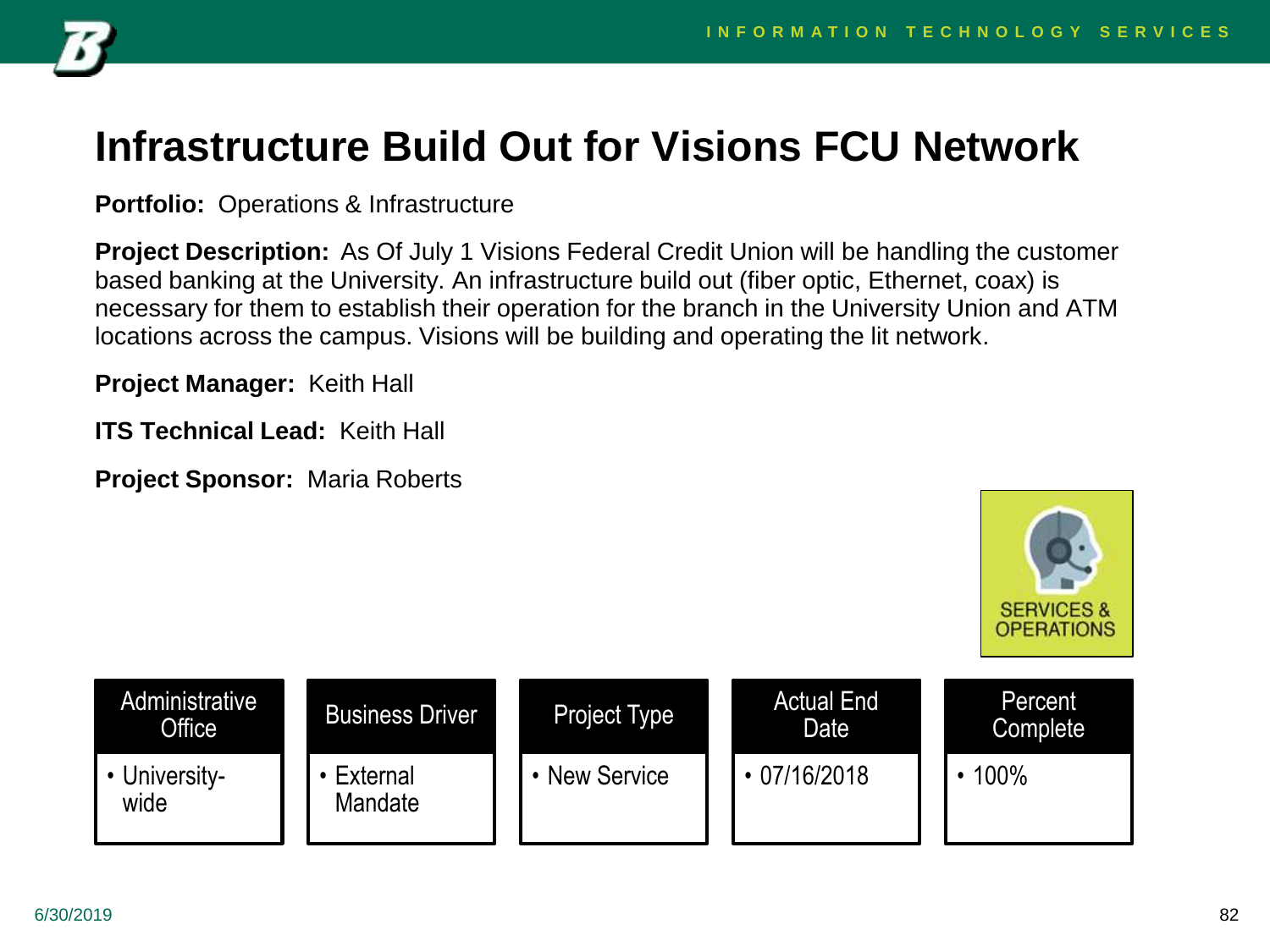

#### **Identity & Access Management Strategy and Governance**

**Portfolio:** Information Security

**Project Description:** Under the aegis of the Information Security Council, convene an IAM steering committee to:

- 1. Assess IAM needs.
- 2. Develop a strategy, architecture and remediation plan.
- 3. Define and document IAM life cycles, policies and standards.

**Project Manager:** Andy Weisskopf

**ITS Technical Lead:** Andy Weisskopf



| Administrative<br>Office | <b>Business Driver</b> | <b>Project Type</b> | <b>Actual End</b><br>Date | Percent<br>Complete |
|--------------------------|------------------------|---------------------|---------------------------|---------------------|
| • University-<br>wide    | Security               | Mandate             | 07/25/2018                | 100%                |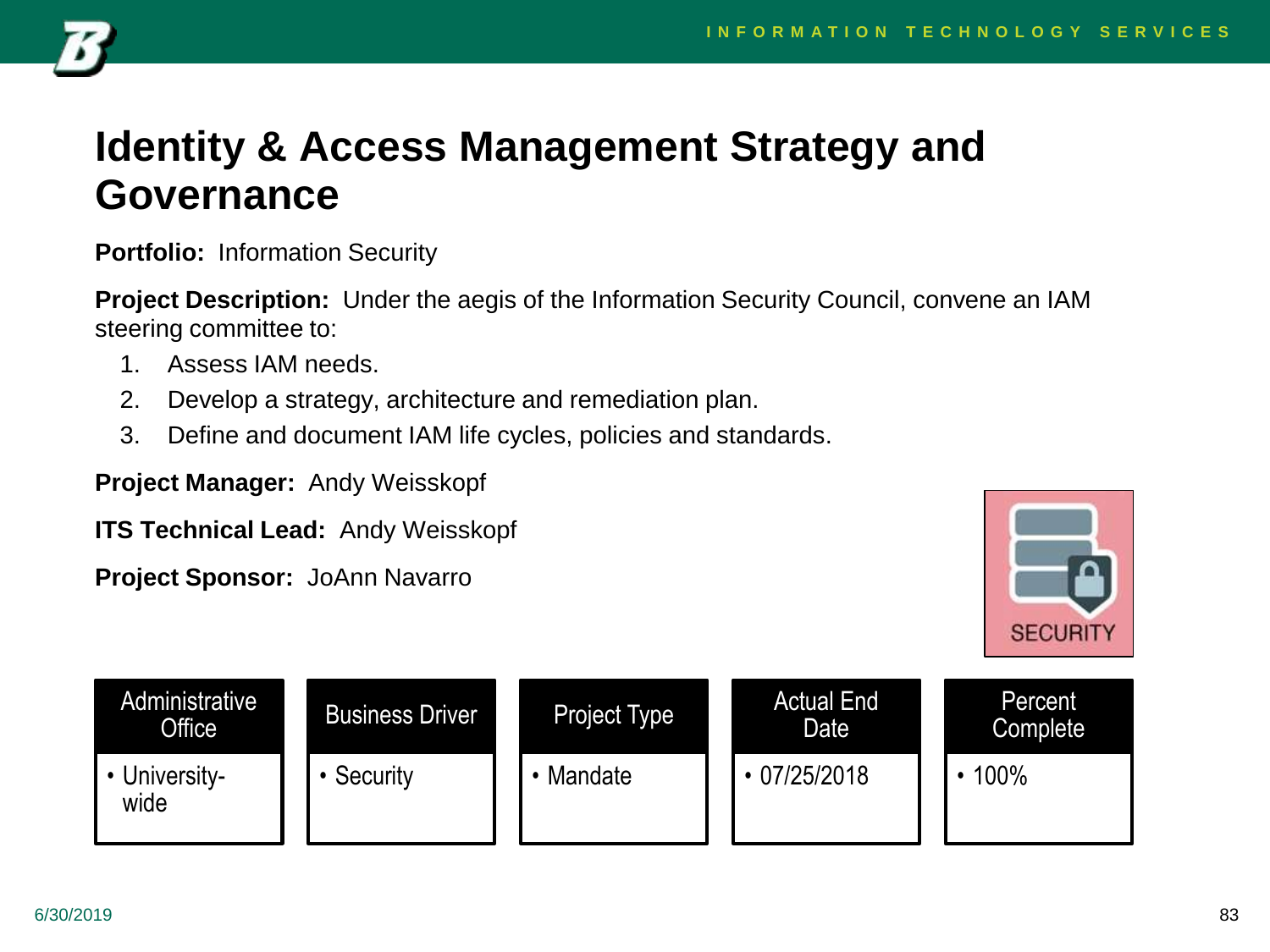

### **Residence Hall Data Switch and WiFi AP Upgrades – Summer 2018**

**Portfolio:** Operations & Infrastructure

**Project Description:** Installation/upgrade of 15 data switches and 132 WiFi access points in the residence halls.

**Project Manager:** Chris Wandell

**ITS Technical Lead:** Chris Wandell

**Project Sponsor:** Scott Hoeppner



| Administrative<br>Office | <b>Business Driver</b> | Project Type              | <b>Actual End</b><br>Date | Percent<br>Complete |
|--------------------------|------------------------|---------------------------|---------------------------|---------------------|
| University-<br>wide      | Capital                | Infrastructure<br>Upgrade | 07/27/2018                | 100%                |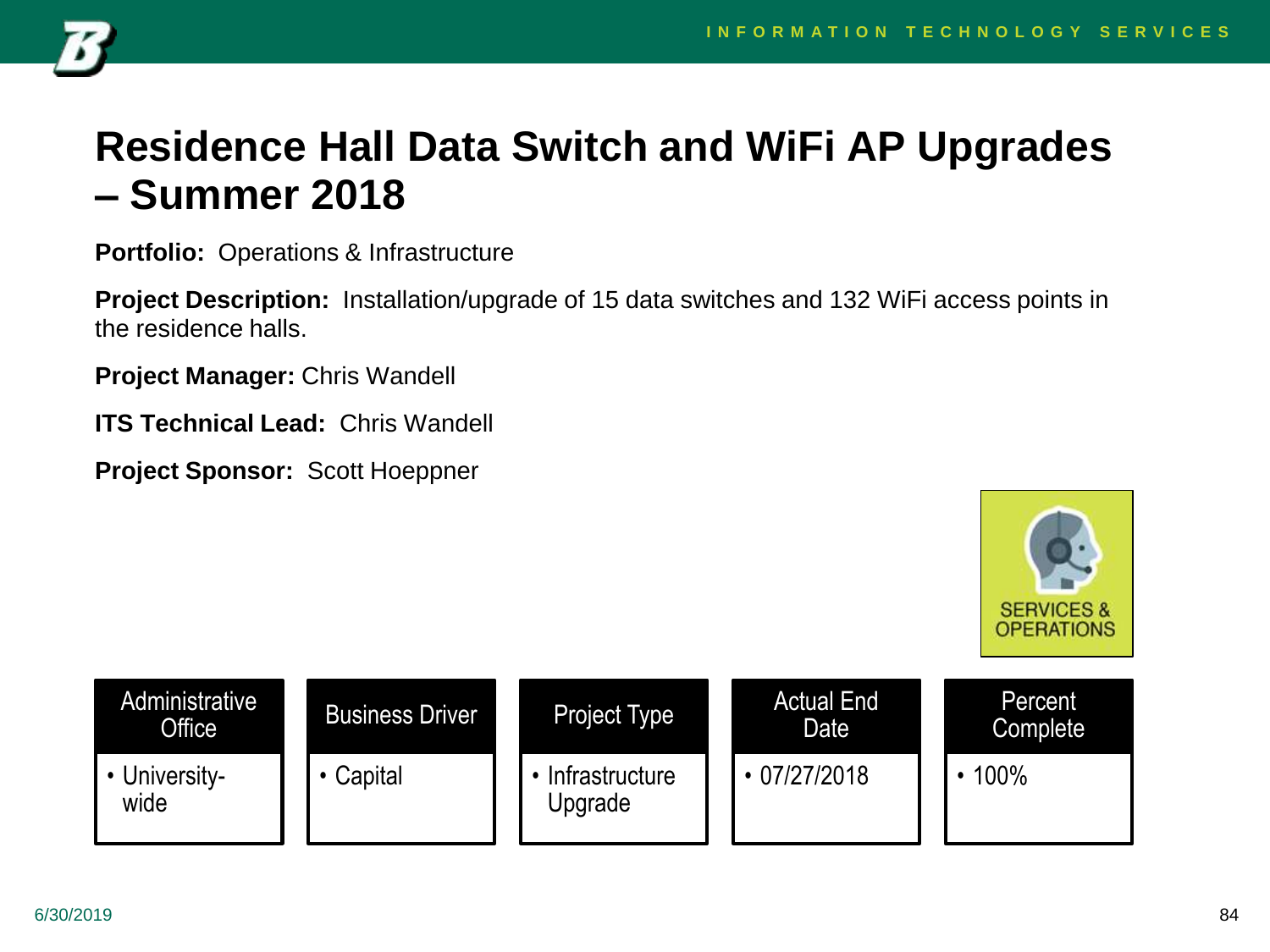

## **Governance, Risk & Compliance**

**Portfolio:** Information Security

**Project Description:** Re-charter the Information Security Council and convene a Data Governance Committee to ensure informed engagement in critical decisions, while representing major teaching, research and administrative functions.

- Develop a Data Governance Policy and Data Classification that informs information protection policies.
- Develop an information security strategy that aligns the information security program with specific institutions goals and objectives.
- With an information security strategy in place, develop an operating model for the information security program. Build and establish processes to govern a controls library that maps business control objectives to specific information protection controls.
- Strengthen IT audit capabilities.

**Project Manager:** Andy Weisskopf

**ITS Technical Lead:** Andy Weisskopf



Administrative Office • Universitywide Business Driver • Security Project Type • Mandate Actual End Date • 08/06/2018 Percent Complete • 100%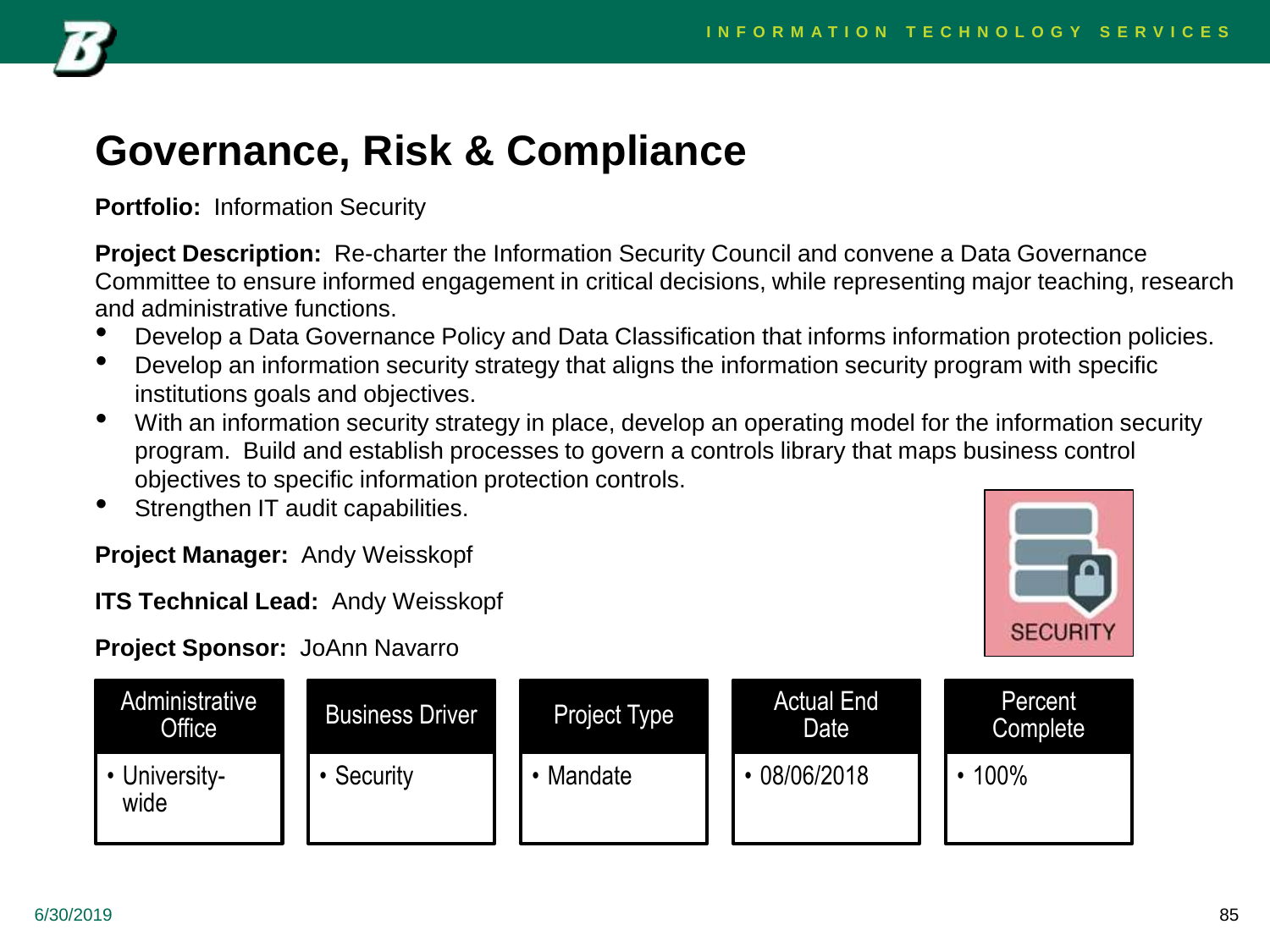

#### **Alertus Easy-Button**

**Portfolio:** Enterprise Systems and Applications

**Project Description:** Install Alertus "Enhanced Notification Service" software on a Windows server or virtual machine (VM) Ware. This software provides multiple features that will be phased in as permitted. Phase 1 is the installation of the software and six (6) "Easy Buttons" in the University's 911 dispatch center. These buttons will immediately activate the university's B-Alert emergency notification system.

**Project Manager:** Mike Duell

**ITS Technical Lead:** Mike Duell



| Administrative<br><b>Office</b> | <b>Business Driver</b> | <b>Project Type</b> | <b>Actual End</b><br>Date | Percent<br>Complete |
|---------------------------------|------------------------|---------------------|---------------------------|---------------------|
| University-<br>wide             | Internal<br>Mandate    | • New Service       | 08/08/2018                | 100%                |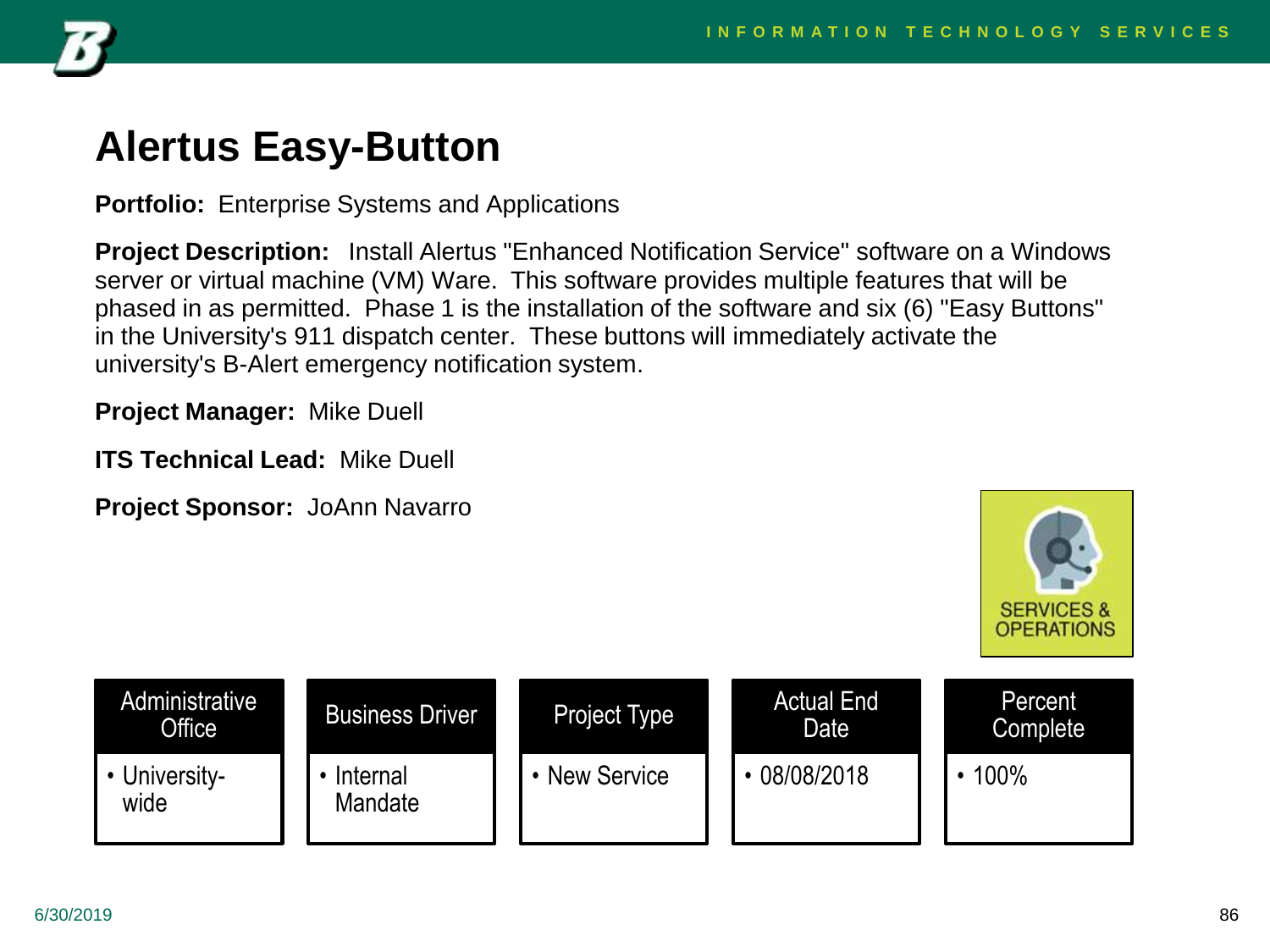

# **School of Pharmacy Building**

**Portfolio:** Operations & Infrastructure

#### **Project Description:**



**Networking:** Build the overall network infrastructure for the building, including wired network and WiFi. WiFi is designed for scale and density. A fiber optic ring will connect the new Health Sciences Campus to the other existing campuses. This ring will extend from the main campus, to the University Downtown Center, to the new Health Sciences Campus, then back to the Innovative Technologies Campus. This ring will create the redundancy needed to operate the Health Sciences Campus in a highly available manner.

**Telecom:** Telecommunications staff work with Physical Facilities to address the communications needs of the groups that will be occupying the building. This involves room layout, telecom room layouts, pathway design/approval, purchasing all equipment needed to install structured cabling, jacks, racks, patch panels and fiber optics. Cabling installed supports CCTV, door access, WiFi, data, phones, panic alarms and cable television.

**Physical Security:** Physical security works with occupants and University Police to identify needs and provide the necessary infrastructure to insure the safety and security of the building. Installation of door access hardware and readers that provide secure access to buildings and individual spaces. Programming of associated electronics and installation of video surveillance infrastructure.

#### **Project Manager:** Zach Jones

|                          | <b>ITS Technical Leads: Operations &amp; Infrastructure Staff</b> |                           | <b>Project Sponsor:</b> Sally Oaks (Physical Facilities) |                     |
|--------------------------|-------------------------------------------------------------------|---------------------------|----------------------------------------------------------|---------------------|
| Administrative<br>Office | <b>Business Driver</b>                                            | <b>Project Type</b>       | <b>Actual End</b><br>Date                                | Percent<br>Complete |
| • University-<br>wide    | Capital                                                           | Infrastructure<br>Upgrade | $\cdot$ 08/16/2018                                       | 100%                |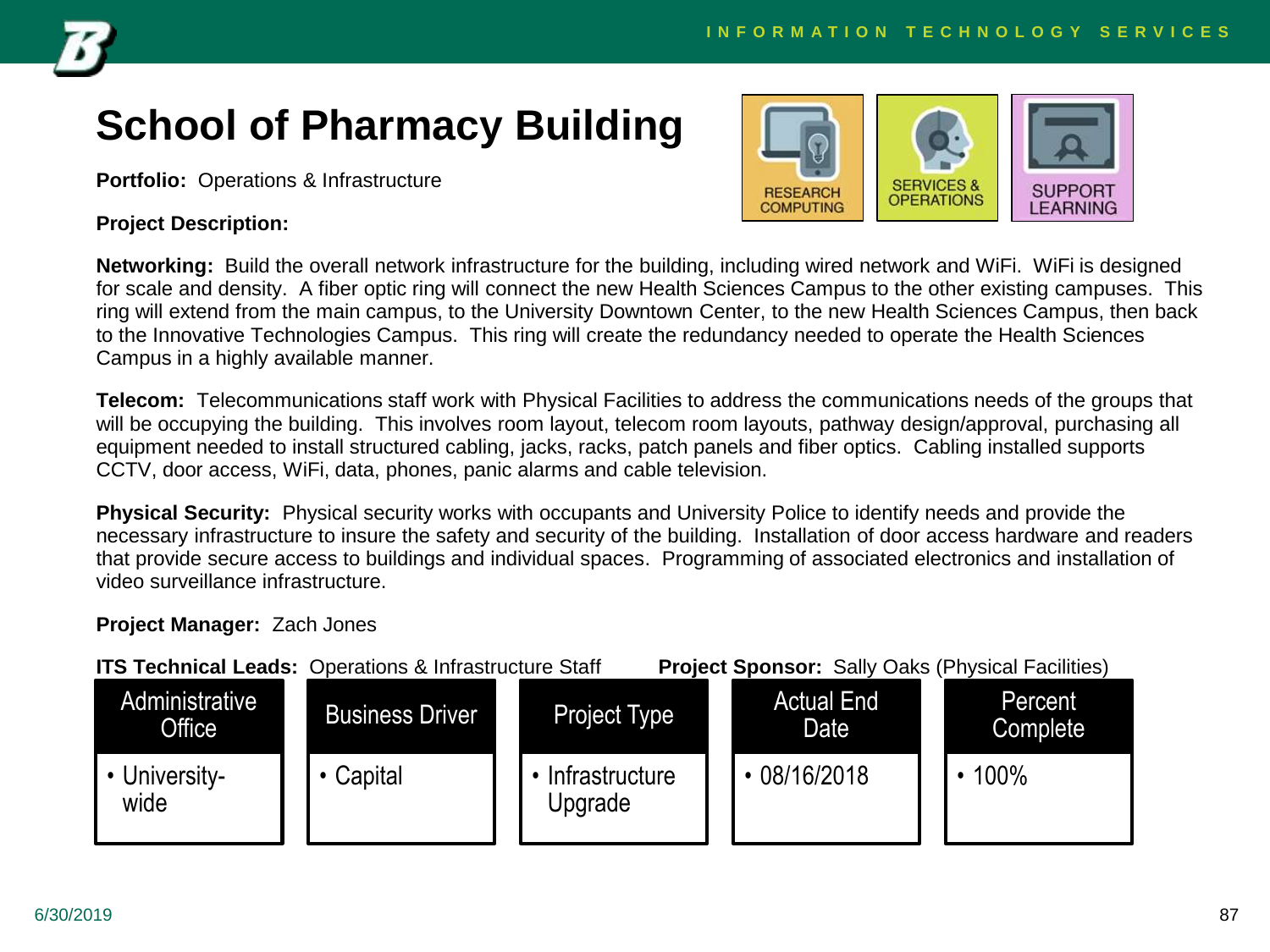

### **RD/RA Panic Button Installations – Summer 2018**

**Portfolio:** Operations & Infrastructure

**Project Description:** The installation of 60 additional panic buttons in the residence hall areas in Resident Director and Resident Assistant Offices. Physical Security will be installing additional alarm boards as well.

**Project Manager:** Jason Stoeckel

**ITS Technical Lead:** Jason Stoeckel



| <b>Administrative</b><br><b>Office</b> | <b>Business Driver</b> | Project Type              | <b>Actual End</b><br>Date | Percent<br>Complete |
|----------------------------------------|------------------------|---------------------------|---------------------------|---------------------|
| University-<br>wide                    | Capital                | Infrastructure<br>Upgrade | 08/17/2018                | 100%                |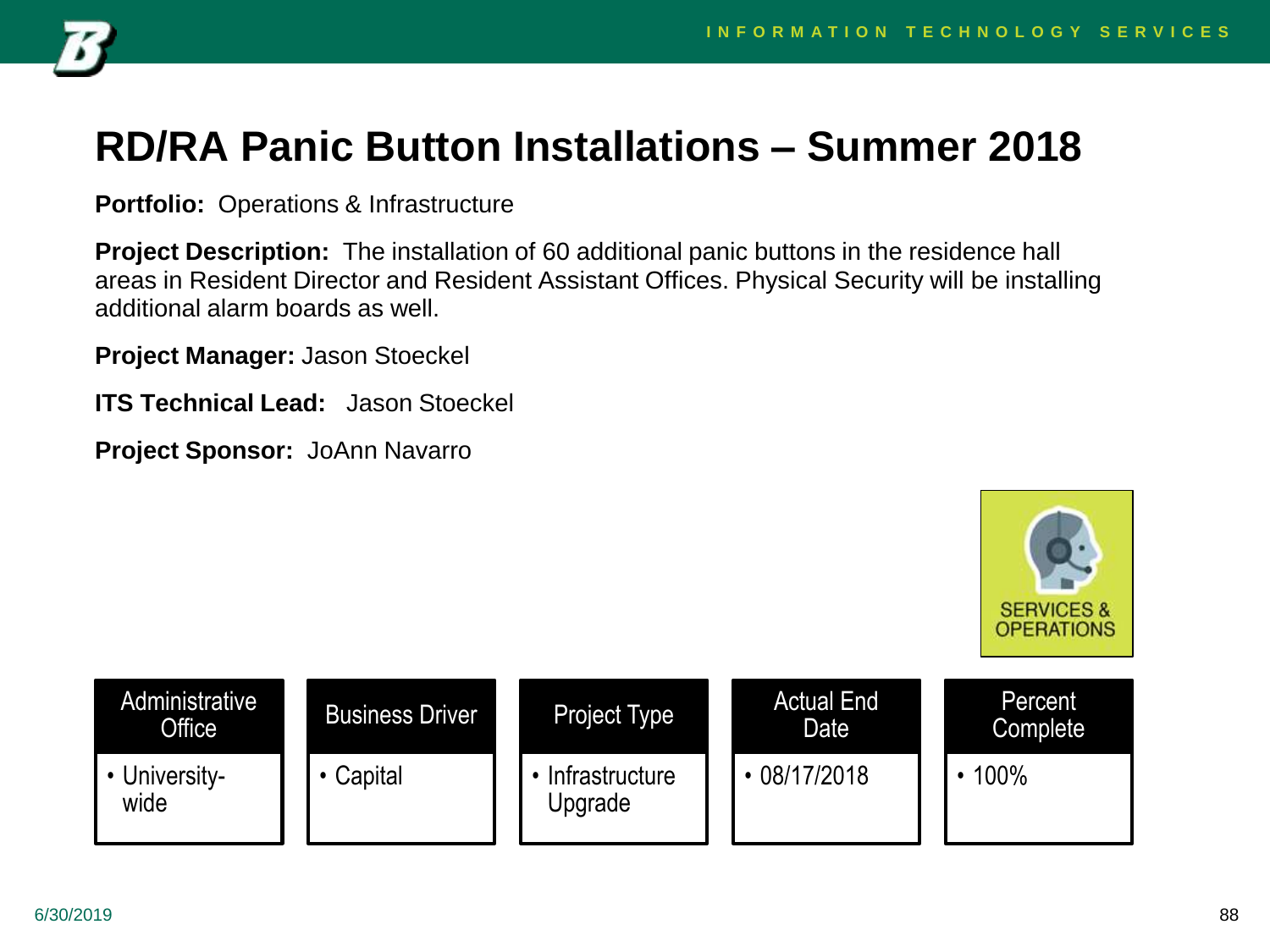

#### **Residence Hall Camera Expansion – Summer 2018**

**Portfolio:** Operations & Infrastructure

**Project Description:** The expansion of security camera coverage in the residence hall area to include presence in common areas in all buildings. This will also include the upgrade of some aging security camera hardware in the residence halls. Cabling support will be needed from Telecommunications and piping/drilling support will be needed from Physical Facilities. Network Administration will also be installing and upgrading data switches in support of this initiative.

**Project Manager:** Dave Martin

**ITS Technical Lead:** Chris Kelly



| Administrative<br><b>Office</b> | <b>Business Driver</b> | Project Type              | <b>Actual End</b><br>Date | Percent<br>Complete |
|---------------------------------|------------------------|---------------------------|---------------------------|---------------------|
| University-<br>wide             | Capital                | Infrastructure<br>Upgrade | 08/17/2018                | 100%                |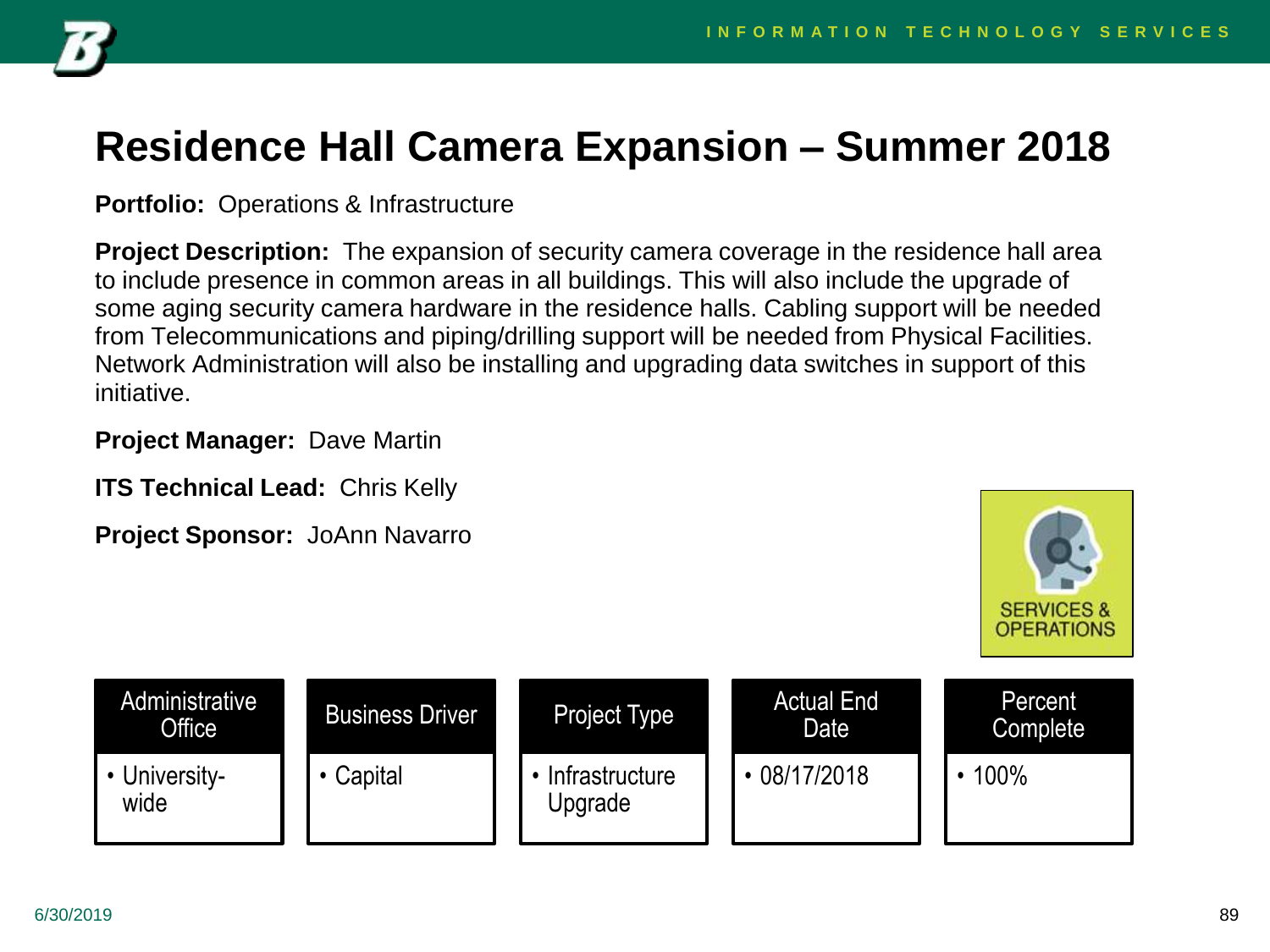

#### **Science 4 Renovation**

**Portfolio**: Operations & Infrastructure

#### **Project Description**:



**Networking**: Build out the overall network infrastructure for the building, including wired network and WiFi. Special considerations are made along the way to ensure that the network meets the needs of the group(s) that will be occupying the building. WiFi in particular needs to be built to scale and density.

**Telecom**: Telecommunications staff work with Physical Facilities to address the communications needs of the groups that will occupy the building. This involves room layout, telecom room layouts, pathway design/approval, purchasing all equipment needed to install structured cabling, jacks, racks, patch panels and fiber optics. Cabling installed supports CCTV, door access, WiFi, data, phones, panic alarms and cable television.

**Physical Security**: Physical security works with occupants and University Police to identify needs and provide the necessary infrastructure to insure the safety and security of the building. Installation of door access hardware and readers that provide secure access to buildings and individual spaces. Includes programming of associated electronics and installation of video surveillance infrastructure.

#### **Project Manager:** Zach Jones

**ITS Technical Leads**: Operations & Infrastructure Staff **Project Sponsor**: Sally Oaks (Physical Facilities)

| Administrative<br>Office <sup>1</sup> | <b>Business Driver</b> | Project Type              | <b>Actual End</b><br>Date | <b>Percent</b><br>Complete |
|---------------------------------------|------------------------|---------------------------|---------------------------|----------------------------|
| <b>• University-</b><br>wide          | Capital                | Intrastructure<br>Upgrade | 08/27/2018                | 100%                       |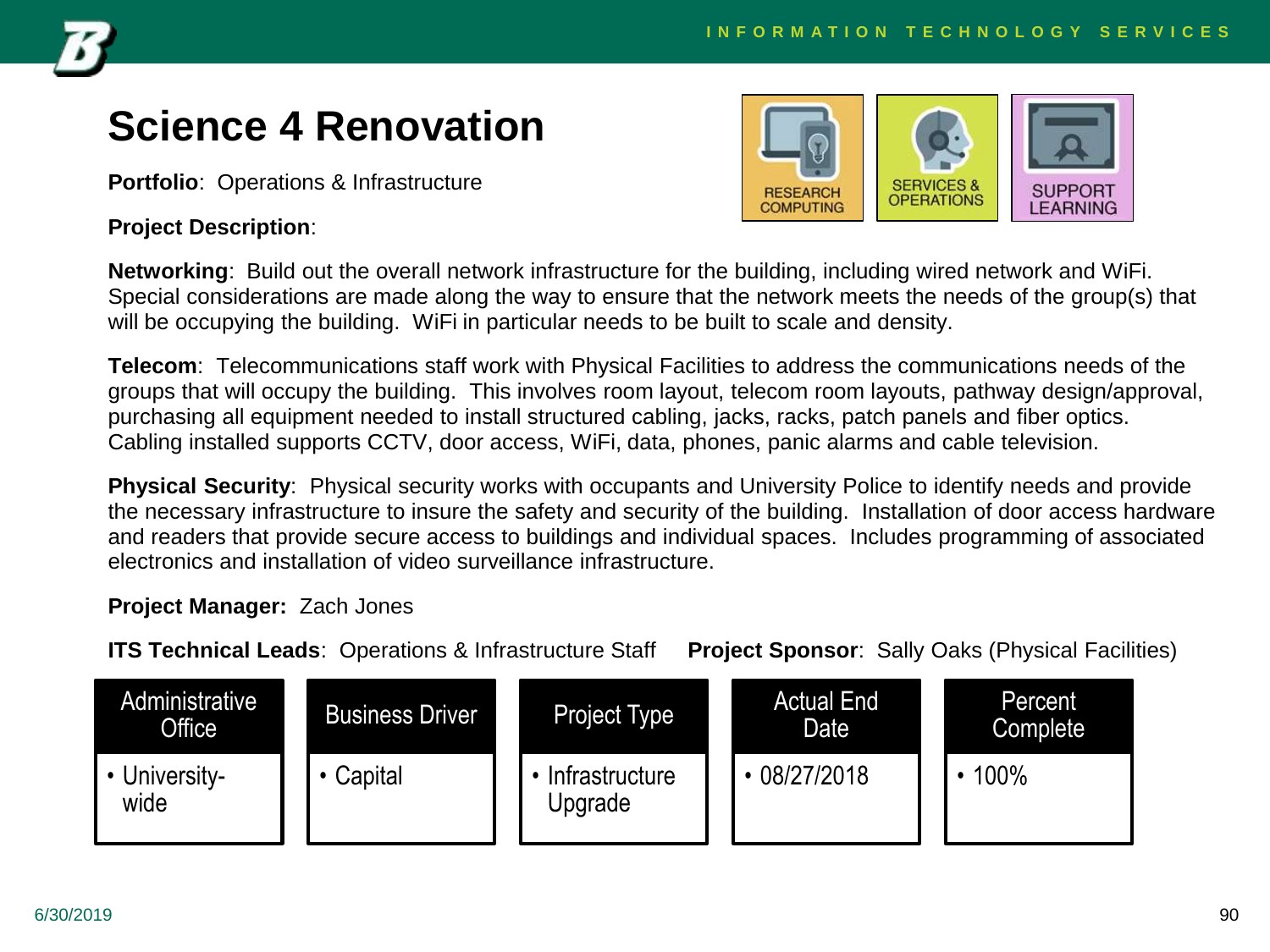

### **Seneca Renovations**

**Portfolio:** Operations & Infrastructure

#### **Project Description:**



**Networking:** Build out the overall network infrastructure for the building, including wired network and WiFi. Special considerations are made along the way to ensure that the network meets the needs of the group(s) that will be occupying the building. WiFi in particular needs to be built to scale and density.

**Telecom:** Telecommunications staff work with Physical Facilities to address the communications needs of the groups that will occupy the building. This involves room layout, telecom room layouts, pathway design/approval, purchasing all equipment needed to install structured cabling, jacks, racks, patch panels and fiber optics. Cabling installed supports CCTV, door access, WiFi, data, phones, panic alarms and cable television.

**Physical Security:** Physical security works with occupants and University Police to identify needs and provide the necessary infrastructure to insure the safety and security of the building. Installation of door access hardware and readers that provide secure access to buildings and individual spaces. Includes programming of associated electronics and installation of video surveillance infrastructure.

#### **Project Manager:** Zach Jones

**ITS Technical Leads:** Operations & Infrastructure Staff **Project Sponsor:** Sally Oaks

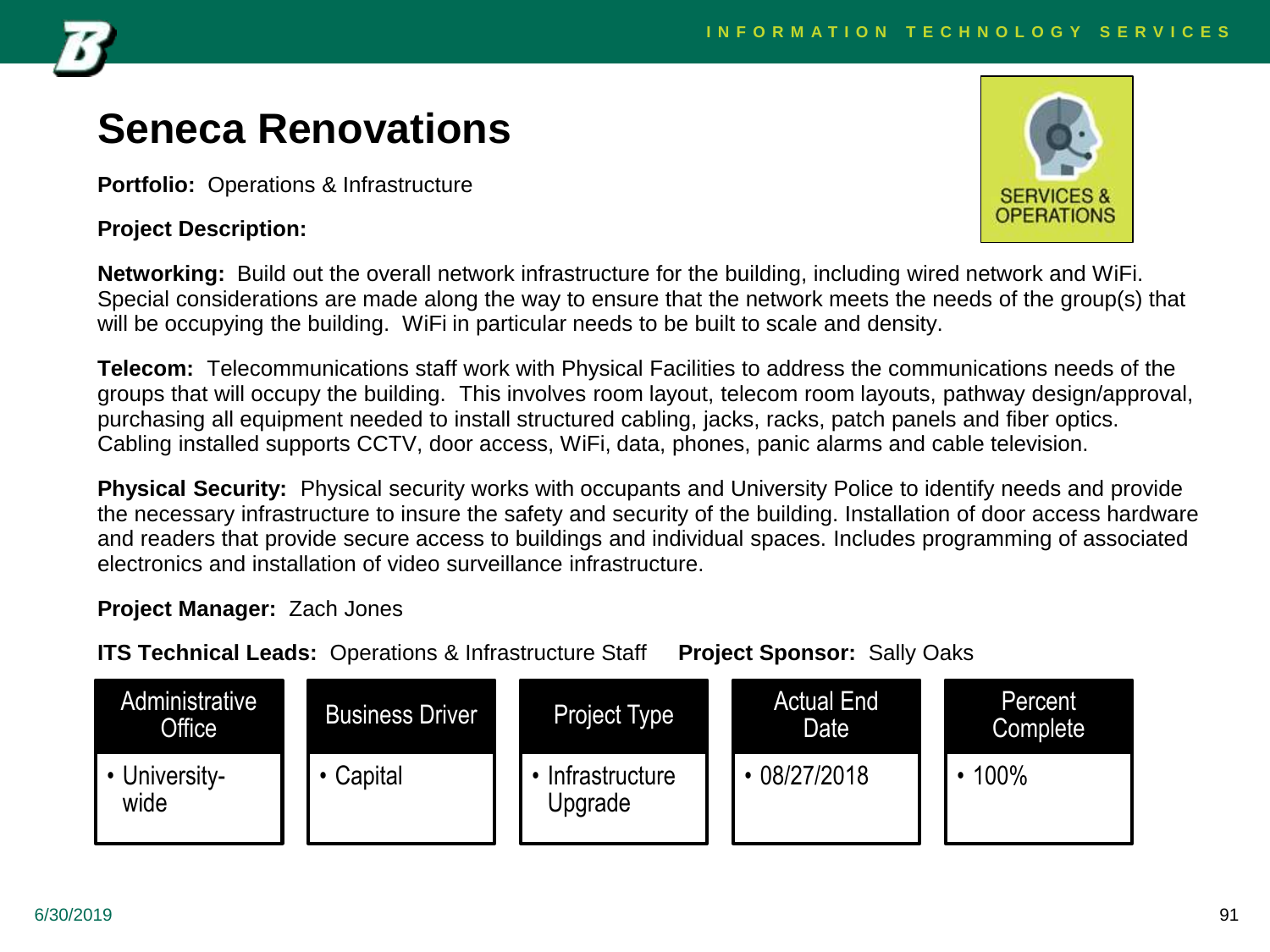

#### **New eCommerce Software Implementation**

**Portfolio:** Enterprise Systems and Applications

**Project Description:** Implementation of a the newly selected eCommerce (TouchNet) software that would handle the payments for the point of sale software that already exists (Nelnet) on campus. This new software would also allow for the building of online storefronts thereby giving sales capability to campus departments that currently do not have it. It will also be investigated to see if this new software will replace Nelnet entirely and become the e-billing system for tuition and fees at Student Accounts.

**Project Manager:** Scott Geiger

**ITS Technical Lead: Scott Geiger** 

**Project Sponsor:** John Cordi



| Administrative<br>Office | <b>Business Driver</b> | Project Type           | <b>Actual End</b><br>Date | Percent<br><b>Complete</b> |
|--------------------------|------------------------|------------------------|---------------------------|----------------------------|
| University-<br>wide      | Strategic              | Service<br>Improvement | 09/04/2018                | 100%                       |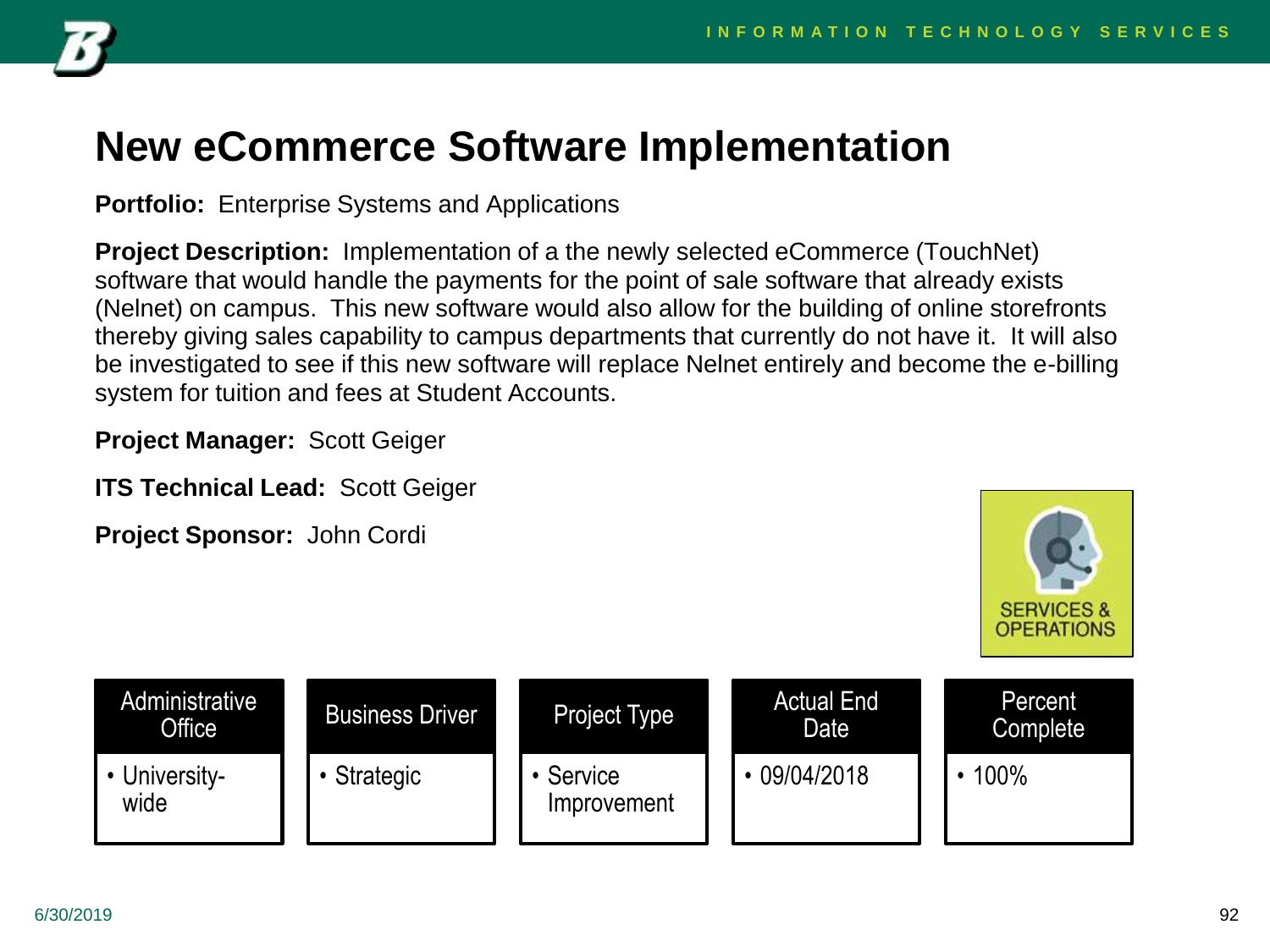

#### **Replace Pharos with Papercut**

**Portfolio:** Technology Support Services

**Project Description:** Replace the current student printing system (Pharos) with Papercut MF including the implementation of mobile print. The scope of the project is the existing 38 student printers, and 4 new student printers for the Pharmacy building.

**Project Manager:** Jim Conroy

**ITS Technical Lead:** Jim Conroy

**Project Sponsor:** Mike Allington



| Administrative<br><b>Office</b> | <b>Business Driver</b> | <b>Project Type</b>    | <b>Actual End</b><br><b>Date</b> | <b>Percent</b><br>Complete |
|---------------------------------|------------------------|------------------------|----------------------------------|----------------------------|
| University-<br>wide             | <b>Strategic</b>       | Service<br>Improvement | 09/05/2018                       | 100%                       |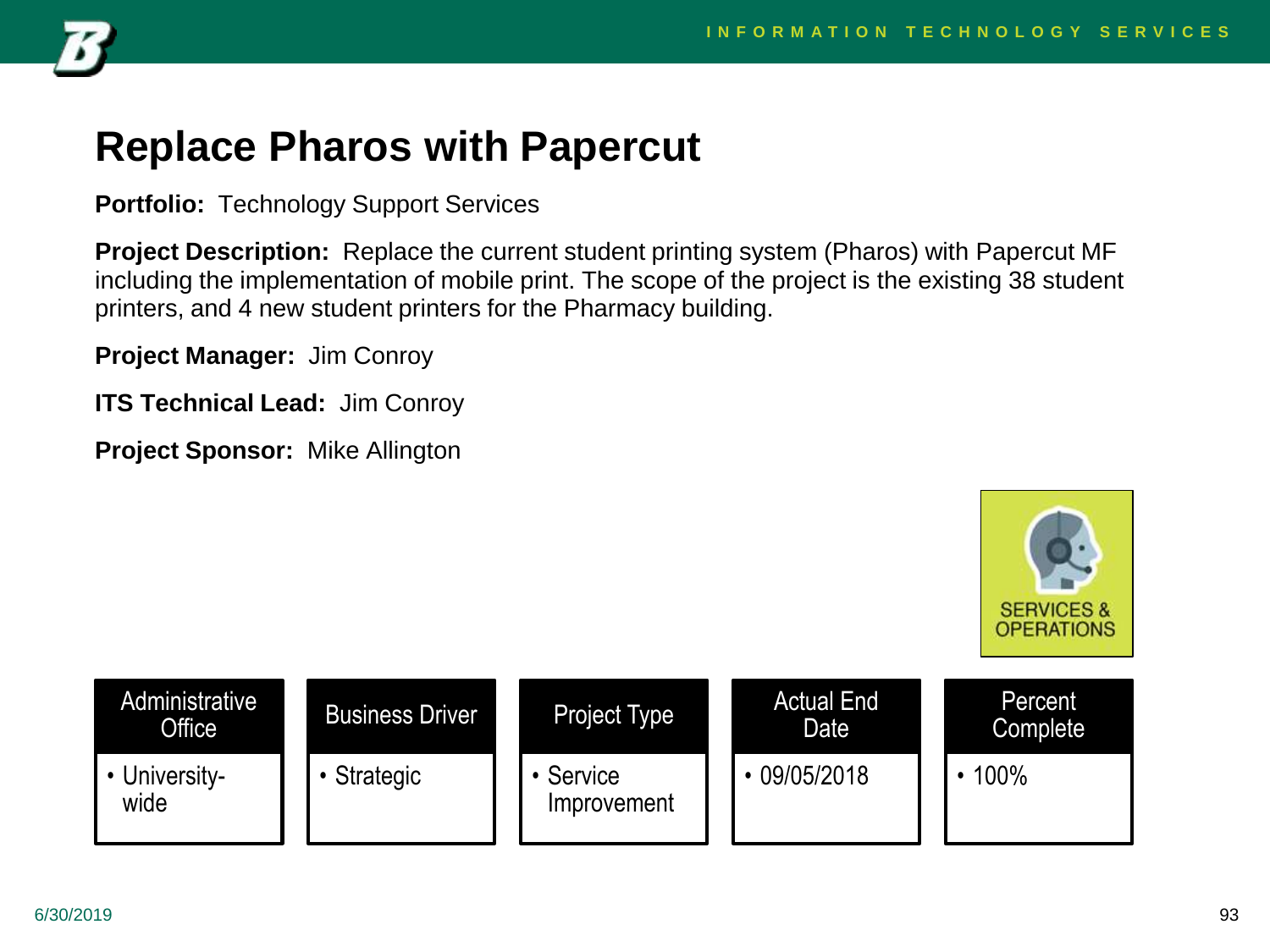

## **Identity Automation - Assessment and Design Phase**

**Portfolio:** Information Security

**Project Description:** During the assessment and design phase, the systems targeted for integration will be reviewed, and requirements for integration will be documented.

- Gather Requirements
- Assess Source/Target Systems and Data
- Produce Design Documentation

**Project Manager:** Steve Safranek

**ITS Technical Lead:** Adam Smallcomb

**Project Sponsor:** Andy Weisskopf



| Administrative l<br>Office | <b>Business Driver</b> | Project Type           | <b>Actual End</b><br>Date | Percent<br><b>Complete</b> |
|----------------------------|------------------------|------------------------|---------------------------|----------------------------|
| • University-<br>wide      | Strategic              | Service<br>Improvement | $\cdot$ 09/21/2018        | 100%                       |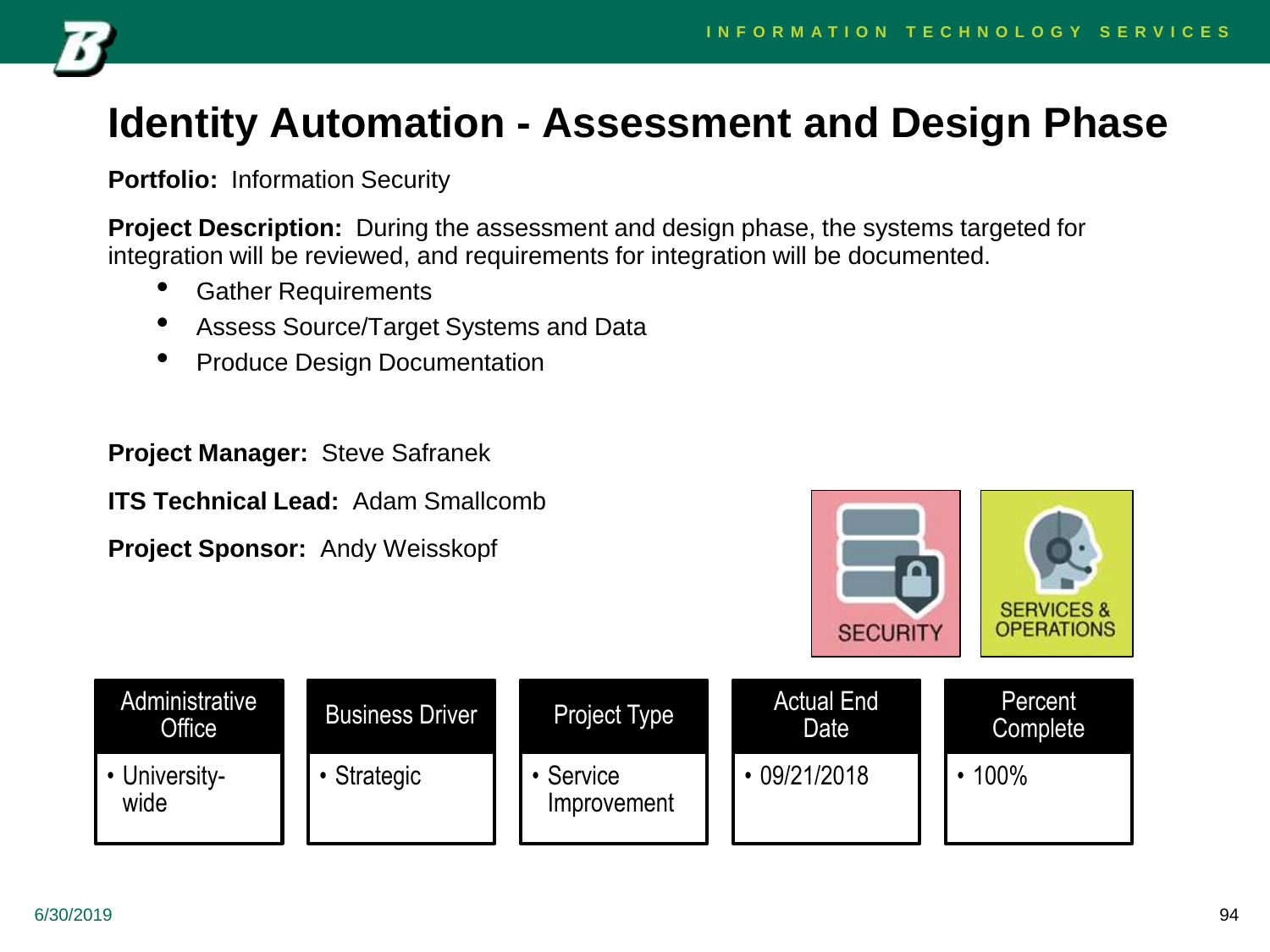**SERVICES &** 



#### **Transition to Banner 9**

**Portfolio:** ITS

**Project Description:** Binghamton University uses Banner as its Student Information System (SIS). The current version of Banner running on campus is 8.x. The software manufacturer, Ellucian, has announced end of support of this version as of December 2018. As such, the university will transition away from the current Banner 8 environments to the new Banner 9 environment. Changes include a new user navigation interface along with new modules supporting student registration, course scheduling, admissions, and several others functional areas. This transition will remove the need to support older java versions and make future upgrades easier while enhancing the security of the overall system. For this project, Binghamton University partners with State University of New York Student Information and Campus Administrative Systems Center (SICAS). The timing of the implementation of Banner 9 will partially be dependent on the release of updated modules from SICAS.

**Project Manager:** Jeff Ramsay

**ITS Technical Lead:** Jeff Ramsay

**Project Sponsor:** POGO (Banner Governance Group)

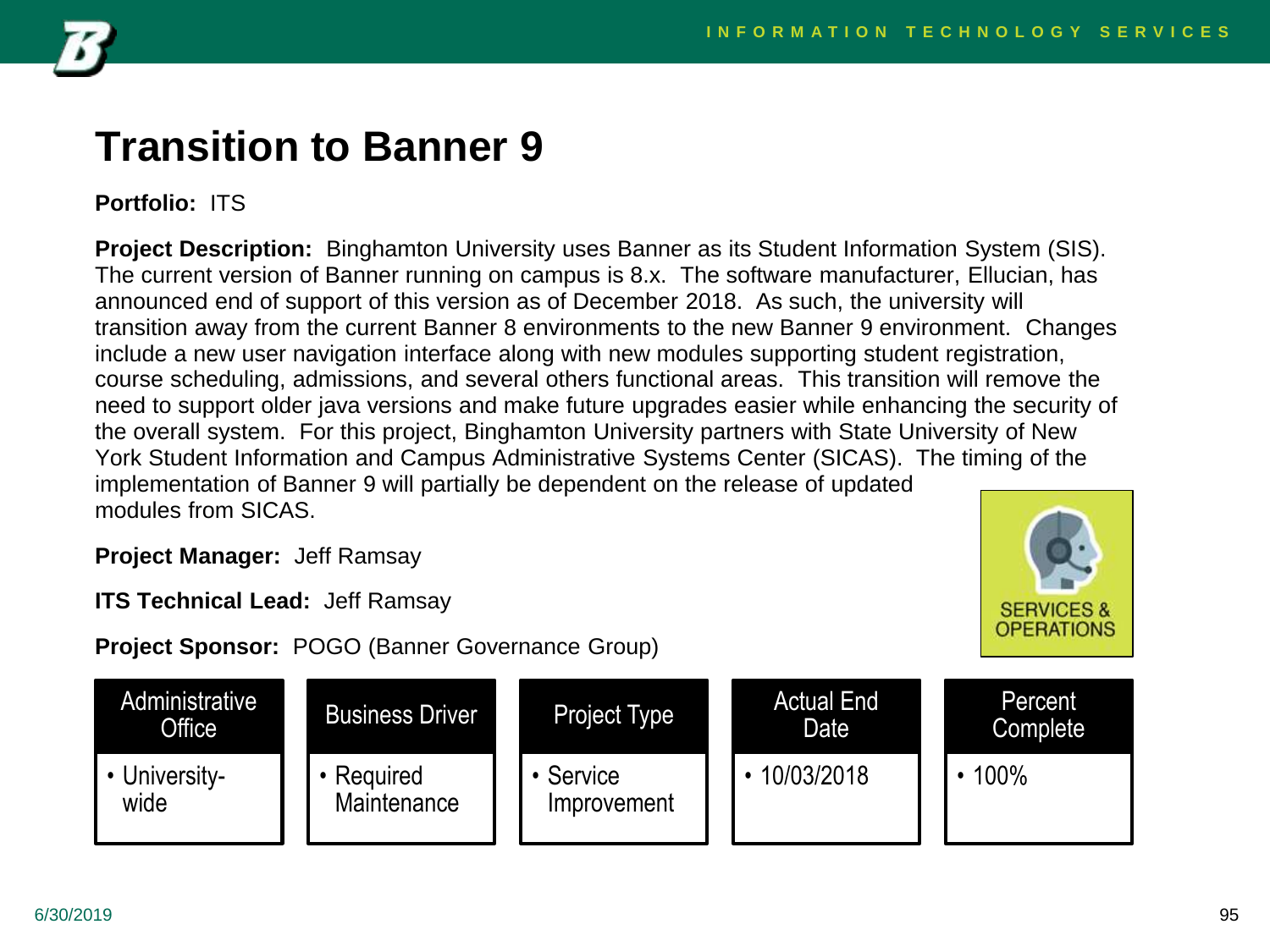

#### **Wired Network Authentication Feasibility Assessment**

#### **Portfolio:** Technology Support Services

**Project Description:** As a result of the Gartner Security Assessment, this project will conduct a feasibility analysis to determine what resources would be necessary to address several security gaps outlined in the report. These gaps are related to a lack of authentication on the wired network and the inability to dynamically place users on different segments based on user ID and role. Additional benefits can also be realized through automation and tools provided by a network authentication system.

**Project Manager:** Joe Roth

**ITS Technical Lead:** Joe Roth

**Project Sponsor:** Andy Weisskopf



| Administrative<br>Office <sup>1</sup> | <b>Business Driver</b> | Project Type | <b>Actual End</b><br>Date | Percent<br>Complete |
|---------------------------------------|------------------------|--------------|---------------------------|---------------------|
| University-<br>wide                   | Security               | Mandate      | 10/19/2018                | 100%                |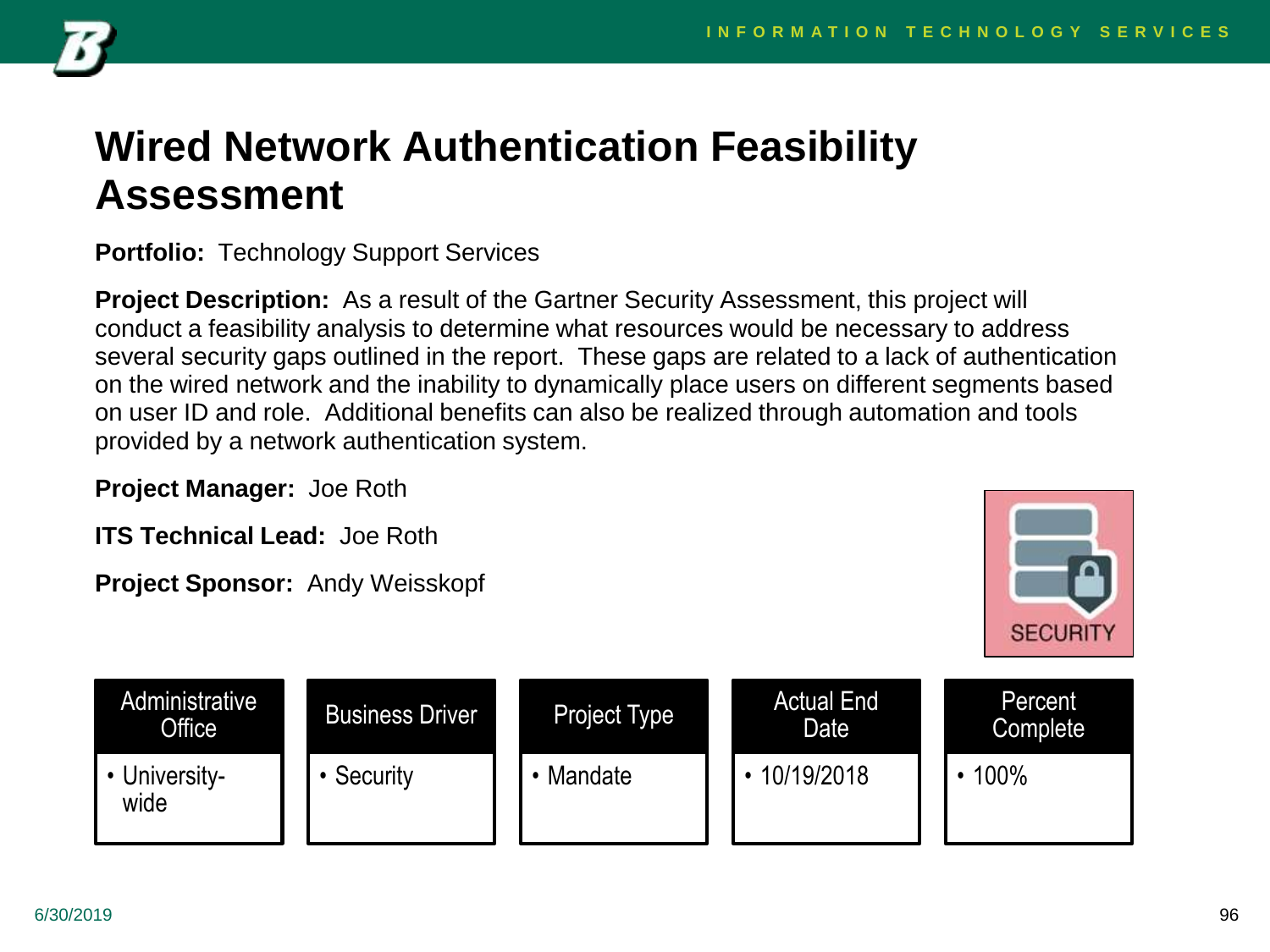

# **Identity Automation RapidIdentity – Build Phase**

#### **Portfolio:** ITS

**Project Description:** During the Build Phase, work will include configuring the RapidIdentity Solution to the approved Configuration Design Document. Each integration will undergo Unit and System Testing throughout the Build Cycle. Build Activities will be performed directly in the RapidIdentity Appliances.

- Build and configure RapidIdentity and metadirectory in an isolated development environment.
- Execute on Approved Configuration Design Document.
- Build retrieval of Authoritative Source Data.
- Build User Life-Cycle Management process flows.

**Project Manager:** Steve Safranek

**ITS Technical Lead:** Steve Safranek

**Project Sponsor:** Andy Weisskopf



| Administrative<br>Office | <b>Business Driver</b> | <b>Project Type</b>    | <b>Actual End</b><br>Date | <b>Percent</b><br>Complete |
|--------------------------|------------------------|------------------------|---------------------------|----------------------------|
| University-<br>wide      | Security               | Service<br>Improvement | 12/06/2018                | 100%                       |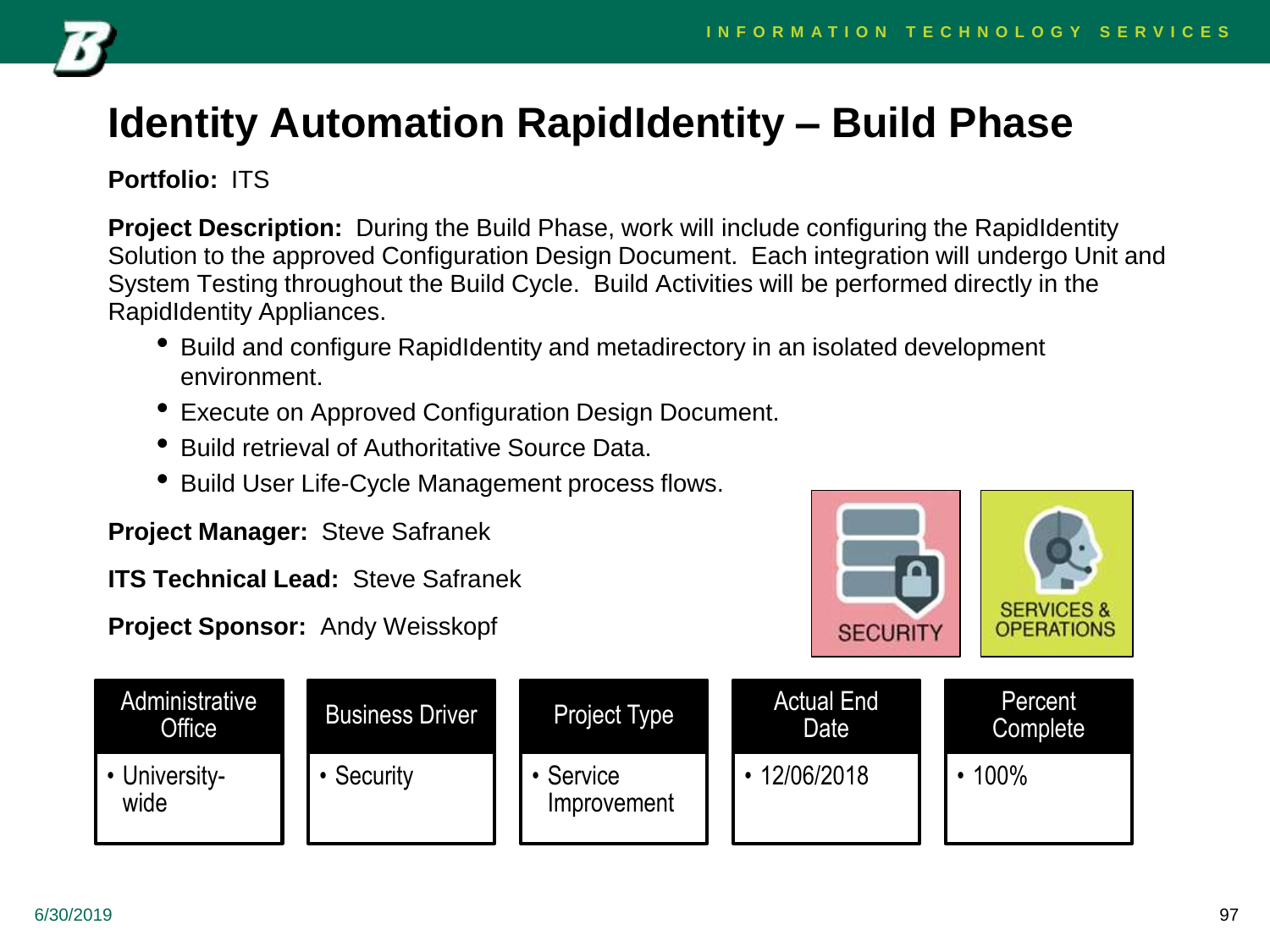

#### **Business Intelligence Software Implementation**

**Portfolio:** Enterprise Systems and Applications

**Project Description:** The Business Intelligence Software Implementation project will meet the data and statistical analysis needs of stakeholders across the university while mitigating risk, addressing a growing need for analytic reporting and supporting future plans for the university's data warehouse. The software implementation seeks to provide trusted data, reports and key performance dashboards in support of the business needs of Binghamton University. The project will deploy a single Business Intelligence (BI) application (SAS Analytics). When complete, university clients should be able to explore data through interactive data visualization and easy-to-use reporting analytic interfaces.

**Project Manager:** Chris Mills

**ITS Technical Lead:** Kathy Smith





| Administrative<br>Office | <b>Business Driver</b> | Project Type | <b>Actual End</b><br>Date | Percent<br>Complete |
|--------------------------|------------------------|--------------|---------------------------|---------------------|
| University-<br>wide      | <b>Strategic</b>       | Mandate      | $\cdot$ 01/14/2019        | 100%                |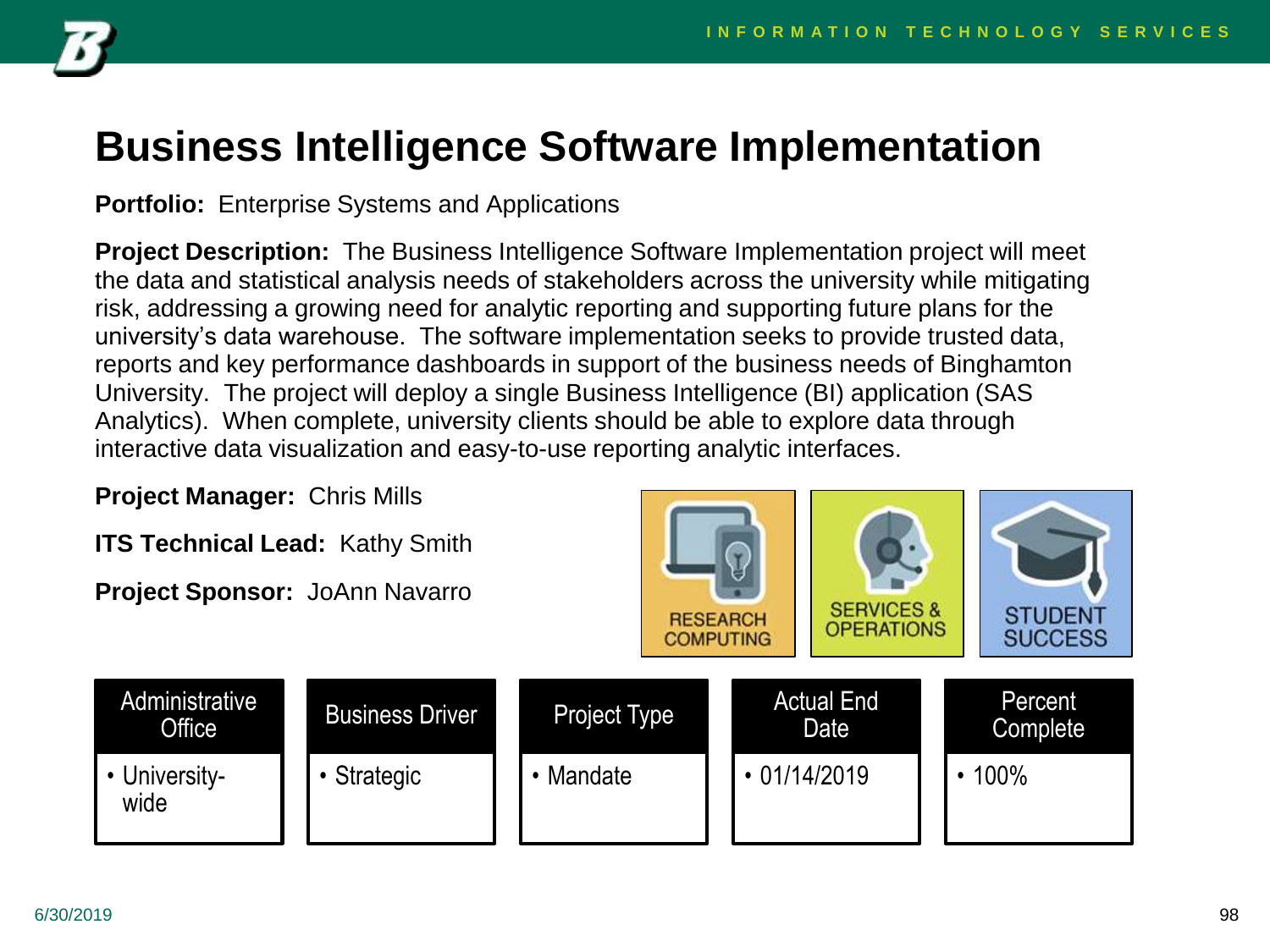

#### **Antivirus/Endpoint Protection for University Owned PCs**

**Portfolio:** Technology Support Services

**Project Description:** Deploy centrally managed modern anti-virus/endpoint protection for University owned PCs. This will provide a base-level security for University owned devices. In support of IT security best practices, it will reduce malware and virus infections.

**Project Manager:** Jim Conroy

**ITS Technical Lead:** Jim Conroy

**Project Sponsor:** Andy Weisskopf



| Administrative<br>Office | <b>Business Driver</b> | Project Type | <b>Actual End</b><br>Date <sup>'</sup> | Percent<br>Complete |
|--------------------------|------------------------|--------------|----------------------------------------|---------------------|
| University-<br>wide      | Security               | Mandate      | $\cdot$ 01/15/2019                     | 100%                |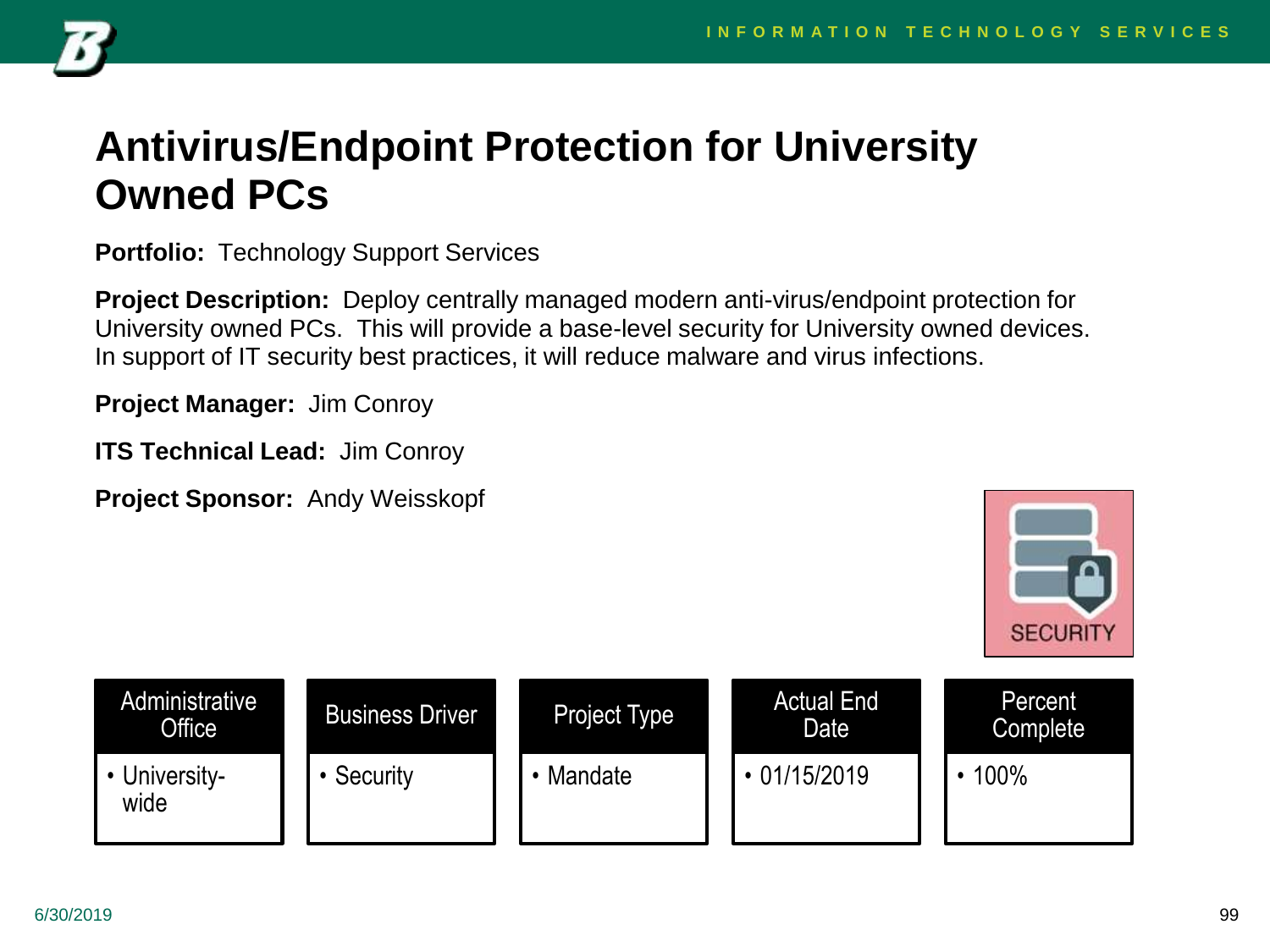

#### **Border Firewall Upgrade**

**Portfolio:** Operations & Infrastructure

**Project Description:** The current border firewall will be upgraded using a new solution. The current system has reached the end of its usable life and Network Administration, as well as Information Security will be evaluating the leading solutions in the next generation firewall space to ensure that our border firewall remains current and employs the most advanced security methods possible. During implementation ITS will clean up and convert the firewall ruleset, as well as implement a new, redundant firewall solution.

**Project Manager:** Scott Hoeppner

**ITS Technical Lead:** Nick Tinen

**Project Sponsor:** Joe Roth



| Administrative<br><b>Office</b> | <b>Business Driver</b>  | <b>Project Type</b> | <b>Actual End</b><br>Date | Percent<br>Complete |
|---------------------------------|-------------------------|---------------------|---------------------------|---------------------|
| University-<br>wide             | Required<br>Maintenance | Maintenance         | $\cdot$ 01/31/2019        | 100%                |